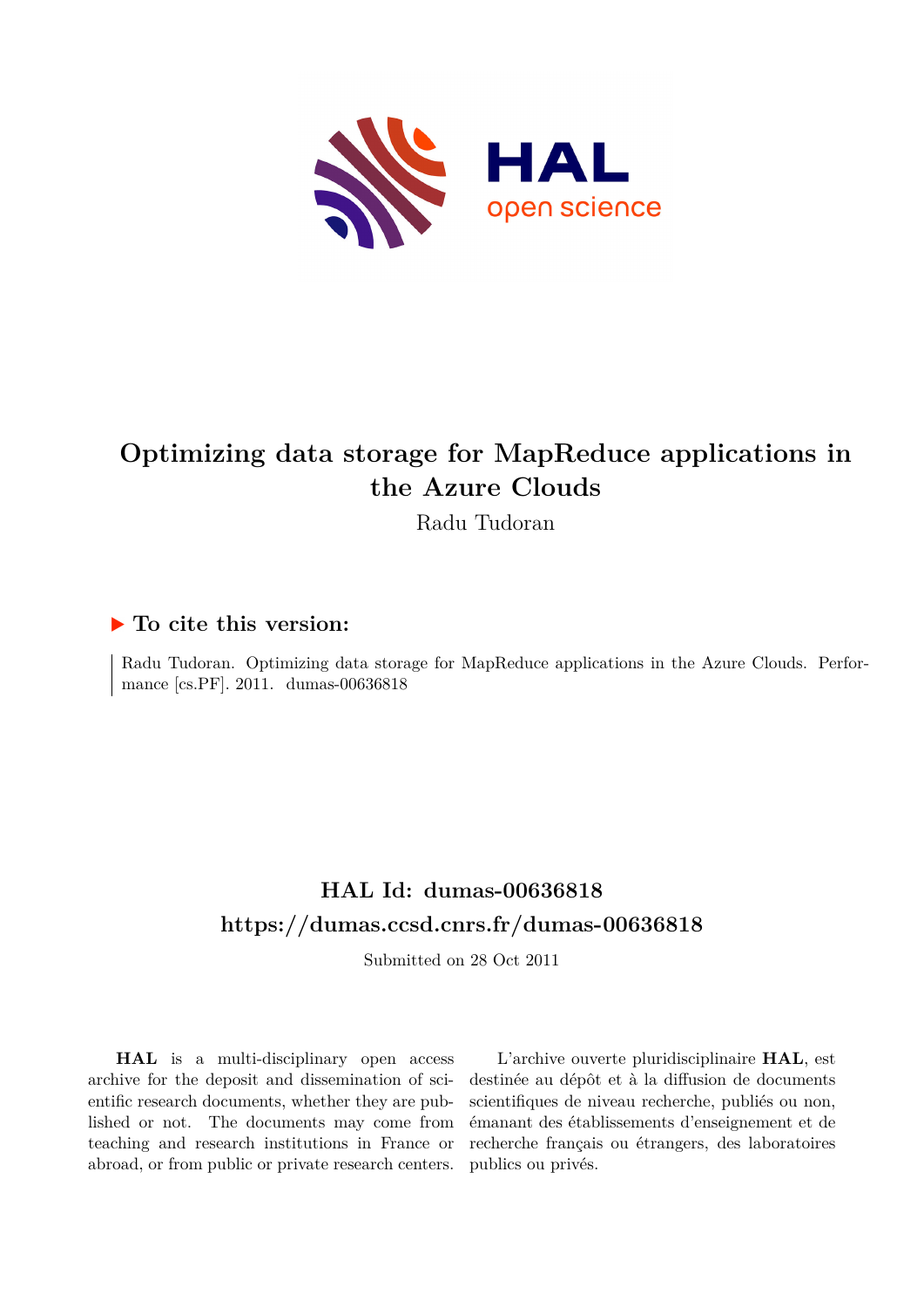# **Optimizing data storage for MapReduce applications in the Azure Clouds**

**Report**

**Radu Marius Tudoran** Radu.Tudoran@irisa.fr

Supervisors: Gabriel Antoniu, Luc Bougé, Alexandru Costan {Gabriel.Antoniu,Luc.Bouge,Alexandru.Costan}@irisa.fr

*ENS de Cachan, IFSIC, IRISA, KerData-Team*

June 2011

#### **Abstract**

In this report we address the problem of data management in clouds for the MapReduce programing model. In order to improve the performance of data-intensive applications, we designed a distributed file system deployed on the computation nodes of public clouds. This approach exploits the data locality principle by moving the data close to the computation. The read performance increases up to 2 times and the write performance increases up to 5 times, compared to the traditional remote storage techniques used in public clouds. Encouraged by these results, we developed a customized MapReduce platform, relying on our distributed file system, and optimized it for dataintensive applications. We illustrate the benefits of our approach using a joint genetics and neuroimaging application for studying the variability between individuals, based on univariate data analysis. By adjusting the design of our MapReduce platform to meet the requirements of this application, we were able to reduce its computation time by up to 4 times.

**Keywords:** Cloud Computing, Cloud Storage, MapReduce, PaaS, Data-Intensive Applications, Neuroimaging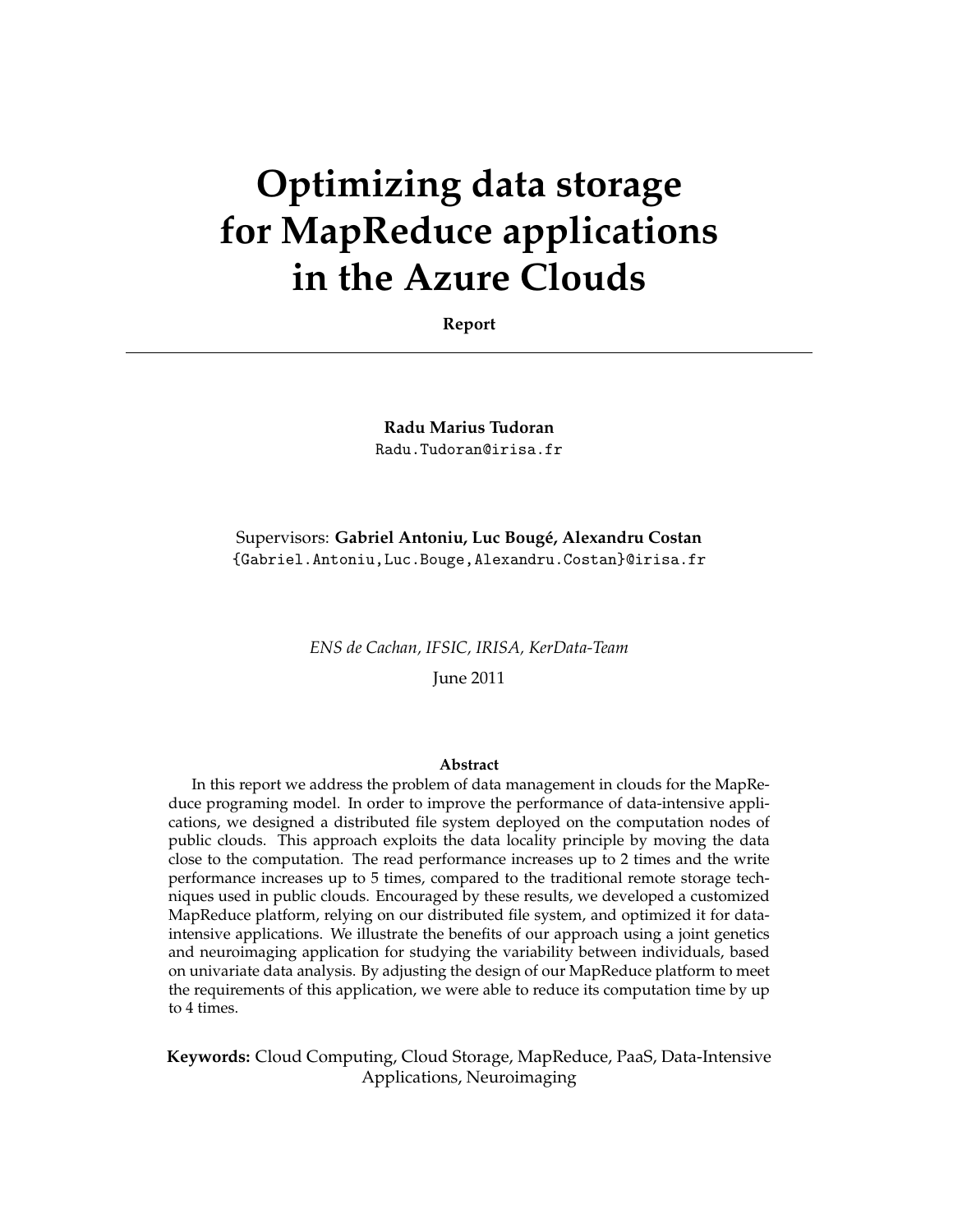# **Contents**

| 1              | Introduction<br>1.1<br>1.2<br>1.3<br>1.4                                                     | $\overline{2}$<br>$\overline{2}$<br>$\overline{2}$<br>$\overline{4}$<br>5 |  |  |
|----------------|----------------------------------------------------------------------------------------------|---------------------------------------------------------------------------|--|--|
| $\overline{2}$ | Cloud storage for data-intensive applications<br>2.1<br>2.2<br>2.2.1<br>2.2.2                | $6\phantom{1}6$<br>6<br>7<br>$\overline{7}$<br>10                         |  |  |
| 3              | Application study: Joint neuroimaging and genetic analysis<br>3.1<br>3.2<br>3.3              | 12<br>13<br>14<br>14                                                      |  |  |
| 4              | <b>Contribution I: A DFS for Azure Clouds</b><br>4.1<br>4.2<br><b>BlobSeer</b><br>4.3<br>4.4 | 15<br>15<br>16<br>17<br>20                                                |  |  |
| 5              | <b>Contribution II: MapReduce in Azure</b><br>5.1<br>5.2<br>5.3                              | 21<br>21<br>22<br>24                                                      |  |  |
| 6              | <b>Contribution III: Iterative MapReduce</b><br>6.1<br>6.2                                   | 26<br>27<br>28                                                            |  |  |
| 7              | Evaluation<br>7.1<br>7.2<br>7.3                                                              | 29<br>30<br>32<br>35                                                      |  |  |
| 8              | <b>Future Work</b><br>36                                                                     |                                                                           |  |  |
| 9              | Conclusions<br>37                                                                            |                                                                           |  |  |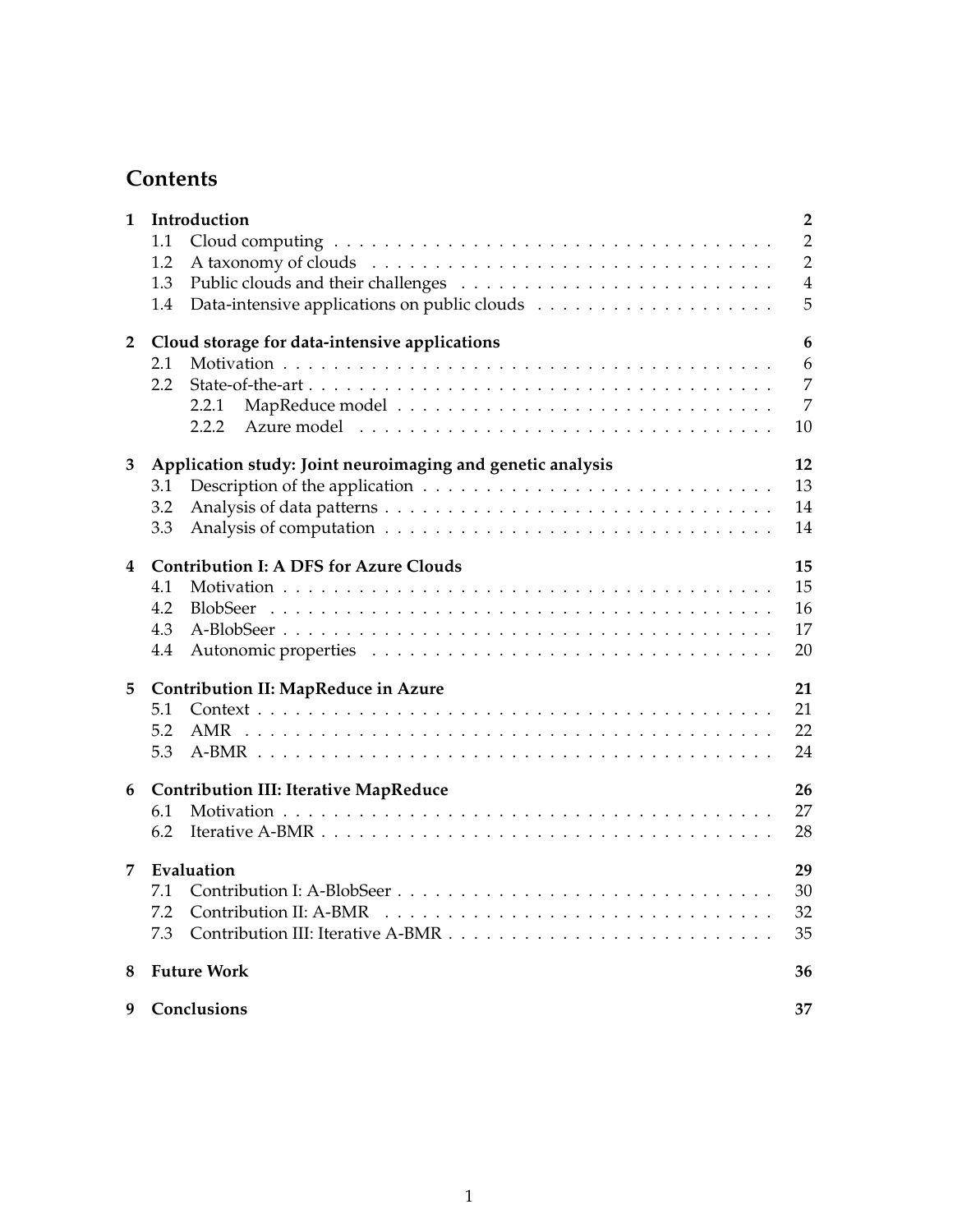# **1 Introduction**

The amount of data that is processed today is extremely large and more and more applications can be classified as data-intensive. The spectrum of such applications is very wide, ranging from governmental and commercial statistics, climate modeling, cosmology, genetics, bio-informatics, high-energy physics [29] to commercial ones. With the emergence of the recent infrastructures like cloud computing platforms, achieving highly efficient data management is a critical challenge. The overall application performance is highly dependent on the properties of the data management service. The purpose of this work is to explore new ways in which the execution of data-intensive applications in public clouds can be optimized.

### **1.1 Cloud computing**

Cloud computing is animated by the idea of just using the infrastructure without managing it. Companies like Microsoft, Amazon, Google or Yahoo! have transposed this to industry. Cloud computing allows developers to concentrate on the business value rather on the starting budget. The clients of commercial clouds rent computing power (virtual machines) or storage space (virtual space) dynamically, according to the needs of their business. One of the accepted definitions for this concept is the following:

*Clouds are a large pool of easily usable and accessible virtualized resources ... dynamically reconfigured to adjust to a variable load (scale), allowing ... an optimum resource utilization. This pool of resources is typically exploited by a pay-per-use model ... by means of customized SLAs* [36].

According to this definition, a user of the cloud pays only the price for the needed resources at a certain and is able to scale **on demand** the resources according to the load. Cloud computing has appeared as an application-driven paradigm governed by business rules (i.e. "converting *capital expenses* to *operating expenses*" (CapEx to OpEx), or, for capturing the economic benefits, we can use the "pay as you go" syntagm [13]).

According to Buyya et al. [14],

*Cloud computing promises reliable services delivered through next-generation data centers that are built on compute and storage virtualization technologies.*

### **1.2 A taxonomy of clouds**

With respect to the ways clouds can be used, the "de facto" consensus achieved led to the definition of 3 major exploitation levels: *Infrastructure as a Service* (IaaS), *Platform as a Service* (PaaS) and *Software as a Service* (SaaS) [13, 30, 36]. They can be conceptually viewed in Figure 1. The particularities of these will be highlighted and examplified.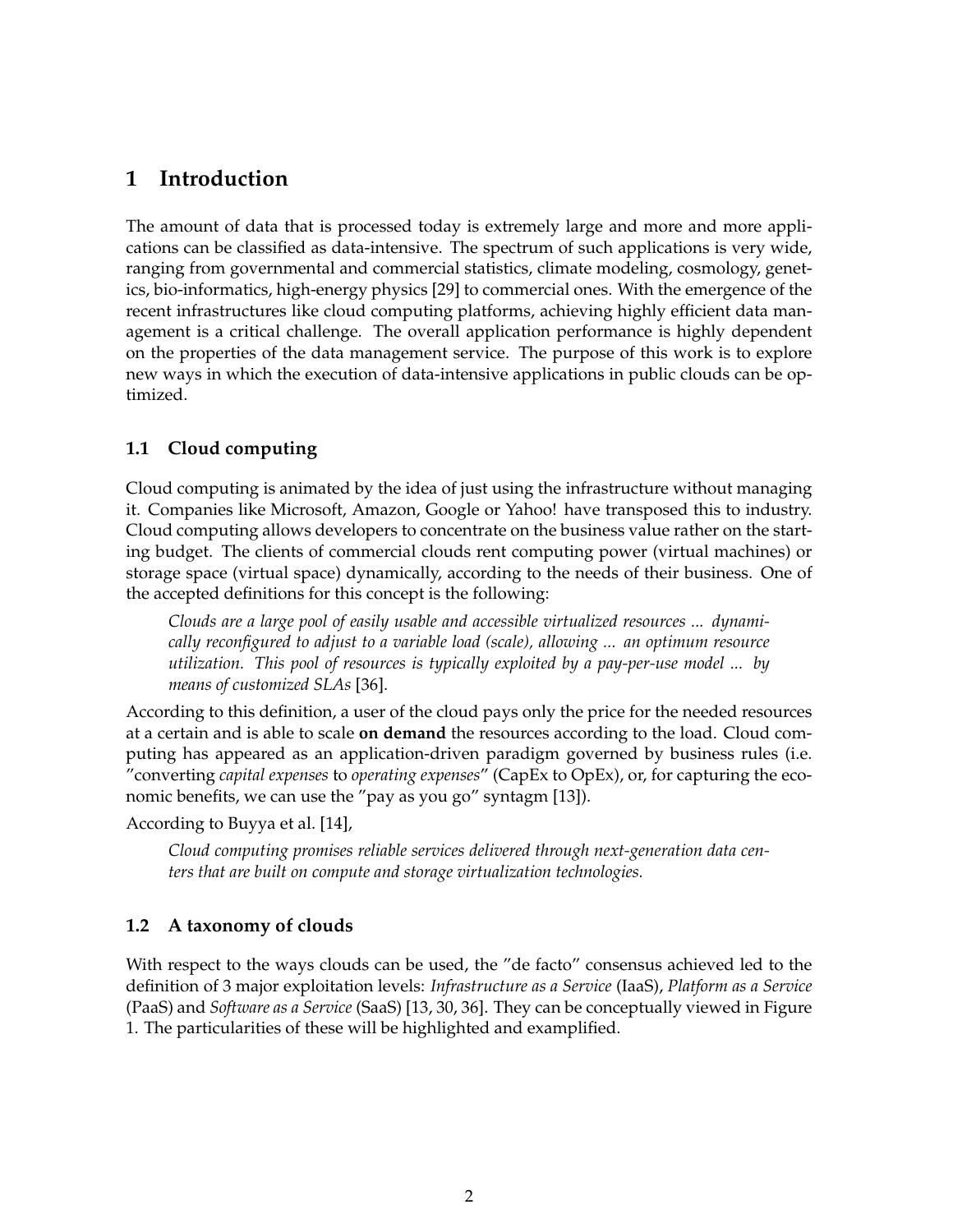

Figure 1: Cloud layers [30]

**IaaS-Infrastructure as a Service.** It offers a large set of computing resources (computation power or storage capacity) [30, 36], offering a simple on-line interface through which the infrastructure can be used. The users recieve an account for logging to the front end and for launching multiple VM instances on the cloud. The infrastructure is exploited by means of virtualization, being highly dynamic and allowing the creation of ad-hoc systems on demand. Instead of buying servers, disks or networking equipment, cloud consumers rent and customize virtual machine images. Fees are charged in general, on a utility basis that reflects the amount of raw resources used: storage space-hour, bandwidth, aggregated CPU cycles consumed, etc. [30]. The most successful cloud systems at IaaS level are: Amazon EC2 [2], Nimbus [9], OpenNebula [11, 34], Eucalyptus [3, 32].

**PaaS-Platform as a Service.** It offers the possibility to exploit clouds in a different manner than using the virtualized infrastructure. Users can directly use a software platform, the requested hardware being provided transparently [36]. As it can be intuited, it is constructed on top of IaaS, providing a higher level of programming and freeing the customer from configuring VMs. A common way to develop applications at this level is to comply with specific roles, like in the case of **MapReduce** or **Azure**. These models will be detailed in section 2.2. The developers program at a higher level, concentrating only on the code for the applications that will run inside the cloud, possibly conformed to a specific architecture (e.g. Web Role and Worker Role for Azure) or/and on the data, which is stored through simple methods (e.g. HTTP requests). MapReduce [19] with its open implementation, called Hadoop [6], has recently gained a lot in popularity. The model consists in providing only 2 functions: Map and Reduce and the platform is responsible for everything else (data flow, launching the workers, etc.) In addition, Microsoft also offers Dryad [23], which has the same programing principles as MapReduce, but is more general. The additional features provided, allow more complex data flows and compositions between the workers.

**SaaS-Software as a Service.** It is the highest level at which clouds can be used by the customers. Notorious examples of such services are given next. Google offers Google Docs [4], where users can store their documents *out there* and are able to access them from any place. Microsoft Live Services [8] with Live.com is a set of personal Internet services and software designed to bring together in one place all of the relationships, information and interests people care about most, like mail, account, messenger, office etc.. Other players in the market like Amazon Web Services [2] or saleforce.com concentrate mostly on E-commerce. These become more and more popular, being addressed to all types of users, relieving them from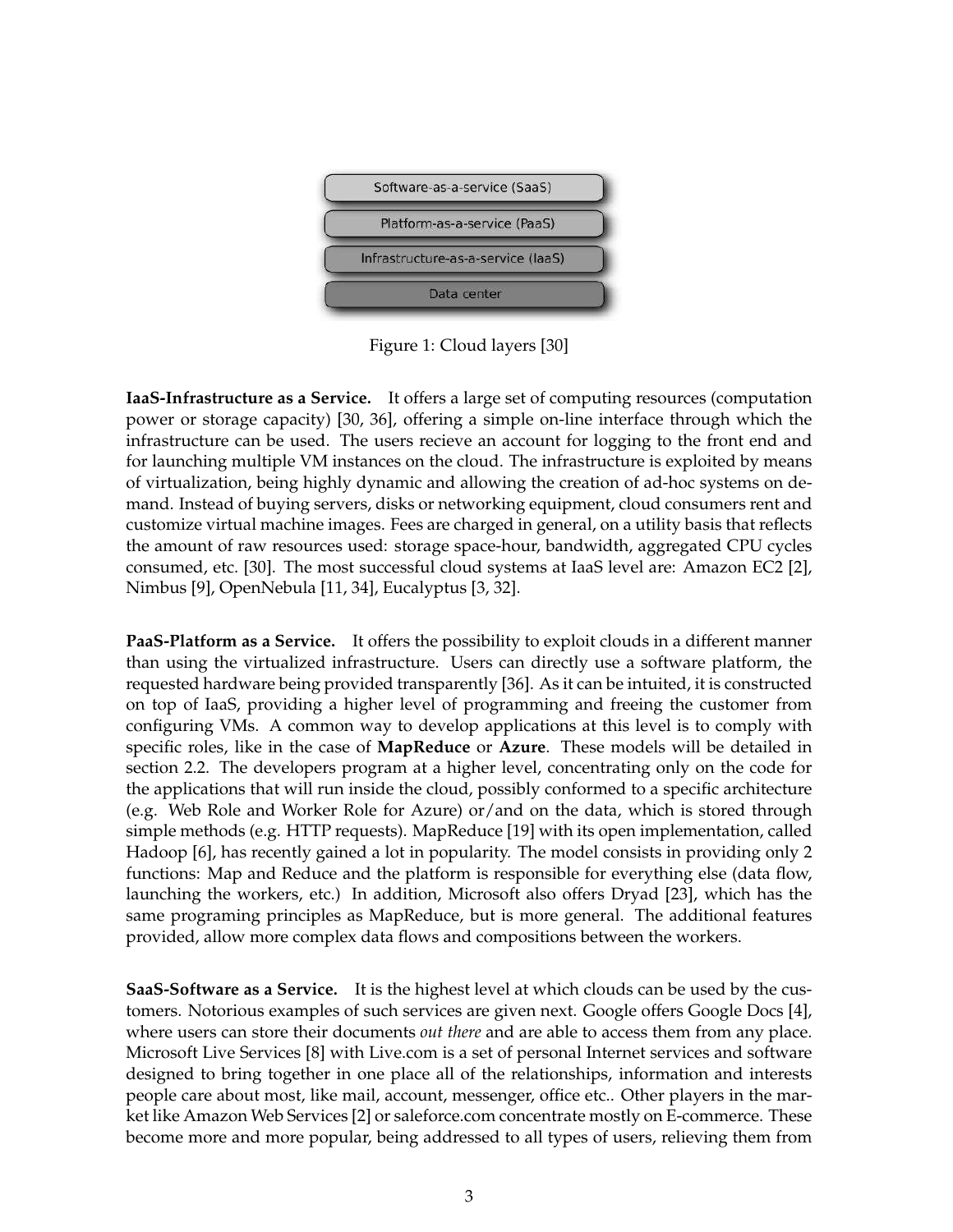installing software, updates or patches [30]. In general a simple web browser is enough for accessing these softwares, as they can be reached from any location based on an ID.

**Others.** As the popularity of cloud grows, new types of exploitation appear besides the 3 mentioned above. Microsoft Azure [7] has successfully deployed its SQL Database into the Azure cloud. The major advantage is that it can be used identically as a normal database, having all the benefits of the cloud. They refer to it, as DataBase as a Service *DaaS* [17, 22], but more common Data as a Service is used. The SaaS concept can even be extended to the notion of Models as a Service (*MaaS*) where semantic annotations and ontologies are used to compose computational models and execute them as a conceptual whole [28]. If the current trends holds, new such concepts will continue to appear, but as it can be expected, they can be integrated in one of the three main categories, as DaaS could be considered as part of the PaaS, or MaaS from SaaS.

Let us notice that there are no strict borders between the layers. Since they are built on top of each other, the functionality can be easily enriched to reach an upper level. As an example an IaaS system with MPI configured could be easily proposed as a PaaS infrastructure.

#### **1.3 Public clouds and their challenges**

*Public clouds* describes the traditional main-stream sense of cloud computing, whereby resources are dynamically provisioned on a fine-grained, self-service basis over the Internet from an off-site third-party provider who bills on a fine-grained utility computing basis. In addition to the resources, the providers also offers guarantees like security and privacy and the possibility to scale the system (rent nodes) with no constraints. However, cloud computing still has some issues that must be overcome. The nature of these challenges could be expressed as:

- **Data management.** It still needs a lot of work. Currently there is no *concurrency* at IaaS level or there is a very simple mechanism at PaaS level [22]. Complex applications with high concurrency can suffer or even cannot benefit from the cloud technology until better scheme for concurrency are delivered. There are limitations on the *size of the objects* that can be stored [2, 7], which can create some complications in the development process. The *fine-grain access* is another issue since, for example, IaaS provides just simple mechanisms like get and put for managing the data, and these operations cannot access just small parts.
- **Computational.** The cloud ecosystem is heterogeneous [34] and this is reflected at several levels. The diverse experience of various cloud costumers starts with the network connection that the cloud has, which can be either regular or high-performance. If we refer to mitigating the applications between clouds, the problem of compatibility also rises. The need of moving between clouds, contrasts with the lack of standards regarding the deployment of VMs [34, 28]. But there are efforts regarding this issue [28], for instance the Open Geospatial Consortium [10] has created an annual process between the major stakeholders for developing such standards.
- **Security issues.** In general, there are simple password mechanisms for identification, but more secured methods for authentication have been developed [12]. Recent studies have shown that a limit of the potential damage in case of an attack would be needed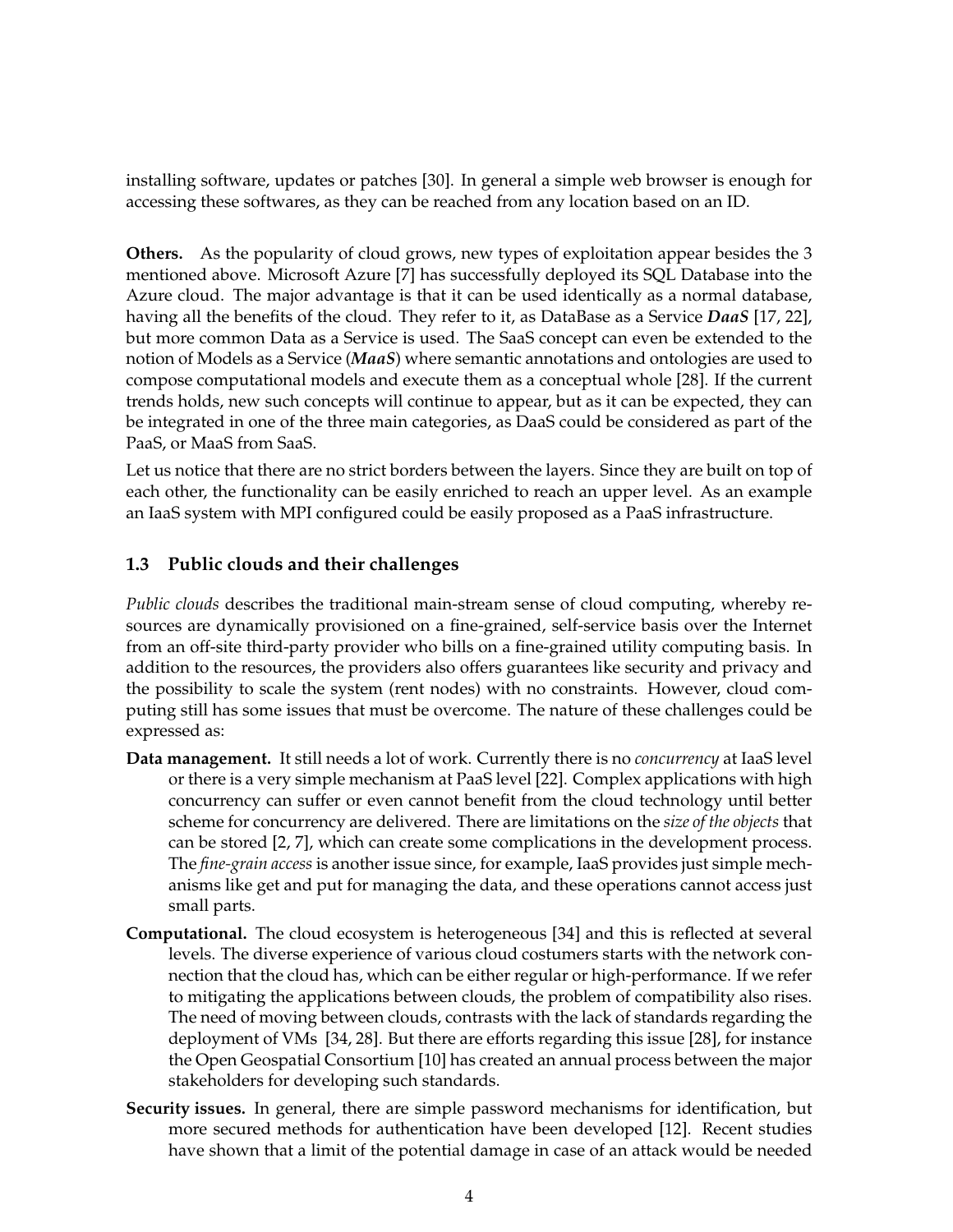(e.g. fine-grained delegation or limits on the traffic [33]). Another issue concerns the total trust that the clients must have in the cloud owner regarding their data. A security measure can be the encryption of data stored inside the clouds. The encryption can be the solution also for legal constraints, like data confidentiality.

**Programing models.** These imposed when using cloud technology could also create drawbacks. Referring to the imposed architectures like Web Role and Worker Role in Azure [17], not all applications can comply to them. Moreover, the stateless feature imposed by a load-balancer (distributes the requests among nodes) creates difficulties for existing REST (representational state transfer) applications, which are mostly statefull to mitigate into clouds. Issues regarding MapReduce programs refer to data location awareness, since the efficiency depends on the placement of the mappers close to the data.

#### **1.4 Data-intensive applications on public clouds**

In general, the data-intensive applications are found at IaaS and PaaS levels. It makes sense, since from the point of view of the user the SaaS level delivers a full product, everything being transparent for the customer.

- **At IaaS level,** clients typically run a distributed application using a set of VMs encapsulating it, running under certain restrictions, according to some agreements made with the providers. Direct access to local storage space on the physical machine is usually denied: clients are instead provided with a specialized storage service that they can access through a specific API. The application and the environment in which they run have to be configured according to the particularities of the infrastructure.
- **At PaaS level,** the clients provide the application that complies with the software platform that is offered. In addition to a remote storage that is offered by the providers, specialized file systems have been designed, such as HDFS, the default storage layer of Hadoop's MapReduce framework [6] (detailed in sections 2.2).

Although clouds are by definition governed by business rules, not only business applications are meant to be run inside it. Besides commercial use, clouds are very interesting also for scientific applications. Powerful scientific workflows started to be run in different cloud platforms and in addition there are efforts to migrate the MapReduce paradigm in public clouds. As an overview of what must be provided for scientific applications, we can mention [33]:

- **Data Durability.** Raw data that is lost can add additional costs, since a new computation will be needed to recompute it, so it should be durable.
- **Data Availability.** Since application can imply co-allocation of expensive resources, data should be present when needed.
- **Data Usability.** The customer should not concentrate on how to get their data, but rather on the logic of the applications.
- **Data Security.** Science applications often share data between multiple parties or institutions, so the providers must both protect data and allow complex sharing mechanisms

There are several studies that aim to analyze the advantages of cloud computing for scientific computation [25]. Juve et al. [25] have carried the analysis with 3 different types of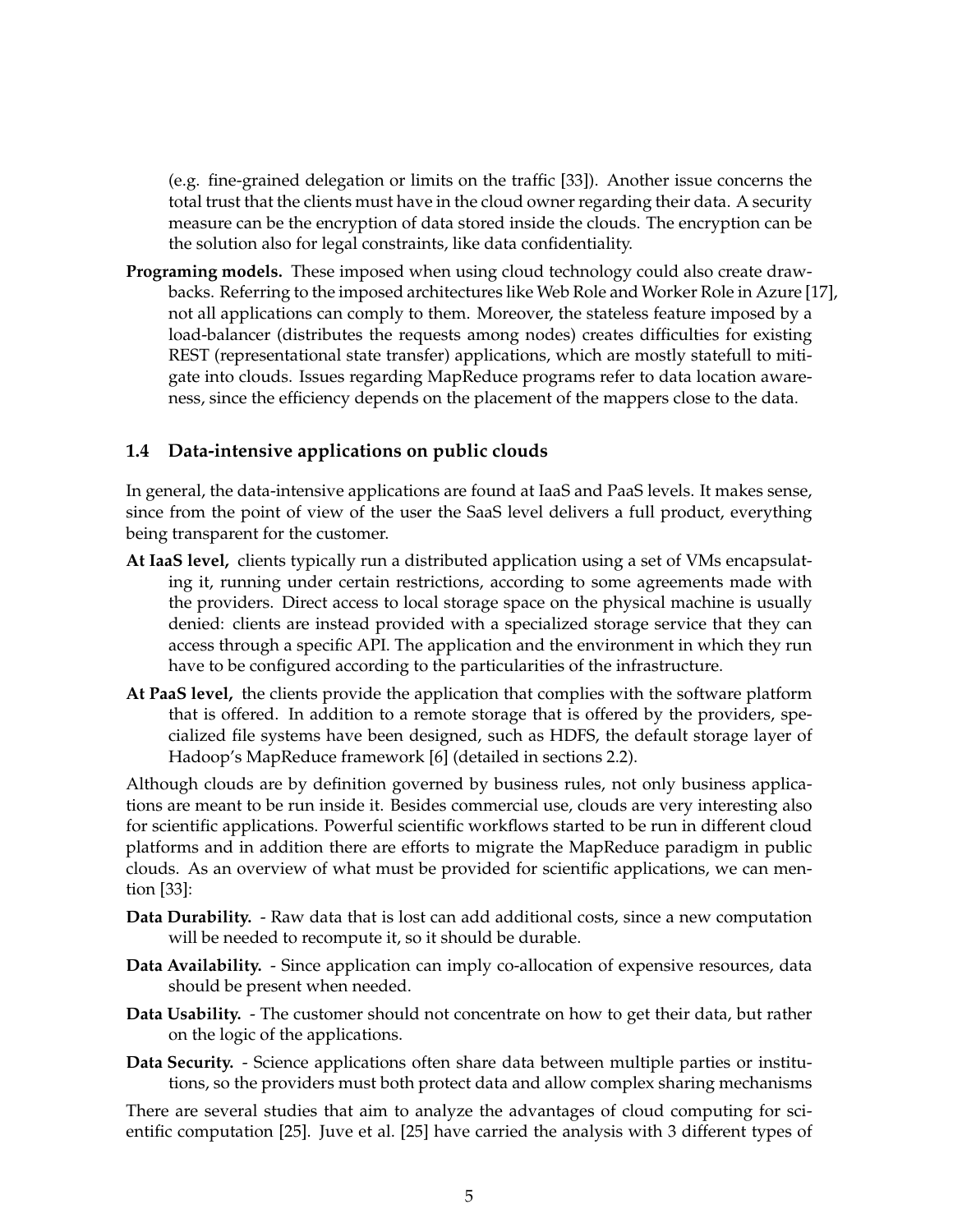workflows, from astronomy, seismology and bioinformatics, showing encouraging results. However, the various studies like this one share some common views about the requirements of the applications that should be provided in the future in clouds. Depending on the access pattern, they highlight the utility of *caching mechanisms* and *data locality* that can decrease the costs [33]. Other issues refer to *fine-grained access* [33] or *concurrency* [22] since there is a lack of support for such attributes. As a conclusion, for scientific workflows in clouds we can say that the road is open, and as time passes and clouds will mature, we will see more and more such applications running in clouds, lured by the mirage of infinite power and storage [25].

# **2 Cloud storage for data-intensive applications**

Cloud computing offers both computation and storage capacity *on demand*. However, the existing solutions from the cloud ecosystem, do not always provide answers for all needs. A particular case of application that we are interested in are the data-intensive applications, which have as main requirement the need for efficient data transfer. In order to satisfy this requirement, the computation platform in which the application is executed must use an appropriate storage backend which will permit efficient data manipulation. This section will present the motivation for this work, which focuses in providing solutions for these types of applications and as well the state-of-the-art for this topic.

### **2.1 Motivation**

Recently, the MapReduce programming model, proposed by Google [19], has become more and more popular, gaining in popularity also due to the open source implementation called Hadoop [6] supported by Yahoo! [26].

There are ongoing efforts for improving and optimizing Hadoop. Common directions use data-locality, buffering and dedicated file systems [31, 35]. The Hadoop implementation, described in section 2.2.1, is used in open source clouds like OpenNebula [11] or Nimbus [9]. Such clouds, along with the Hadoop enviroment, are usually deployed in private clouds or on dedicated infrastructures like Grid5000 [5], and are less used in public (commercial) clouds. However, public clouds offer additional guaranties and features over the private clouds; hence a public customized and optimized MapReduce framework for such clouds would be useful.

There exists however, 2 possibilities to have a MapReduce framework in a public cloud.

- **The first option** is to rent infrastructure from a public cloud and to deploy Hadoop. Taking into account the fact that the infrastructure of a public cloud is usually abstracted from users, some optimizations like data locality or in some cases a dedicated file system cannot always be supported.
- **The second possibility** is to use directly a MapReduce web service like the one offered by Amazon [1], but this limits greatly the customizations and optimizations that could be done for specific applications.

Neither of these two possibilities covers all features that we target: to *run in public clouds*, to be *customized*, to have an *efficient storage backend*, to be *scalable at runtime* and in the same time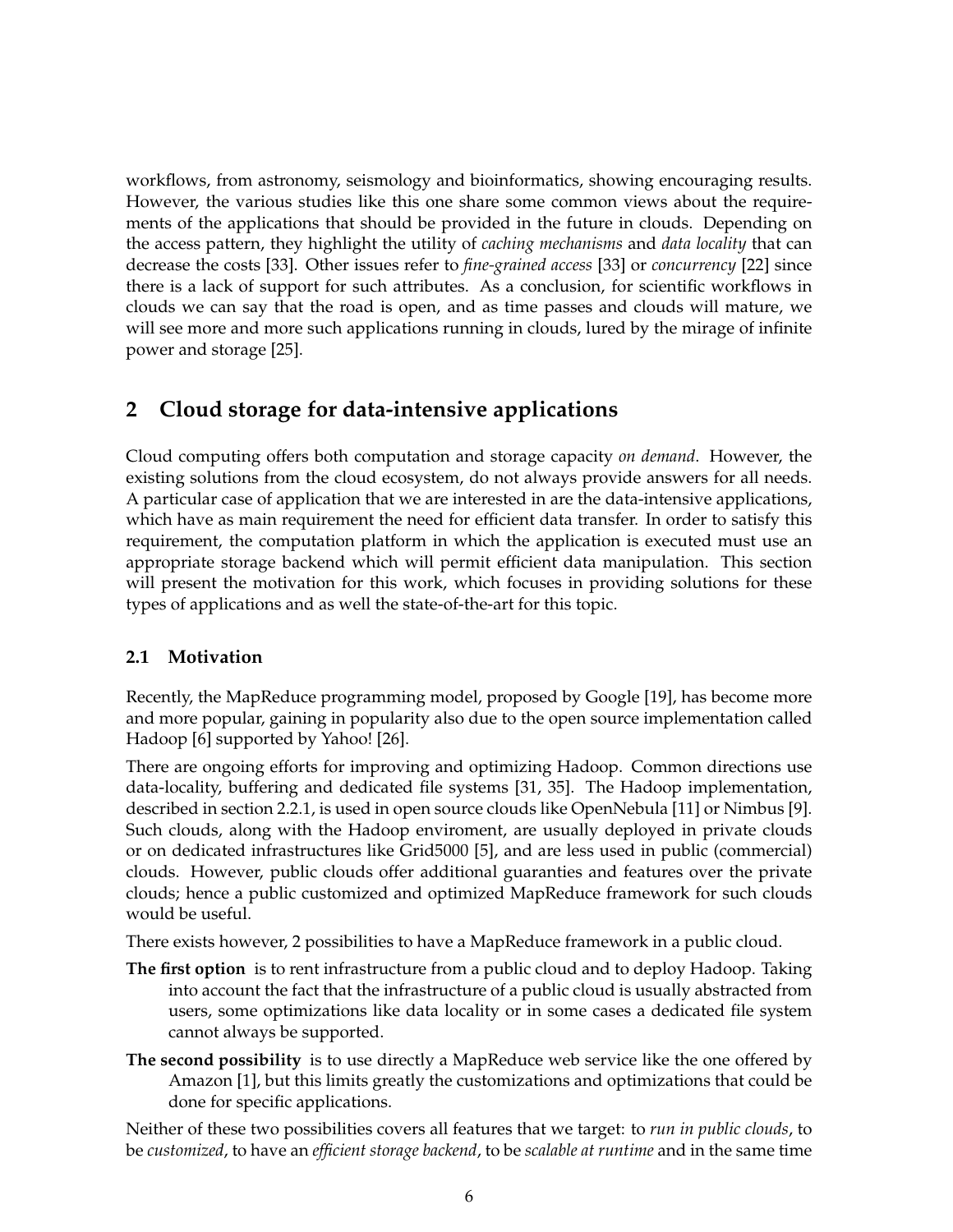to inherit the properties guaranteed by the cloud providers.

Another programming model present at PaaS level is the one proposed by Microsoft in Azure cloud, detailed in section 2.2.2, that relies on *web roles* and *worker roles*. This programming model, limited to Azure, offers important guarantees like automatic recovery of a role in case of failure, privacy, confidentiality and security of data and the application. Such guarantees are essential when we deal with applications that process sensitive data.

It is interesting to study how these 2 PaaS programming models can be mapped in order to benefit from all their properties. The MapReduce approach has a uniform flow of data (input data is fed to mappers and their intermediate results will represent the input of the reducers which will generate the final outputs), the user being required to provide just the code of the 2 functions. The roles offered by Azure represent a more general model. The user has more freedom in establishing the data flows between entities, although most commonly the model is used as a master (web roles) - worker (worker roles). However, the model does not have the automatic orchestration as in the case of MapReduce.

We propose to implement a MapReduce framework starting from the roles offered by Azure. Our system targets to provide all traditional Hadoop properties, enhanced with improved fault tolerance mechanisms, optimized storage backend and support for runtime scalling, while remaining non-intrusive. A new feature for public clouds will be to have a dedicated distributed file system to be used by the MapReduce framework, which will allow better data manipulation then the alternative of using remote storage.

The context motivating this work is the colaboration between Microsoft and INRIA, within the A-Brain (AzureBrain) project, which aims to join neuroimaging and genetic analysis, detailed in section 3. The amount of data involved in this application is very large (terabytes of data for each simulation) and this data is sensitive, since it consists of medical records. Hence the underlying framework must have a very efficient data management enhanced with guarantees for privacy and security of data. Taking into account that the study performs statistical analysis, a large amount of runs are required in order to provide a satisfactory confidence level, thus parallelizing the simulation becomes critical. An efficient MapReduce framework with an optimized storage backend is needed.

#### **2.2 State-of-the-art**

This section will describe the state-of-the-art for the main programming models present at PaaS level. In section 2.2.1 we describe the MapReduce concept and its open source implementation called Hadoop. Section 2.2.2 will detail the programming model proposed by Microsoft in Azure cloud, based on *roles*. Both concepts will be analyzed from the point of view of the computational model and of the storage model.

#### **2.2.1 MapReduce model**

Although the MapReduce framework was proposed by Google [19], Hadoop [6, 37] became the reference MapReduce framework, being an open source implementation, supported by Yahoo! [26] and Amazon [1].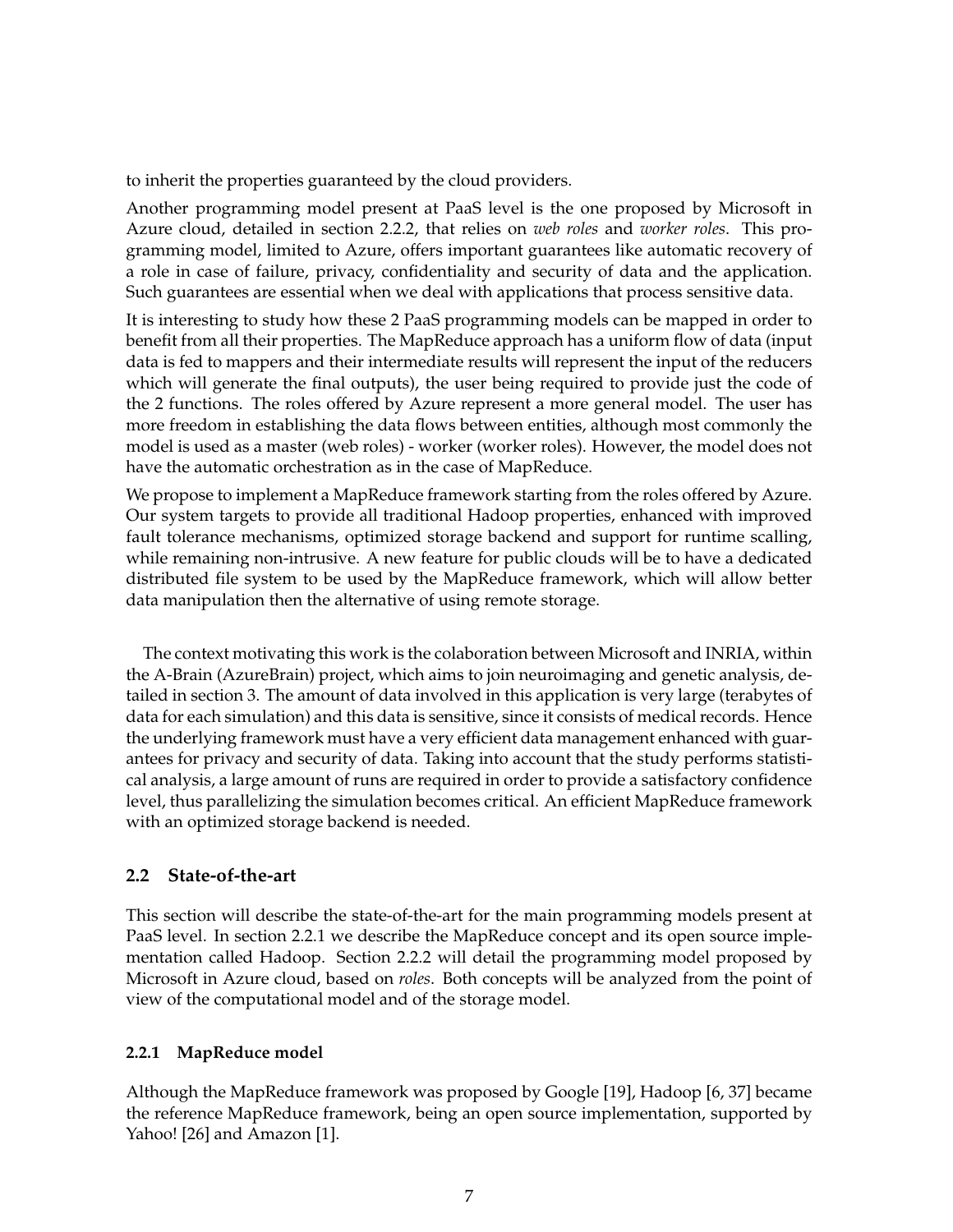**Computation Model: Mapper and Reducer** The MapReduce programming model consists, from a user's point of view, in writing 2 functions: *the map* and *the reduce*. The map function *processes key/value pairs to generate a set of intermediate key/value pairs* [19], while the reduce function *merges all intermediate values associated with the same intermediate key* [19]. In Figure 2 the conceptual architecture of this programing model is illustrated.





As it can be observed, the MapReduce model is simple and yet efficient. A specified number of workers (mappers) can run in parallel to do the job, while in the second stage, the reducers will combine the intermediate results produced in stage 1. The model has a uniform flow of data, which is read from the storage system by the mappers, each reading the data specific to its task, processing and finally writeing the intermediate data. The reducers will take the data meant for them (a hash function is generally used to strip data between reducers), combine it, and generate the final output. Generally a user will provide the 2 functions to the framework and will select/provide the input data.

Usually, the data to be processed is uploaded in the system before the actual computation. Depending on the storage system, which will be detailed next, a specific API is used. For example a small program is written to take the data from somewhere (local or remote location) and to write it into the storage system by using the appropriate interface (API). In many cases this is a one time operation, so few efforts are made to make it efficient, although that the way data is stripped can have a major impact. For example, Hadoop will try to place the mapper as close as possible to the data (same node, same rack) to reduce the reading time. The striping is generally let in the responsibility of the storage system. The final data is read in the same way: a client application is constructed to interact through the API with the storage to retrieve the data.

The Hadoop architecture is presented in Figure 3. A client stores the initial data and submits the job that wants to be processed (number of mappers/reducers). The job tracker is in charge of contacting the nodes in order to start the mappers and the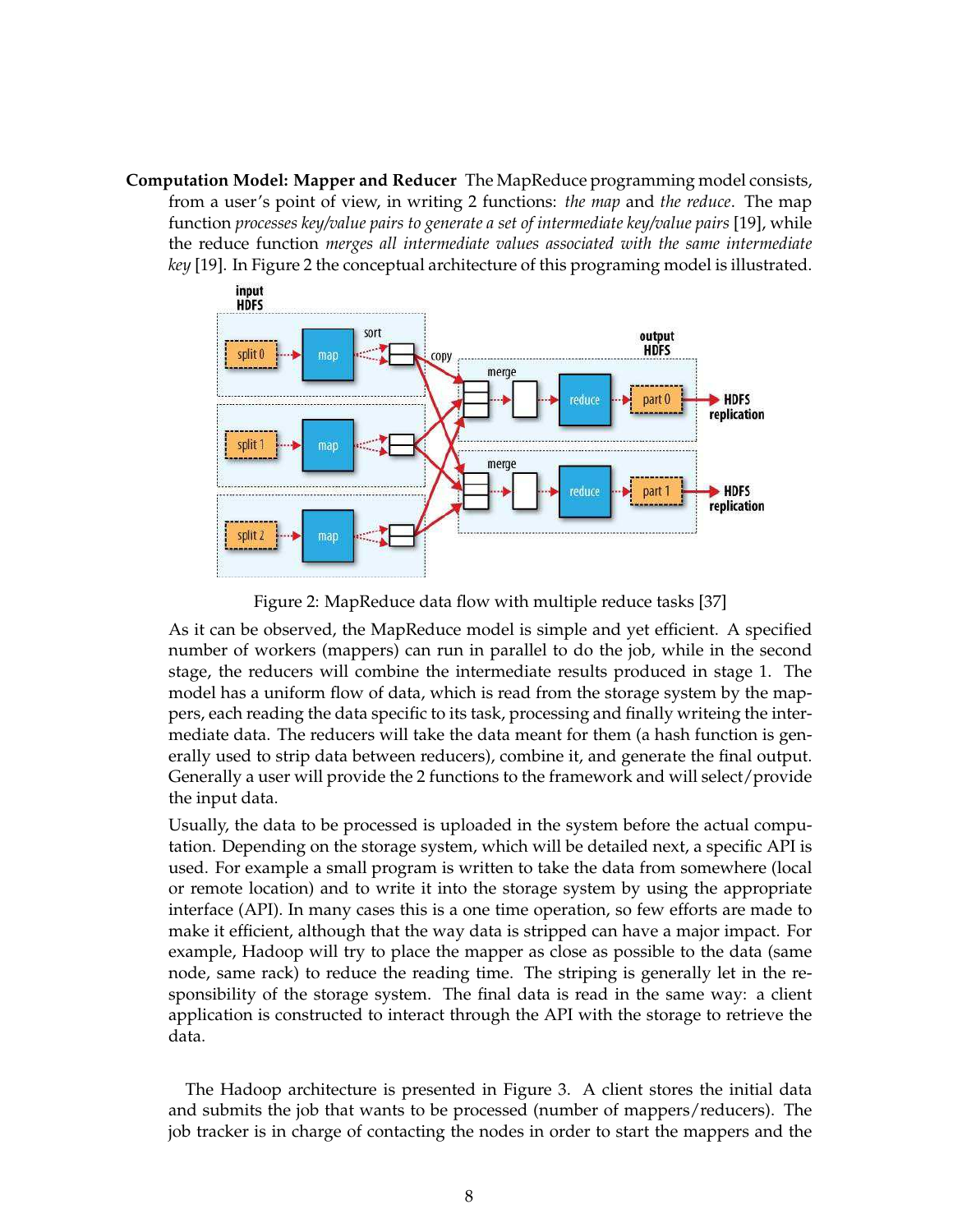reducers and to provide the initial data. It can reach each node through the help of a task tracker which is an agent that runs in each node. The policy to execute the jobs takes into account data placement in order to reduce the reading time. The framework tries to bring the computation as close as possible to the data. This is done through the help of *data locality*, meaning that the underlying storage signals to the job tracker its location (rack, cluster). Another optimization refers to data buffering. Data is brought in advance and buffered, hence the mappers and reducers are able to have any grain access, although data is manipulated in chunks of 64 MB.



Figure 3: Hadoop Architecture [37]

- **Storage Model** The MapReduce framework is constructed on top of a storage system that allows concurrent access from different nodes to the data. As Hadoop represents the state of the art for such frameworks, a description of the possible storage backends will be provided next:
	- **Object storage** The Amazon S3 (Simple Storage Service) [2, 33] has emerged as a *de facto* standard in manipulating data, Hadoop offering the possibility to use it as a storage system. The API to interact with it is rather basic and simply allows to put and get data at a specified location (the object sizes is up to 5TB). It does not offer adequate support for global data sharing under heavy concurrency. The Hadoop framework performs data striping in order to process larger amounts of data more efficient. Objects can be retrieved independently through the HTTP protocol from any location. By using a remote storage as S3, Hadoop loses the ability to place the computation as close as possible to the data, as in the case when a dedicated file system would be used.
	- **A dedicated file system** HDFS (Hadoop Distributed File System) is the default storage layer of Hadoop's MapReduce framework. The need to design specialized file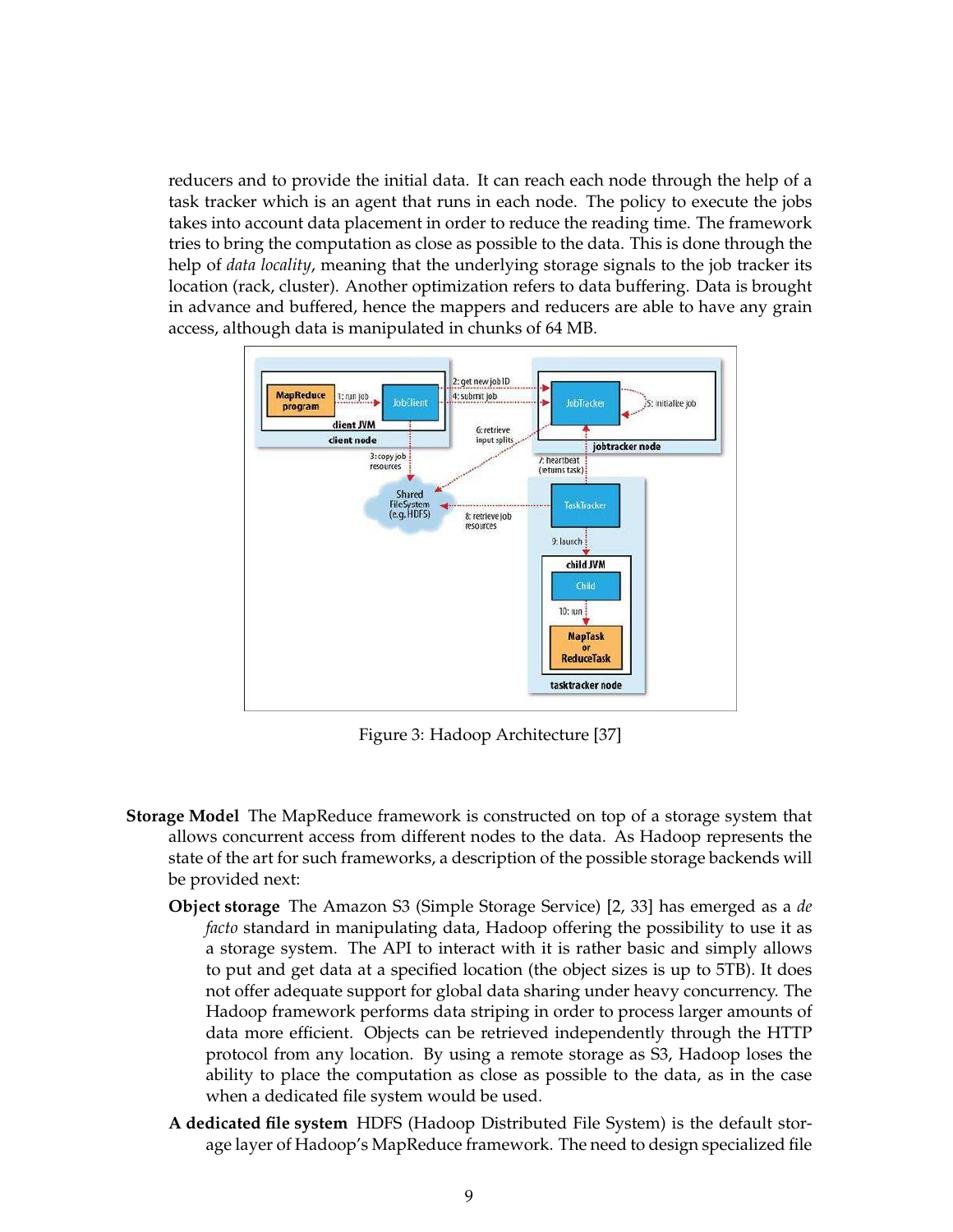systems was motivated by the requirements of data-intensive distributed applications in terms of performance and scalability. In HDFS, data is typically stored using massive files that are concurrently accessed by Hadoops processes that run the map and reduce functions. HDFS has however some difficulties in sustaining a high throughput in case of concurrent reads to the same file [29, 35], while concurrent writes are not possible. The general architecture of HDFS is presented in Figure 4. As it can be seen there is a central component in charge of the metadata, and multiple data nodes, where data is placed. From the point of view of fault tolerance, as in all DFS, replication of data is used to recover from possible node failures. The default replica number is 3. Hadoop uses the computation nodes (see Figure 3) also as storage nodes for HDFS, being able in this way to take advantage of data locality.



Figure 4: HDFS architecture [37]

#### **2.2.2 Azure model**

Microsoft has opened new directions with the release of its PaaS cloud called Azure [7]. The computation and storage model proposed are slightly different then the ones presented before. Instead of the MapReduce paradigm they propose roles (web and worker roles), while for the storage they offer blobs, tables and queues.

**Computation Model: Web Role and Worker Role** The general architecture for the computation model is presented in Figure 5. Each computation node rented in Azure has a Windows Server 2008 OS installed, and will execute an application with a worker or web role. The web roles are primary destined to interact with outside requests (coming as HTTP requests) and to delegate the work to the workers, which will be returned as a result to the client. This default usage behavior is similar to a master-worker model. In order to balance the load among the web roles, the Azure cloud provides a default load balancer. All roles are identical, and in the default usage there is no distinction between them [17]. The cloud guarantees the requested number of nodes. It communicates with each node through the agent, and in case of a failure the machine will be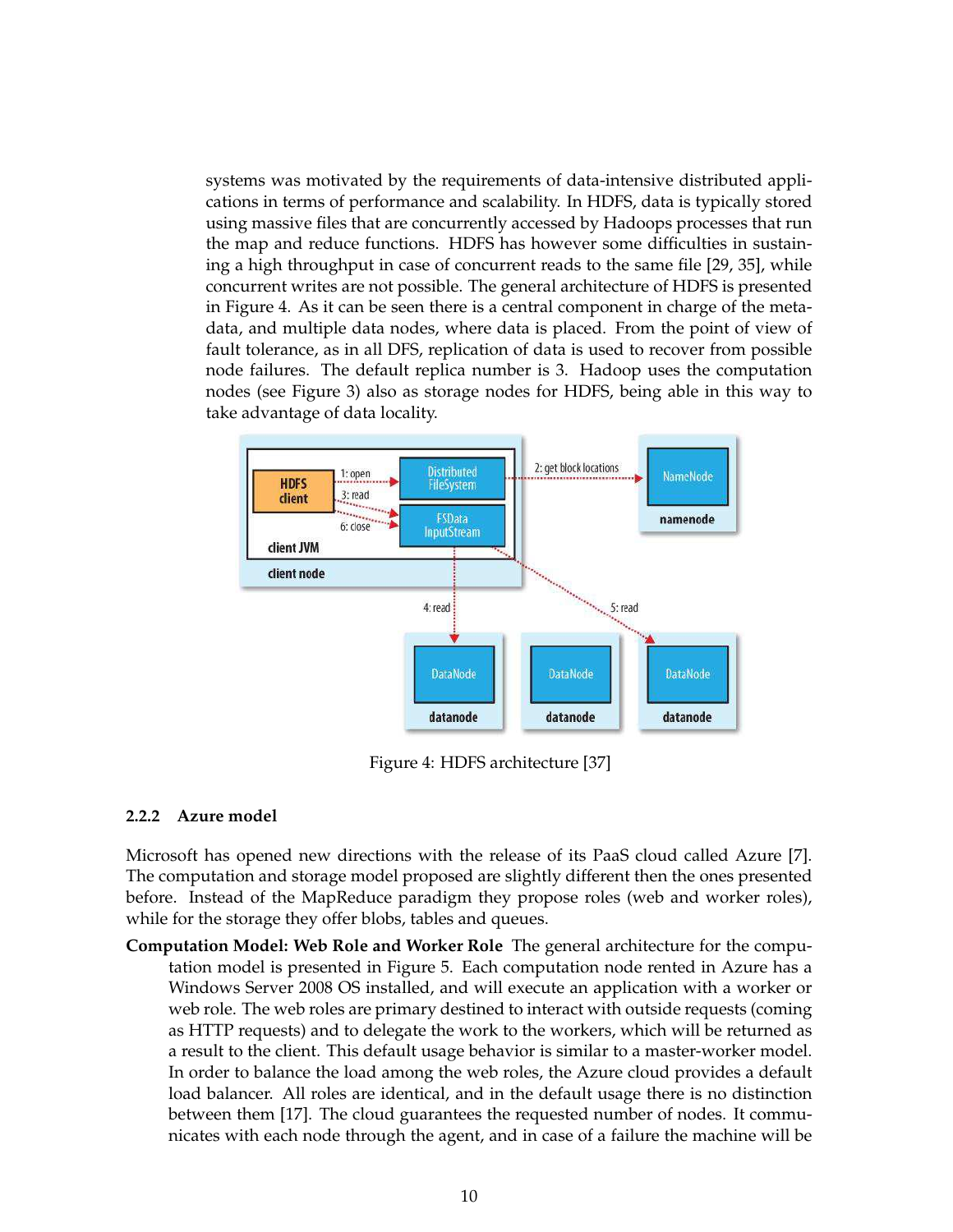restarted.

Unlike the MapReduce model, in which the data flow is uniform, in Azure this is not restricted. Despite the fact that the normal usage presented would assume a flow of data from web role to the worker role and back, it is actually possible to orchestrate any flows of data between any entities. Thus, this model trades the ease to develop for a large freedom in constructing applications. In addition Azure offers a more advanced fault tolerance mechanism, since it is not only resistant to nodes failures, but reestablishes (restarts) the nodes. Another important property that is missing from Hadoop is the elasticity. Nodes can be added/removed without shutting down the overall application, which allows also a more flexible scalability.



Figure 5: Azure computation model [17]

**Storage Model** Azure offers 3 types of storages that can be seen in Figure 6. Azure blobs are used for storing large amounts of unstructured data, the tables are used for storing structure data that require a fine grain access and finally the queues are used for communication between computation nodes. Data manipulation in all storage types is performed using HTTP. The storage mechanism provided by Azure use different nodes for storing data than for computation.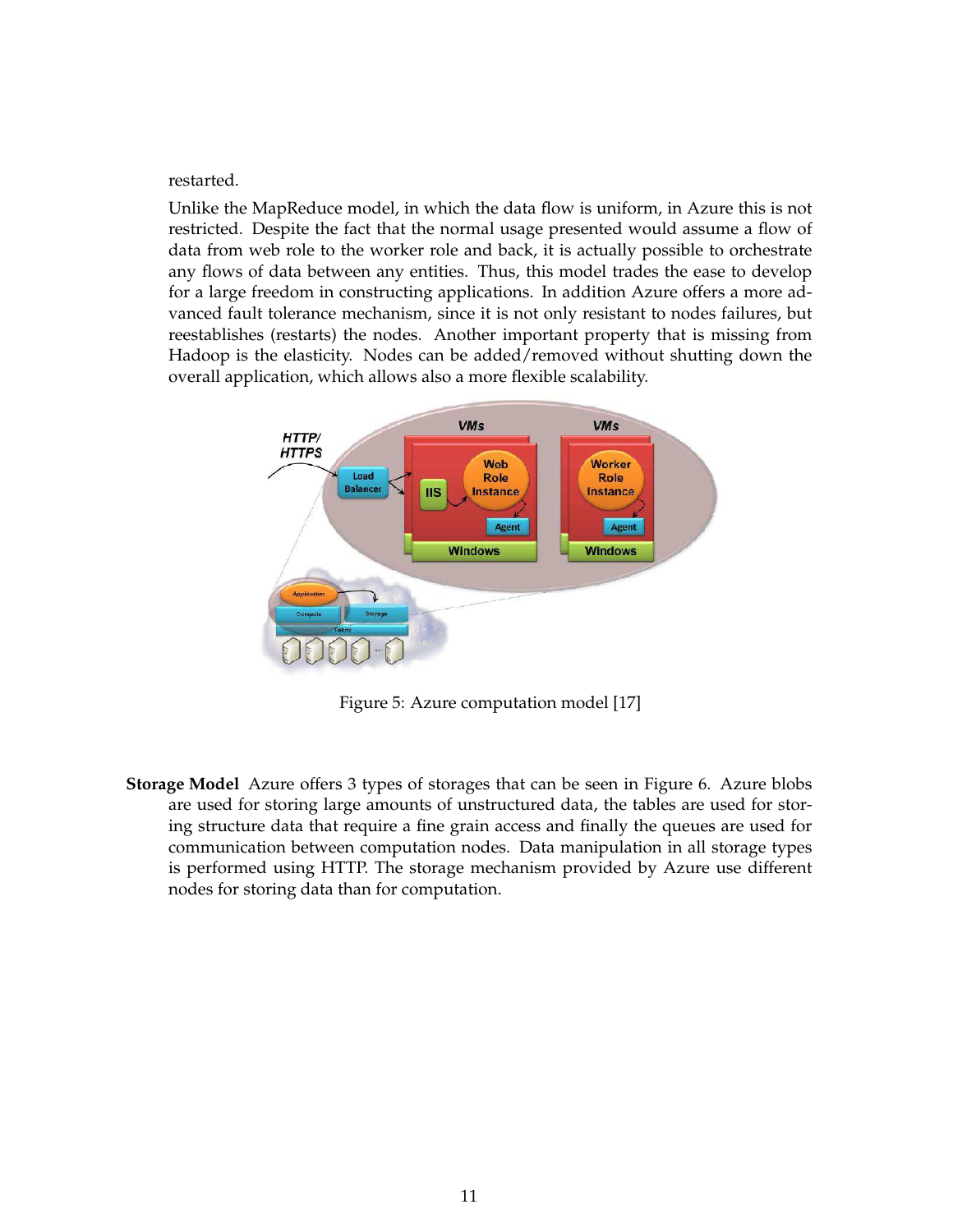

Figure 6: Azure storage model [17]

- **Azure blobs** represent the mechanism to store large amounts of data. The maximum size of a blob is 50GB, but each user can have multiple blobs. The blobs can be grouped for a better management in structures called containers. Concurrent writes are not supported and in case of concurrent commits of uploaded data, the first commit succeed, while the rest of data corresponding to the failed commits will be deleted. The data written to a blob is secured and always available, Azure guaranteeing reliability.
- **Azure tables** allow fine grained access to structured data. Unlike tables in relational databases, they do not enforce a fixed schema. An entry in a table is composed of records, each record having the type of the data and the data itself. There is no support for concurrency, in case of concurrent commits, only the first one will succeed. Consistency is ensured through atomic transaction in one table, but not provided between tables.
- **Azure queues** are used for passing small messages (up to 8KB) between roles. They are fault tolerant, so a message written in a queue will be read at some point, but there is no guaranty about delivery order. A dequeued message is not deleted, but only hidden for a certain amount of time. If the role has finished processing the message it can explicitly deleted it, otherwise, the message will reappear and will be process by another role. Hence the queues offer a reliable and fast communication mechanism.

# **3 Application study: Joint neuroimaging and genetic analysis**

Joint genetic and neuroimaging data analysis on large cohorts of subjects is a new approach used to assess and understand the variability that exists between individuals. This approach has remained poorly understood so far and brings forward very significant challenges, as progress in this field can open pioneering directions in biology and medicine. As both neuroimaging- and genetic-domain observations represent a huge amount of variables (of the order of  $10^6$ ), performing statistically rigorous analyses on such amounts of data repre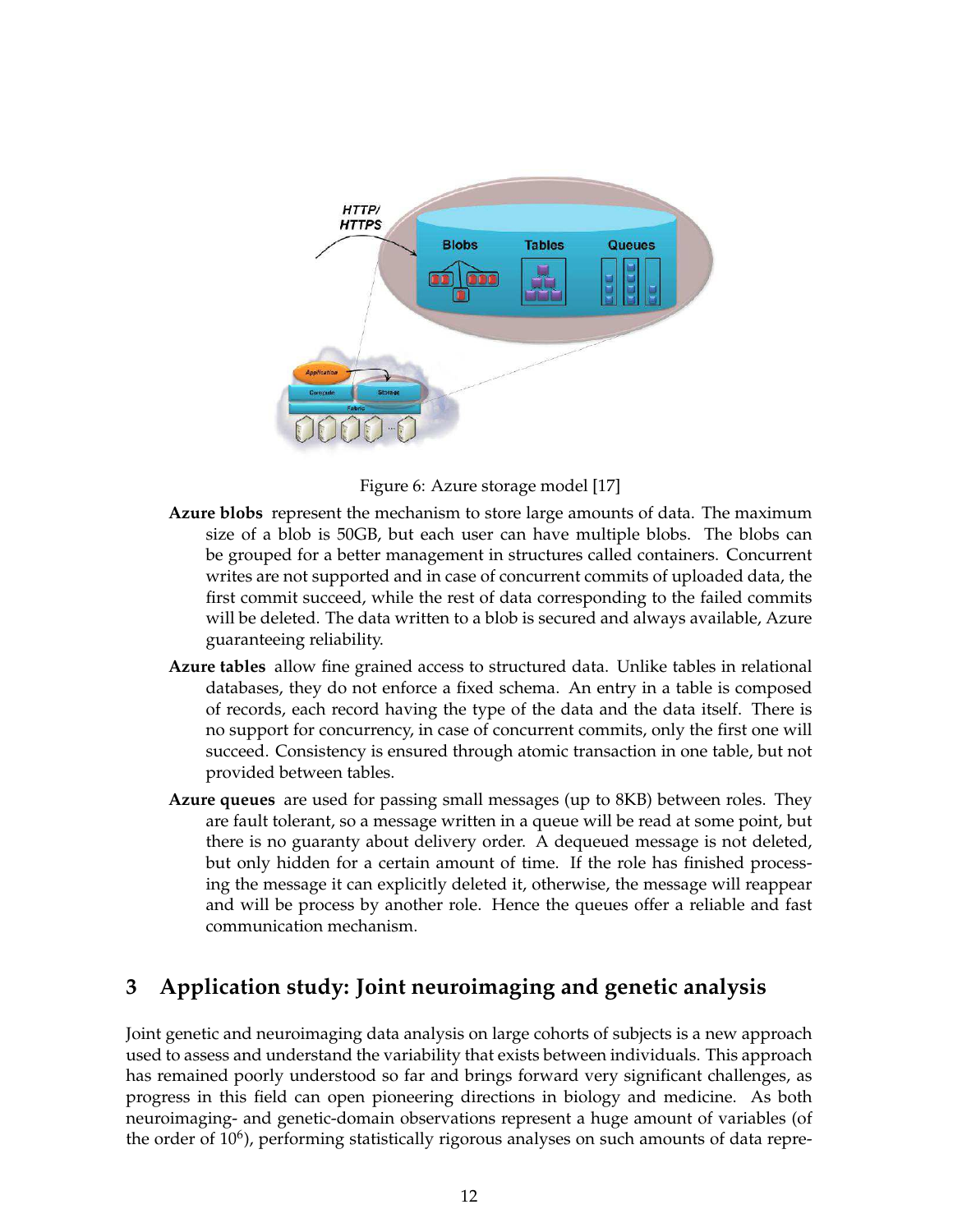sents a computational challenge that cannot be addressed with conventional computational techniques. We propose to apply our solutions for a MapReduce framework to address these computational challenges.

#### **3.1 Description of the application**

Imaging genetic studies the linking of functional MRI data with Single Nucleotide Polyphormisms (SNPs) data. In the genome dimension, genotyping DNA chips (the process of determining the genes of an individual by examining the individual's DNA sequence), allow to record several hundred thousands values per subject, while in the imaging dimension an fMRI volume may contain 100k-1M voxels (volumetric picture element). Finding the brain and genome regions that may be involved in this link entails a huge number of hypotheses. A drastic correction of the statistical significance of pairwise relationships reduces crucially the sensitivity of statistical procedures that aims at detecting the association. It is therefore desirable to set up as sensitive techniques as possible to explore where in the brain and where in the genome a significant link can be detected, while correcting for family-wise multiple comparisons (controlling for false positive rate) [24].

Let (*X*,*Y*) be a joint neuroimaging dataset, i.e. a set Y of brain images after adequate preprocessing and a set X of genetic variables (single nucleotid polymorphisms SNPs and/or Copy Number Variants CNVs of genetic loci), acquired in the same population of S subjects. The dataset may also comprise a set Z of behavioural and demographic observations, such as psychological tests or age. In the tests performed this set is null.

X is assumed to comprise  $n_v$  variables, e.g. one for each location in the brain image domain, while Y comprises  $n_g$  variables; typically  $n_v \sim 10^6$  ,  $n_g \sim 10^6$ ; when available, Z contains typically less variables (of the order of  $10^2$ ). These variables cannot be considered as independent, as there exist serial correlations between consecutive SNPs or CNVs, and spatial correlation within neighboring spatial locations in brain images. The main problem that we want to address is the detection of statistically significant links between the sets X and Y. This can be performed using univariate testing, i.e. testing the statistical significance of the correlation or equivalent association measure of all  $(x, y)$  pairs for  $(x, y) \in X \times Y$ .

**Univariate testing** Let us consider a pair  $(x, y)$  of genetic and neuroimaging variables. x is a set of S values counting the number of alleles at a given location in the genome; y is some quantitative measure of brain activity. One possible model to relates these variables is (allelic dose model):

$$
y = \mu + x\beta + z_c\beta_c + \epsilon \tag{1}
$$

where *µ* is a constant, *z<sup>c</sup>* a set of confound variables and *β<sup>c</sup>* the corresponding parameters;  $\beta$  is the parameter to be inferred, that measures the amount of correlation between the variables of interest.  $β$  will be finally turned to a significance ( $p$ -value). Assuming that the only 3 values for x are (0, 1, 2), an alternative model can be proposed:

$$
y = \mu + \beta_0 \mathbb{I}_{x=0} + \beta_1 \mathbb{I}_{x=1} + \beta_2 \mathbb{I}_{x=2} + z_c \beta_c + \epsilon'
$$
 (2)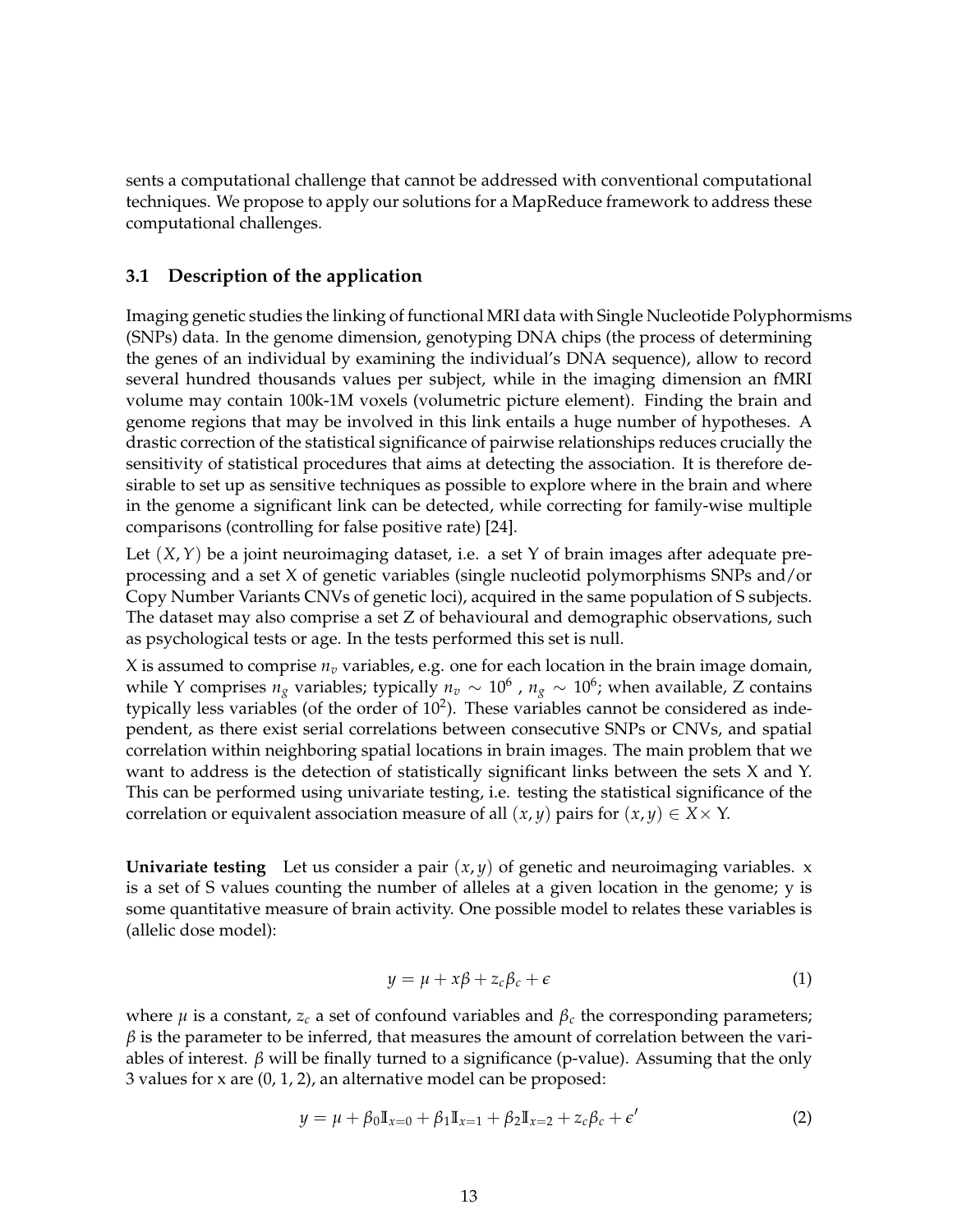where the parameters of interest are now the parameters ( $\beta_0$ ,  $\beta_1$ ,  $\beta_2$ ) that represent the response associated with levels of minor allel frequency. In short, regression analysis simply yields  $n_v \times n_g$  p-values that represent the statistical significance of the association between neuroimaging and genetic variables. The difficult issue is that one needs to control the probability of making one false detection (family-wise error rate) or the false discovery rate (fdr) of the test. The ensuing correction drastically decreases the power of the analysis (using naive approaches, the significance of the results is merely reduced by a factor  $n_v \times n_g$ ). However, it should be taken into account that the variables and the tests are non-independent. The most proper way to do so is to use a permutation procedure, in which the data of one block is reshuffled B times ( $\approx 10^4$ ), and the p values obtained in the initial regression analysis are compared to those obtained in each of the B shuffles.

#### **3.2 Analysis of data patterns**

The initial data to be processed is given by a (*X*,*Y*) pair of a joint neuroimaging dataset. X represents a set of genetic variables. A variable has the dimention  $n_v$ , and there are  $n_s$  such variables, where  $n<sub>s</sub>$  gives the number of subjects. Considering that for this univariate testing we assume only the set of  $\{0,1,2\}$  values, we get X as a matrix containing one of these values. Y represents a set of brain images obtained with a functional MRI. Each image is divided into voxels and hence the set of values that forms each variable in Y represents a value for a region of the brain image. The number of variables is given by the number of subjects (*ns*), thus forming a matrix of real values. After performing the necessary computations (the regression) the correlations between the two are obtained, giving a matrix of size  $n_v \times n_g$ containing the p-values that represents the statistical significance of the association. Several regressions are performed, each giving a set of such correlations, and all these intermediate data must be stored in order to compare the values of each simulation in order to keep the most significant p-values. Thus taking into account that we have B matrices of doubles (8 bytes) of size  $n_v \times n_g$ , the amount of intermediate data that must be stored can reach (80 petabytes =8 bytes  $\times 10^4 \times 10^6 \times 10^6$ ).

#### **3.3 Analysis of computation**

As mentioned, several computations for the p-values must be performed on random shuffles of the initial data. This computation cannot be performed on standard equipment. However, the problem can be run in parallel because the computation can be slice along many dimensions (neuroimaging, genetic or permutations). For the case in which the parallelization is done with respect to permutation, each worker will take the same initial data, shuffle it and perform the regression between the 2 sets of data (*X*,*Y*) to obtain the correlation between them. The regression from computational point of view represents a series of matrix operations, having as result a matrix. All these operations can be simply considered as the job of a mapper if we parallelize the application with the MapReduce programming model. Hence each mapper will perform a regression and will generate as the intermediate output a matrix. The final step, which would be the reducer, must perform a filtering on these values. Therefore the reducer will take all intermediate data, merge them and select the values within a threshold interval. An example of parallelizing this application with respect to the MapReduce model is shown in Figure 7, with 3 mappers and 1 reducer. B shuffles must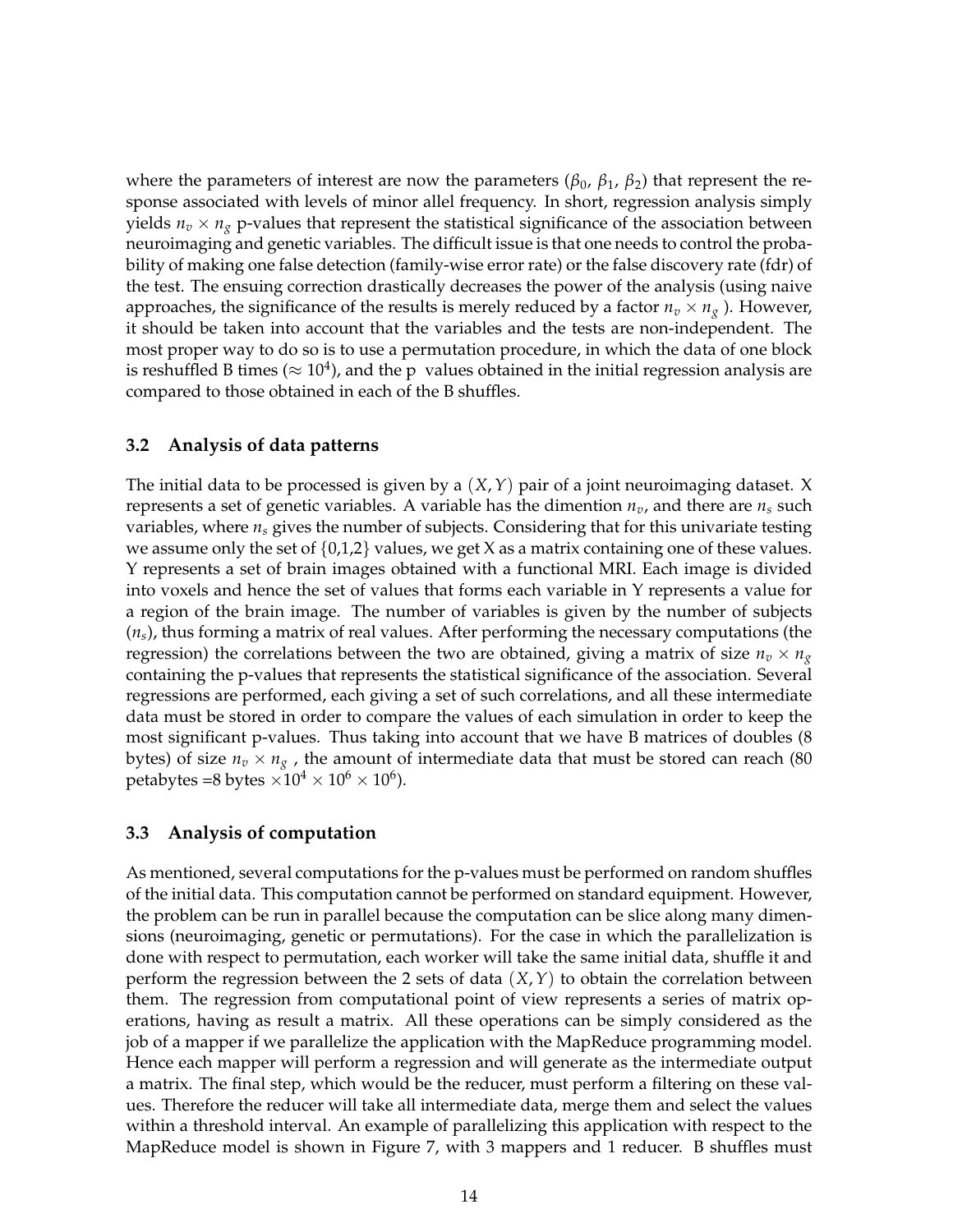be performed, thus the maximum parallelization factor for the map phase is B with respect to the parallelization according to the permutations. The reducer parallelization is not so direct. Basically we can launch more reducers that performs filters on intermediate data, in parallel, but all results should be combine to a unique one. We propose an iterative reduce phase and this will be detailed in section 6.



Figure 7: MapReduce Example of the neuroimaging and genetic application

# **4 Contribution I: A DFS for Azure Clouds**

This contribution proposes to exploit the data locality principle in public clouds by providing a distributed file system (DFS) that will be run in the computation nodes. This section presents the challenges and the advantages to deploy the DFS in a public cloud. We first present the motivation and then introduce a distributed file system, BlobSeer [29, 30] which has proven to be highly efficient in cloud environments [31]. Finally we detail the enhancements developed for this system in order to meet the specific needs of Azure Cloud, along with the benefits obtained from this.

#### **4.1 Motivation**

The public clouds like Azure [7, 17] or Amazon EC2 (Elastic Compute Cloud) [2] offer storage services like Azure Blobs [15] for Azure or S3 [2, 33] for Amazon. These type of storages made up of data nodes are in remote locations with respect to the computation nodes. An existing API based on HTTP protocol permits any application, executed on a cloud com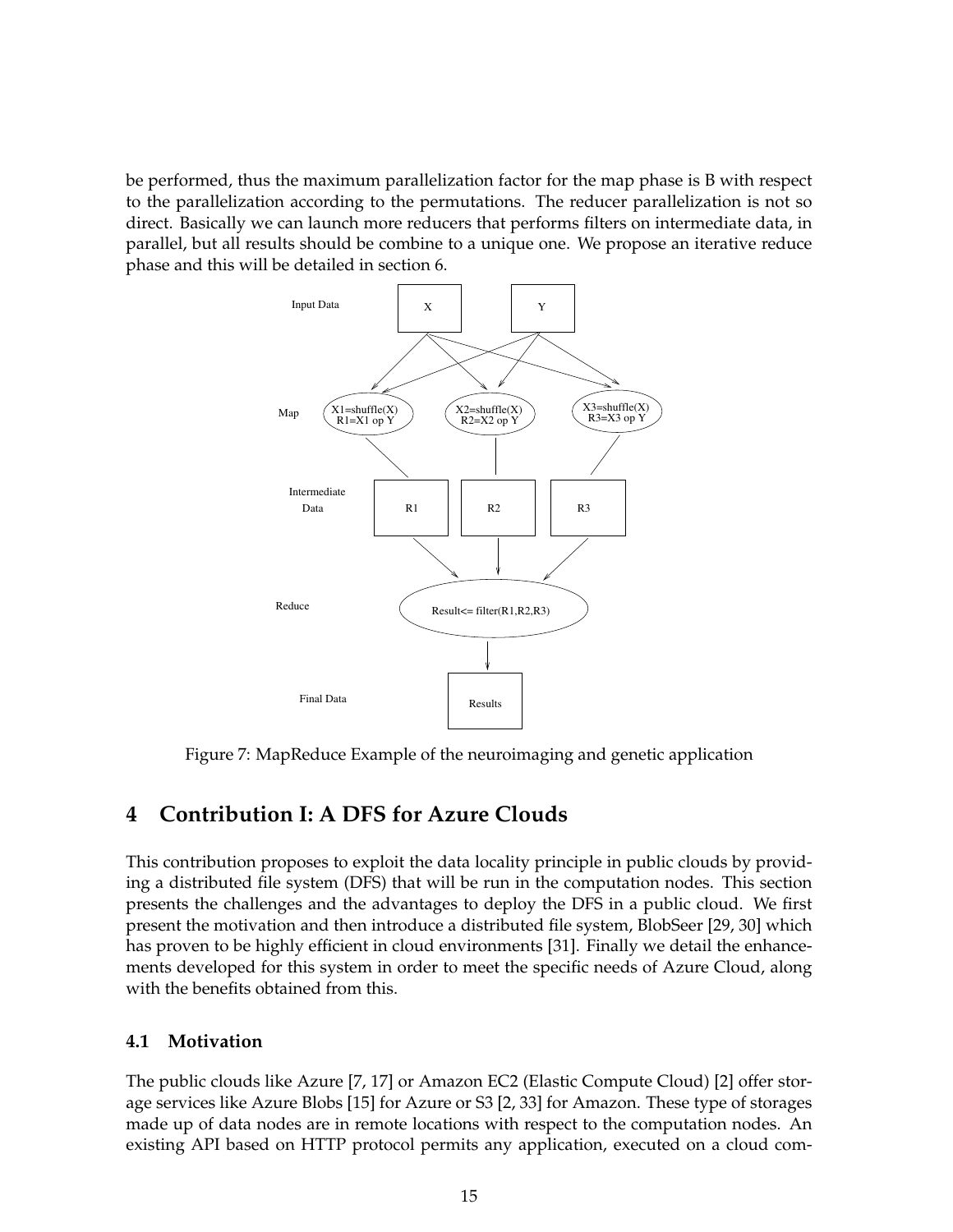putation node or outside the cloud, to perform data operations (put/get). The benefits of using these storage systems are data security [12], easy access from anywhere and reliability [16, 22]. However, when it comes to data-intensive applications, like some of the scientific ones [25, 28, 33], the *distance* between computation nodes and data nodes affects the performance. Both Azure and Amazon offer the possibility to select the data centers in which data will be placed and this allows users to place the computation in the same center. However, the overall performance can be increased by moving data closer, in the same racks or perhaps on the same node.

The idea that we propose is to exploit the *data locality* principle by having the data and the computation in the same nodes of a public cloud. This approach trades data-availability with efficiency, a good tradeoff for scientific applications that are executed in the cloud, since the data, most often private, is not accessed by the general public. To our knowledge there are no DFSs that can be deployed in the computation nodes of public clouds like Azure. Our contribution fills this gap, offering an efficient solution for data-intensive applications.

Each virtual machine (node), in both Azure and Amazon clouds, has a local storage space varying from 160GB up to 2TB. This local storage can be used with no additional cost, but the major drawbacks are the fact that it is not persistent (in case of failures all data on it is lost) and is not accessible to the other nodes. Our solution overcomes these limitations and exploits these resources efficiently. It consists of a distributed file system that is deployed on all computational nodes and offers to the application running in each node the same view of a unique, shared file system. The DFS uses the local space on each node to store the data and offers the possibility to all nodes to access data from any other nodes. By placing the data on the local storage of the nodes, the data is as close as possible to the computation, thus applying the principle of data locality. Fault tolerance is addressed through replication: having several replicas ensure that even in case a node fails, the remaining nodes can still retrieve the remaining copies of the data. In addition to efficiency of data manipulation, another advantage relates to the cost. By using a DFS instead of the storage offered by cloud providers, the cost for storage and for the bandwidth traffic are eliminated. The contribution is a general solution that can be applied for any problem.

#### **4.2 BlobSeer**

BlobSeer [29] is a distributed file system that combines a set of principles in order to sustain the manipulation of large binary objects (BLOBs). It is centered around the idea of leveraging versioning for concurrent access to BLOBs in order to efficiently exploit data-level parallelism and sustain a high throughput despite massively parallel data access. Versioning enables efficient management for data-intensive applications by generating new BLOB snapshots in order to avoid inconsistency even in the case of concurrent read/writes. Such snapshots are performed atomically, simplifying the application development. In order to sustain a high throughput, which is highly needed for such applications, the Input/Output operations are done asynchronously.

A BLOB is composed of a sequence of chunks, using additional metadata to map subsequences of chunks, identified by *offset* and *size*, to the corresponding BLOB. Since such an object can have large sizes it would be inefficient and sometimes impossible to store it entirely in one place. Hence, the chunks are stripped across the data nodes, allowing parallel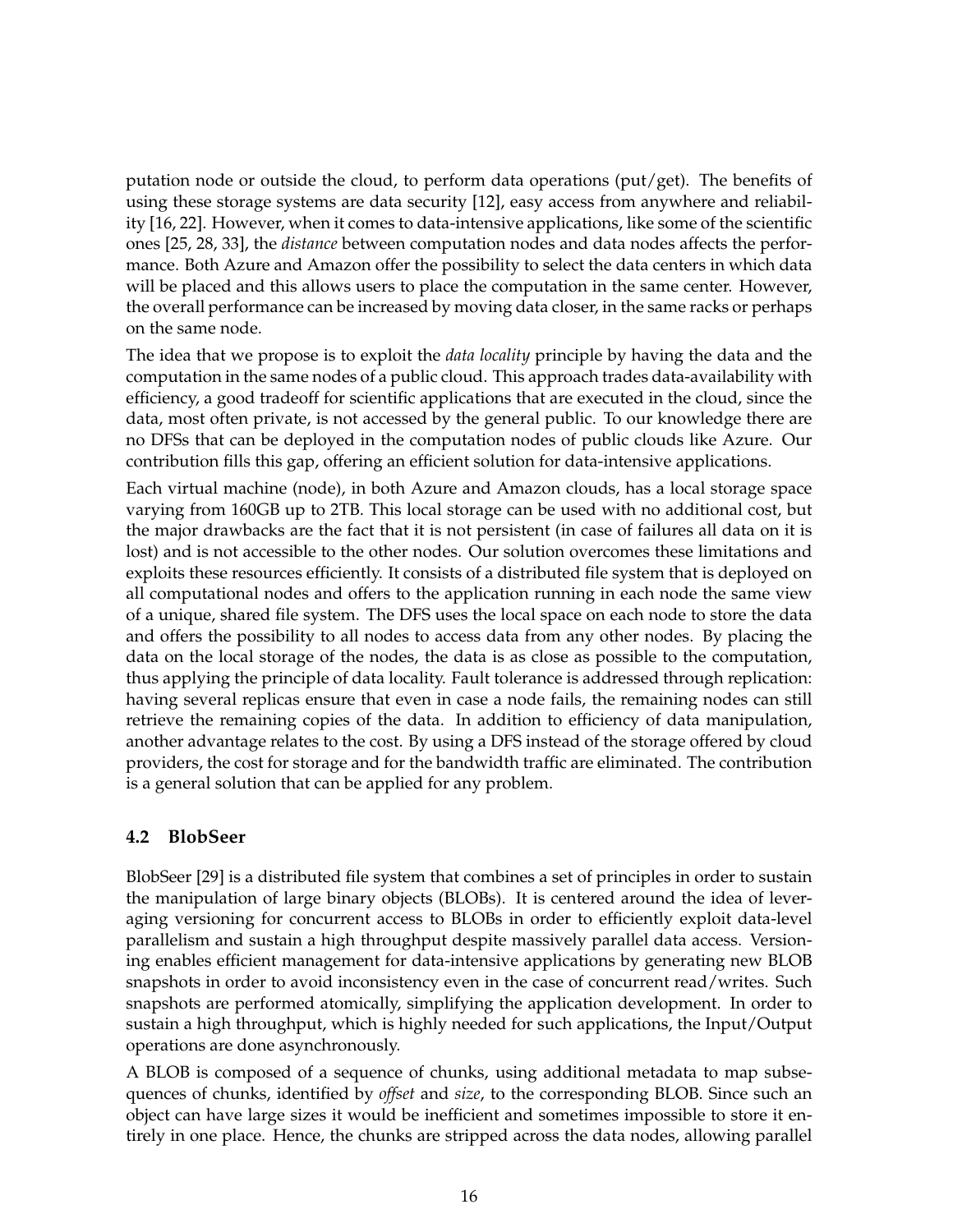writes/reads. Their size has a major impact on the overall performance of the DFS and of the application that uses it. It should be chosen based on an analysis of the data access patterns and on simulations on the infrastructure on which it will be deployed. There is a tradeoff between the increase parallelism obtained from splitting the data for the computation into smaller work units and the costs of scheduling, initializing and synchronizing these work units in a distributed fashion. If the chunk size is too small, then computation nodes will need to fetch data from multiple chunks, making techniques such as scheduling the computation close to the data less efficient and having to pay for the communication overhead. On the other hand, selecting a chunk size that is too large may force multiple work units to access the same data chunks simultaneously, which limits the benefits of data distribution. Fault tolerance is achieved through replication. Each chunk will be replicated on several data nodes in order to ensure availability in case of failures. Replication is also used for the metadata in order ensure availability.

BlobSeer is composed of several types of distributed intercommunicating entities. Figure 8 illustrates these entities and the interconnections between them. **Clients**, which in our case are the data-intensive applications, create, read, write and append data to/from BLOBs. The DFS supports a large number of concurrent clients which is mandatory in large scale processing. **Data (storage) providers** are the entities responsible to physically store the chunks. The **Provider manager** keeps information about the available space on the storage providers and schedules the placement of the incoming chunks. **Metadata providers** are responsible for storing the metadata that allows identifying the chunks that compose a snapshot version. The **Version manager** is in charge of the new snapshot version numbers for writes and appends and for publishing these snapshots for readers. It is done so as to offer the illusion of instant snapshot generation and to guaranty consistency.



Figure 8: BlobSeer Architecture [29]

#### **4.3 A-BlobSeer**

Our contribution further refferd as A-BlobSeer, extends BlobSeer in order to create a DFS deployable on the computational nodes of a public cloud. The BlobSeer DFS has been adapted and augmented to meet the specific properties of the Azure cloud. By adapting and improving it, the new system offers all its basic properties and gains the features of the Azure cloud: automatic deployment, recovery of failed nodes, runtime scalability and privacy. Any type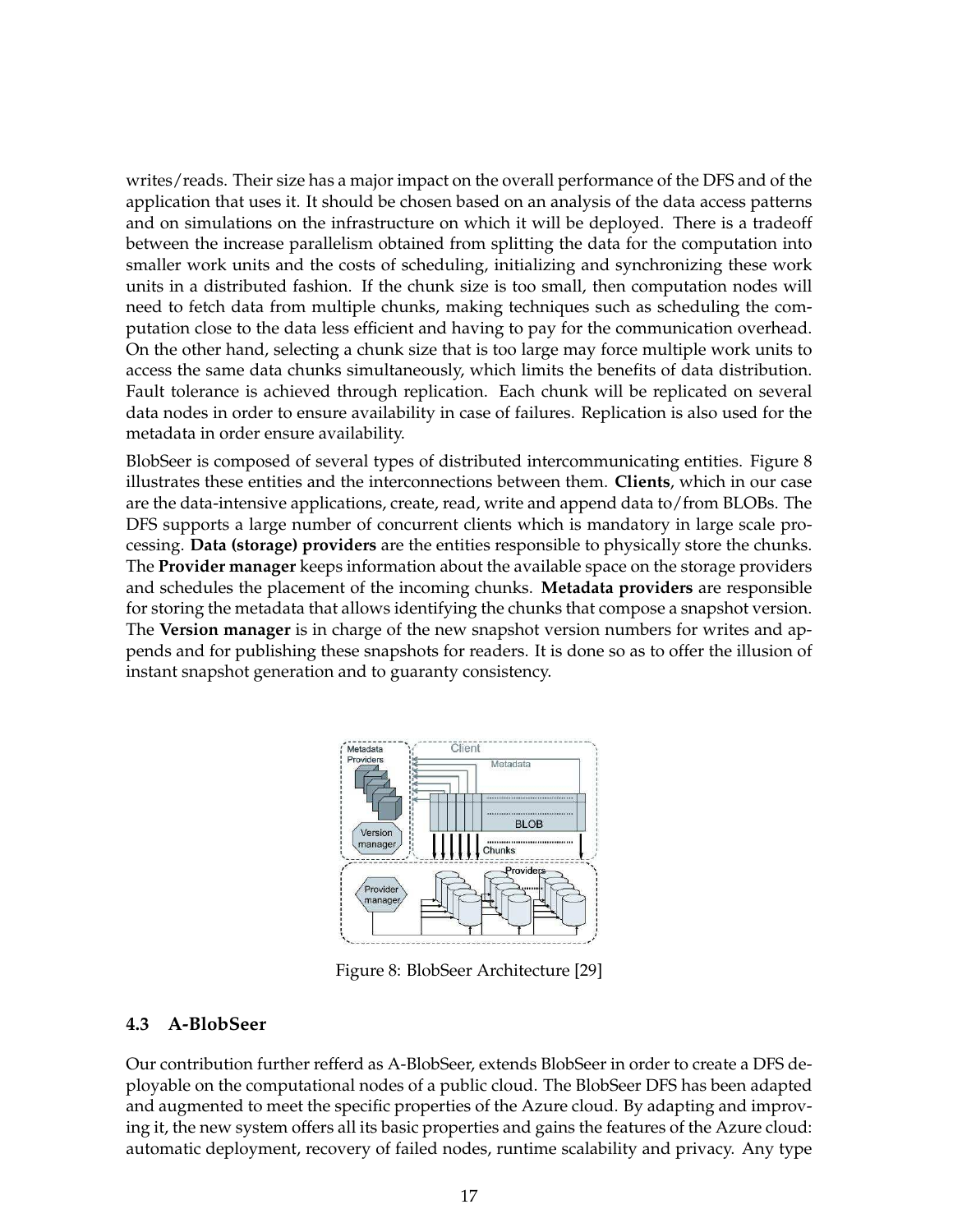of application like scientific applications as the one discussed in section 3 or commercial applications, can benefit from this contribution. The system offers the necessary means to combine all local storages of worker roles into an unique and uniform file system that can be used to communicate and to pass data between workers. In the same time, data manipulation is enhanced due to data locality.

For deploying BlobSeer in the worker roles of Azure, a new entity, which will be called *Initiator* was created, that permits the implementation of the proposed idea. Two major difficulties were encountered. The first one is specific to Azure roles (e.g. worker roles) and consists in the fact that from the point of view of the cloud, the roles are identical [17]. By identical nodes, Microsoft means the fact that all worker role instances will execute the same code. Hence the difficulty is given by the fact that we have to run/start the different entities of BlobSeer (virtual manager, provider manager, metadata providers and data providers) in different instances. Therefore, the Initiator, which is an agent that will run in each role, must make a distinction between instances in order to decide on which machine to start each BlobSeer entity. The second challenge comes from the transparency of clouds. A common assumption in public clouds is that the application will use the default communication mechanisms (e.g. Azure Queues or Amazons Simple Queue Service), so they wont need the IPs of the virtual machines. BlobSeer uses RPC (remote procedures calls - the method through which a process can execute a procedure/function in another address space) in order to communicate and to transmit data between entities. Because of this communication model, the Initiator must provide the configuration file with the addresses of all entities to each entity when this is started.

The Initiator is configured to be the first process started and executed when a virtual machine is started. It will access a special service provided by the cloud to ask for metadata about all instances, like IPs, ID etc.. Based on this information this agent is able to take the necessary decision in order to start the DFS. The decision mechanism was designed to allow customized policies for the DFS and for the application. The Initiator will create the configuration file for BlobSeer, and based on the ID of the virtual machine, it will start the appropriate entity on the local machine. It also takes into account how many entities of each type were specified in the policy. The policy also permits to specify if some nodes will be used just for running the application or just to run specific entities of BlobSeer. If specified, the Initiator is able to start different applications on each machine, which is a new feature that is not supported by default in Azure. Figure 9 offers an overview of the processes that are started in a virtual machine. Even if the policy allows precise customization, the whole process is automated and the user does not need to know any internal details about Azure.

A simple example of such a policy would be to start both the application and the entities of BlobSeer on all machines. For BlobSeer, the policy can specify 1 virtual manager, 1 provider manager and a ratio between metadata providers and data providers of  $\frac{1}{5}$ . Such a policy will permit to restore a virtual machine in case of a failure, and to restart on it the application and the entity of the DFS which was running before the failure. Another property that the overall system presents is the automatic scaling at runtime: for example by adding more computational nodes, the Initiator agent on that machine will assign the role based on the same policy and so the node can be integrated in the computation. The autonomic properties of the A-BlobSeer system are described in section 4.4.

As it can be seen in Figure 9, the application requires an API (Application Programming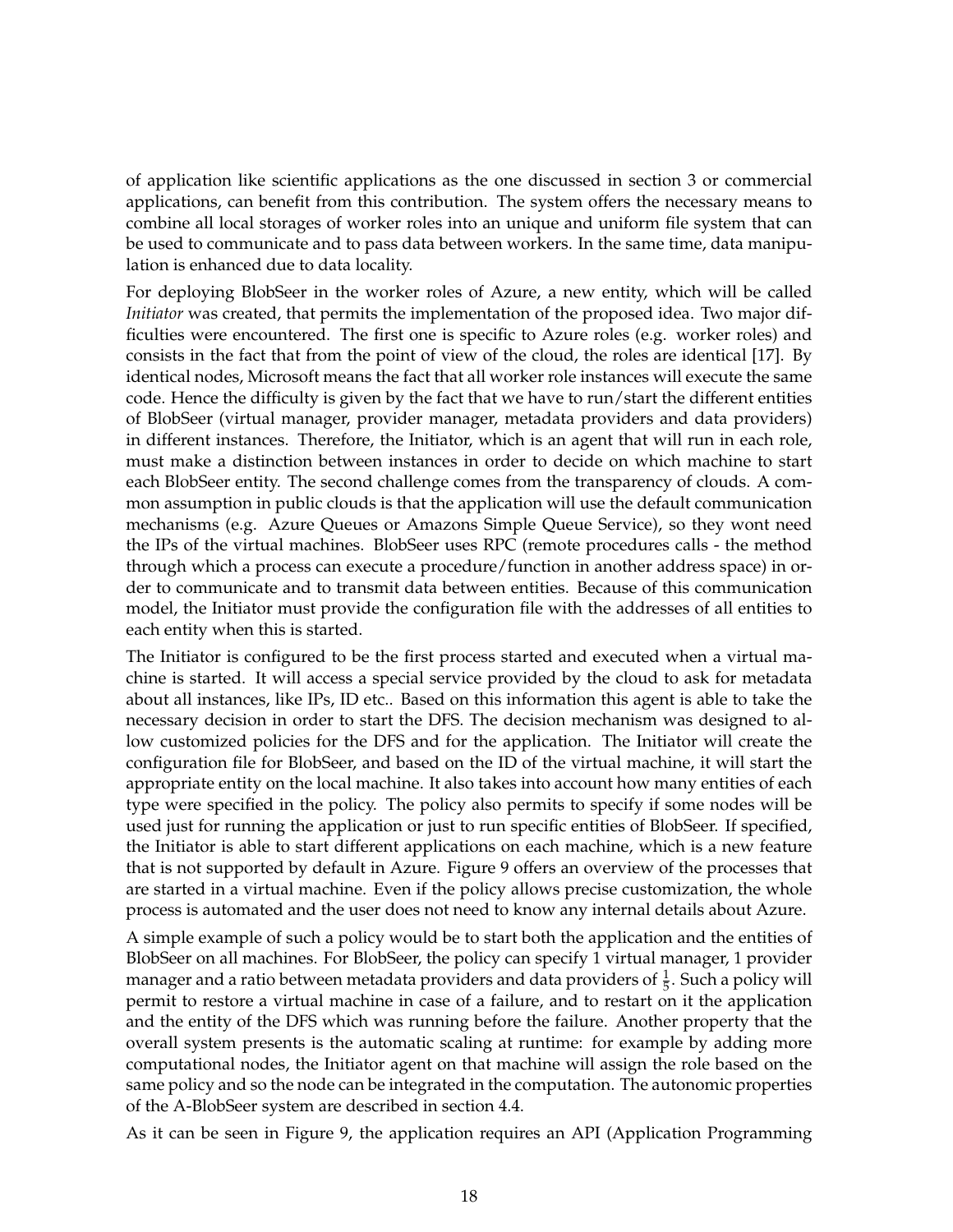Interface) in order to communicate with the DFS. This API provides simple methods to manipulate data (read, write, append etc.) in a transparent manner. As mentioned previously, BlobSeer uses RPC in order to communicate between its entities. The API that we have constructed, performs the necessary calls to the appropriate entities, in order to execute each function that is exposed to the application. Through this interface the application that runs in the cloud becomes the client of the DFS as presented in figure 8.



Figure 9: A-BlobSeer internal schema on a single node

The contribution of porting a DFS in the cloud is schematized in Figure 10. The A-BlobSeer approach will use the local space of the machines and expose it to the application as a unique and uniform file system. By taking advantage of the properties of the BlobSeer file system, this approach can sustain large number of concurrent clients both for reads and writes while providing efficiency and consistency of the data. This approach allows to take full advantage of the data locality principle even in public clouds, since data is brought as close as possible to the computation. The approach successfully combines the principle of data locality with the computation power of public clouds through the means of a distributed file system adapted for this specific infrastructure.



Figure 10: A-BlobSeer architecture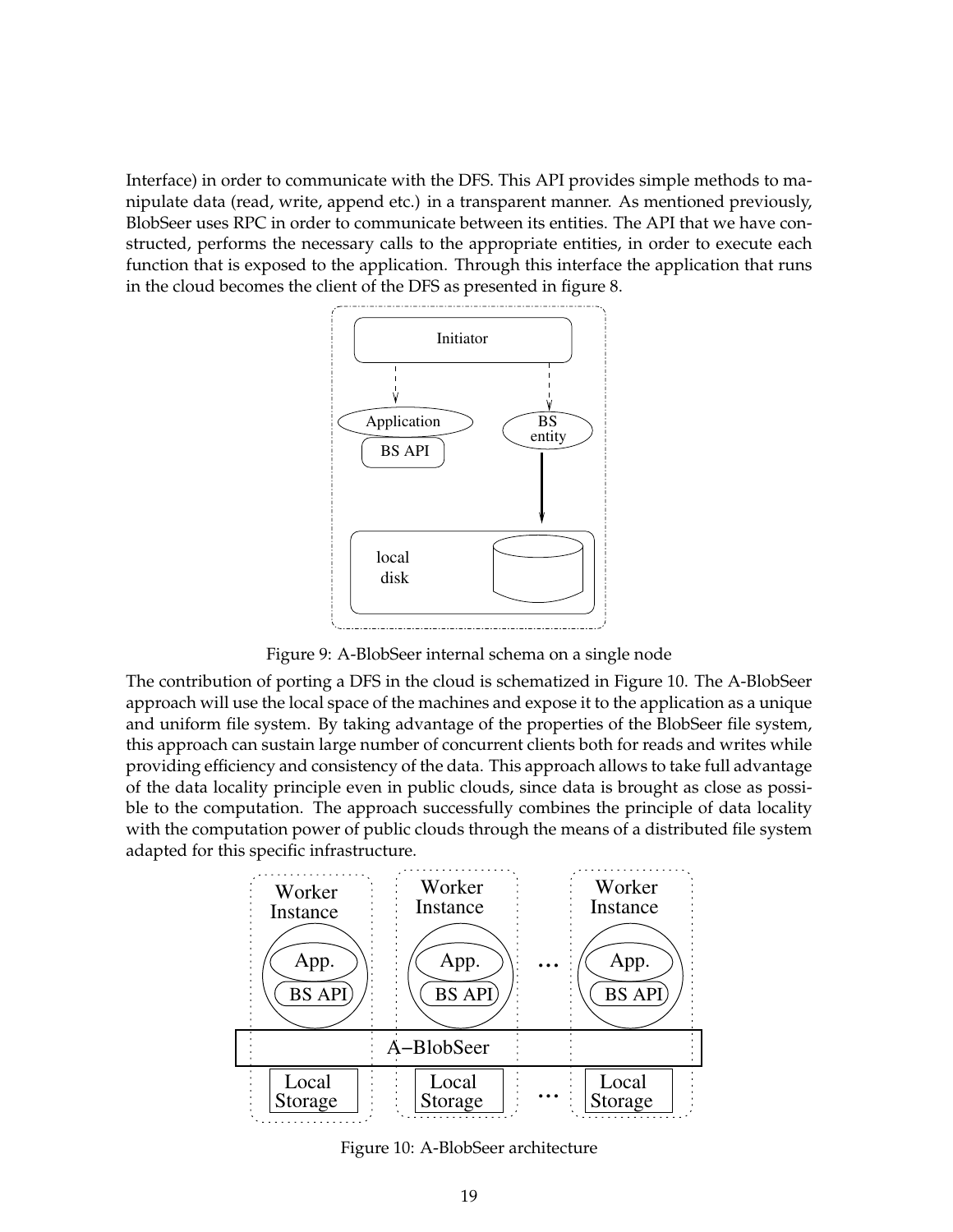#### **4.4 Autonomic properties**

An important feature of the large scale systems is their support for autonomic properties in addition to their constant seeking for efficiency and performance. Considering their large scale, manual intervention to adjust, configure or protect them, cannot be applied. Out of the 4 major self\* properties:

**Self-configuration:** the system follows high level policies

**Self-optimization:** the system seeks to improve their own performances

**Self-healing:** the system detects, diagnoses and repairs problems

**Self-protection:** the system defends against attacks and failures

defined by Kephart et al [27] for autonomic computing, A-BlobSeer provides two and it is designed such that it can be further improved to fulfill all of them.

**Self configuration.** It refers to the ability of a system to follow policies by automatically adjusting itself to them. As previously mentioned, the Initiator component follows a policy in order to initialize and start A-BlobSeer. It performs the needed configuration in an automatic fashion, complying with the customized rules in order to launch the enviroment. The system takes full advantage of the tools offered by the Azure cloud, which allow the application to be deployed automatically on all computational nodes. An archive containing the application is copied an launched on all machines. In our case, the Initiator will be the entity launched and along with it, all necessary components (executable files for the DFS, special libraries and the application/applications) will be moved on each virtual machine. Hence, the Initiator will be able to finalize the deployment step and continue with the configuration and finally with the launching of the A-BlobSeer processes.

Self configuring systems must not only behave autonomously during deployment, but also during the execution. A-BlobSeer exposes this property also while recovering from crashes. When a node fails, the Azure cloud re-deploys the previously mentioned archive on a new node. The Initiator will be launched on this new machine and will restore both the failed entity of the DFS and the application, by performing the initial configuration and by finding out what was the task of the failed instance. In a similar manner, the system is able to scale during runtime. Taking advantage of the feature offered by Azure, to ask for more or less compute nodes, A-BlobSeer is able to perform the demanded scaling.

In the case of scaling up, the new machine that is added to the system will be integrated into the A-BlobSeer environment by the Initiator, which will create the initial configuration for BlobSeer and will start a data provider and will launch the application according to the policy. Currently the Initiator component is designed to launch any type of BlobSeer entity, based on the policy, but BlobSeer supports only the adding of new data providers. With the future releases that will allow other entities to be added at runtime, the A-BlobSeer environment will be able to provide all its potential. In order to scale down, we make the same assumption as the underlying DFS: that the replication number of the data on the machine to be shut down is grater then one. If this assumption is violated, data losses can appear. In order to deal with data losses during scaling down or at the moment when the system is explicitly shut down, a self protection mechanism was design and it is described bellow.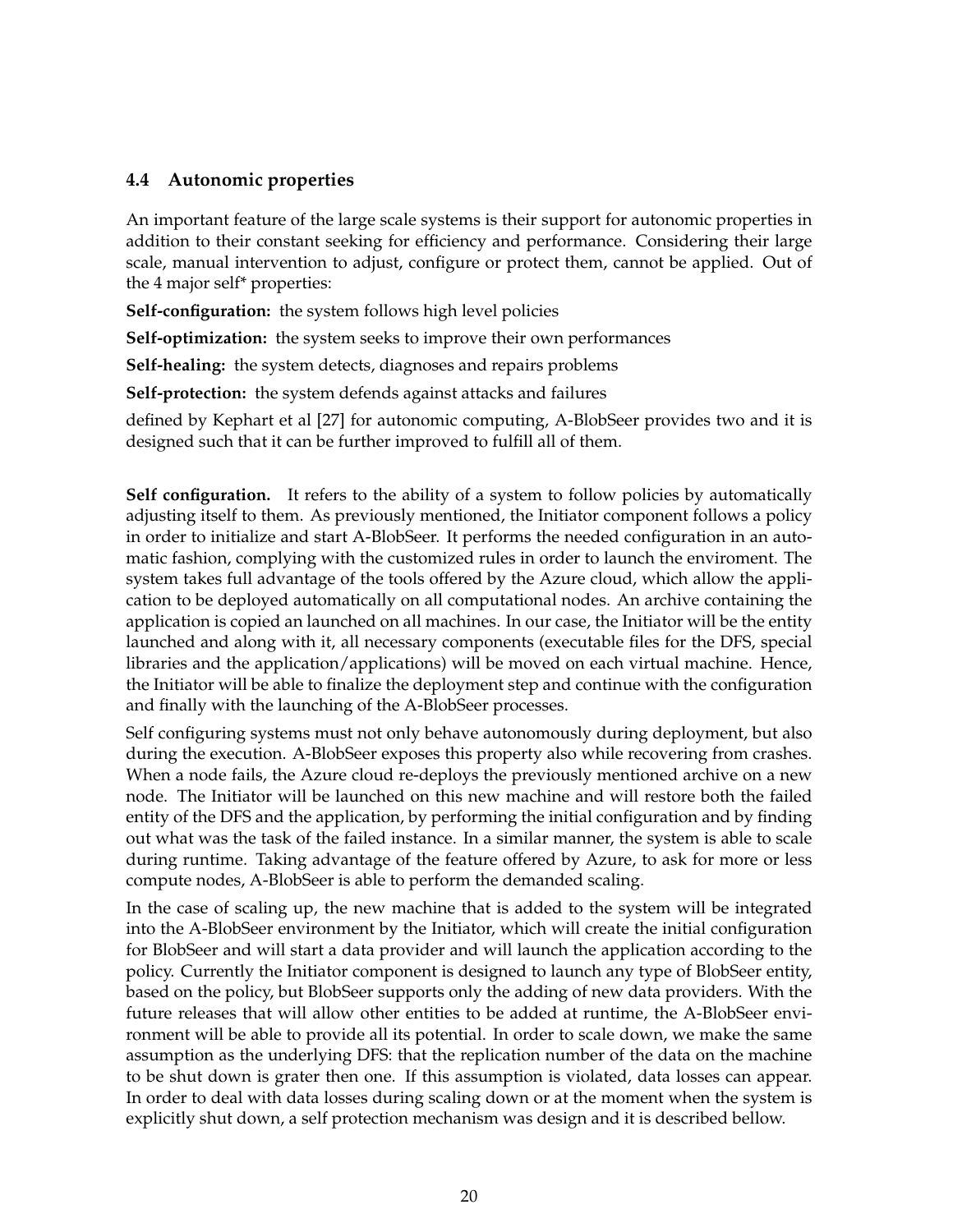**Self protection.** It is the ability of the system to automatically defend against malicious attacks or cascading failures. In the case of cloud computing, the system is protected by malicious attacks because it is a closed system in a secured environment [12]. On the other hand we have identified two case in which failures can affect the system (scaling down, shut down request). DFSs use data replication in order to prevent data losses when failures happen. Multiple copies of data are created, on different machines which will provide, with a certain confidence level, data availability. The idea that we proposed was to use the local storage of each machine to store the data, but when the user wants to shut down the system, all machines are destroyed so all data is lost no mater how big the replication number was.

To address these problems, a self protection mechanism was designed. One or more agents, that run in the virtual machines backup all data from the local DFS into the persistent storage offered by the cloud, which in our case are the Azure Blobs. In order not to affect the performance of the application, the agents can be customized to run with a very low priority or just in the moments of inactivity of the main components (BlobSeer entities, application). Basically this agent will be a BlobSeer client that will use the API to copy the data into the remote storage. Since this large movement of data does not belong to the main computation flow, it will not affect the efficiency of the computation. By making backups of the data into a remote storage, no data will be lost when the system is turned off or when a node with data that had one as replication number is closed. In addition, a similar agent is design to do the opposite operation when the system is started. It will be launched by the Initiator component and will restore the system to the state previous to shut down (or a specified state). Hence, the A-BlobSeer will be able to recover even in case of major/total failures or requested shutdowns.

# **5 Contribution II: MapReduce in Azure**

This section presents the challenges and the advantages of the MapReduce programming model in Azure clouds. Our proposed environment combines the strength of this parallel model with the efficiency of the previously presented contribution. The solution called A-BMR uses A-BlobSeer as a storage backend for the MapReduce environment destined for data-intensive applications

#### **5.1 Context**

The 2 PaaS programming models presented in section 2.2, *Azure roles* and *MapReduce* are not exclusive. As it will be shown, it is possible to deploy a MapReduce environment, which combines the properties of both models, in the Azure roles. This open and customizable platform, offers to anyone the possibility to adapt it with respect to the necessities of the application. Since the A-BMR is designed for a public cloud it benefits from all its advantages, like on-demand resources scaling, privacy and security. This contribution combines the idea of having a DFS in the computational nodes with the power and simplicity of the MapReduce model, taking advantage in the same time by all features offered by Azure cloud environment. Our major interest are the data-intensive applications and the work focuses on optimizing the data management for the platform. As presented in the previous sections, a run of MapReduce application has 2 read phases (the reading of the initial data by mappers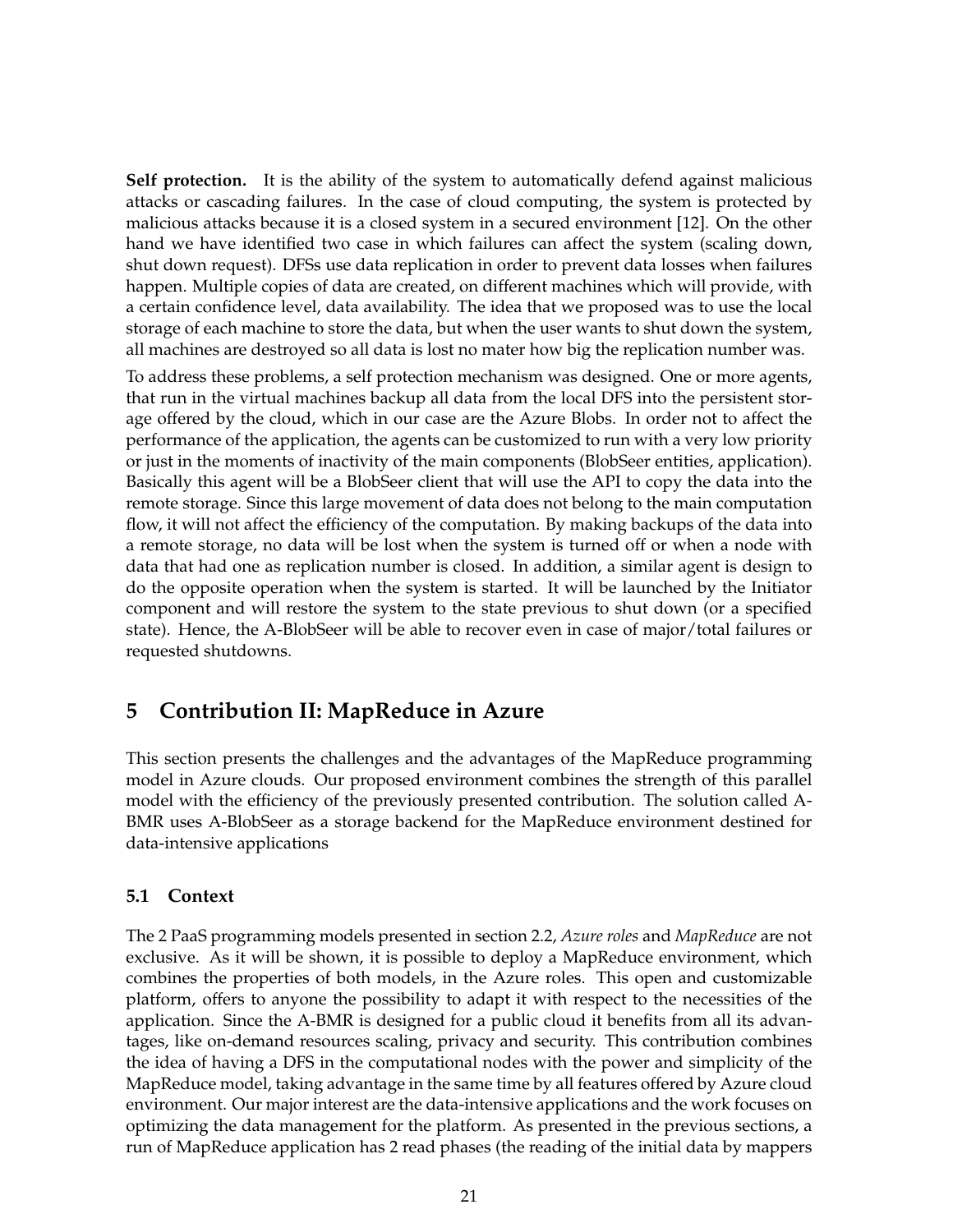and the reading of the intermediate data by the reducers) and 2 write phases (the writing of the intermediate data by the mappers and the writing of the final results by the reducers). The data-intensive applications which are executed using this model, have as critical points these phases [25, 31]. By exploiting the idea of moving the data on the computation nodes the data manipulation phases are optimized.

Currently Azure cloud does not permit the deployment of Hadoop, since it does not provide a Java Virtual Machine and is not able to offer all configuration information and permissions in order to execute it. However, Microsoft has announced that they will provided in the future a service based on Hadoop to execute MapReduce applications. Microsoft has its own framework capable to execute MapReduce jobs, called Dryad [23]. Dryad is superior to MapReduce from the point of view of the workflows that can be executed. While in Hadoop the default flow is the one presented in Figure 7, Dryad can offer a large number of possibilities to define the flow of data between instances. The major disadvantage is the fact that currently Dryad can be executed just in Microsoft High Performance clusters and cannot be run in clouds. Hence, at this point there is nothing provided for the MapReduce programming model or for data-intensive applications by Microsoft and this represents another motivation for our work.

Gunarathne et al [20] have constructed a MapReduce framework called AMR (Azure MapReduce) for the Azure cloud, which will be detailed below. They are using Azure Blobs as storage backend for their platform, which does not benefit from data locality principle as A-BlobSeer proposes. Our framework, A-BMR, uses A-BlobSeer in order to exploit the available local storage space for a more efficient data manipulation and uses a simpler communication schema for the coordination among entities. Unlike Hadoop, our system is able to recover the failed nodes and offers runtime scalability.

#### **5.2 AMR**

AzureMapReduce (AMR) [20] is a distributed decentralized MapReduce runtime, developed for Azure cloud infrastructure. By using the public cloud infrastructure, AMR takes advantage of cloud features like scalability and high availability. In addition, the distributed nature of these services are guaranteed by the cloud provider to avoid single point of failures, bandwidth bottlenecks and management overhead [20]. The AMR implementation uses the Azure storages as follows: Azure Queues are used for map and reduce task scheduling, Azure BLOBs for storing input, output and intermediate data, Azure Tables for metadata storage and the computational worker roles for running the tasks. In the case of Google MapReduce [19] and Hadoop [37] there exists a central master node in charge with controlling the work flow, for which failures are assumed to be rare. Its task is to monitor the completion of the jobs and handle the task assignments. AMR implies a decentralized control model with no central control node, thus avoiding possible single point of failures. It uses global queues for scheduling and the tables for metadata storing. Another property that is inherited from Azure environment is the dynamic scalability up or down of the computing instances at runtime.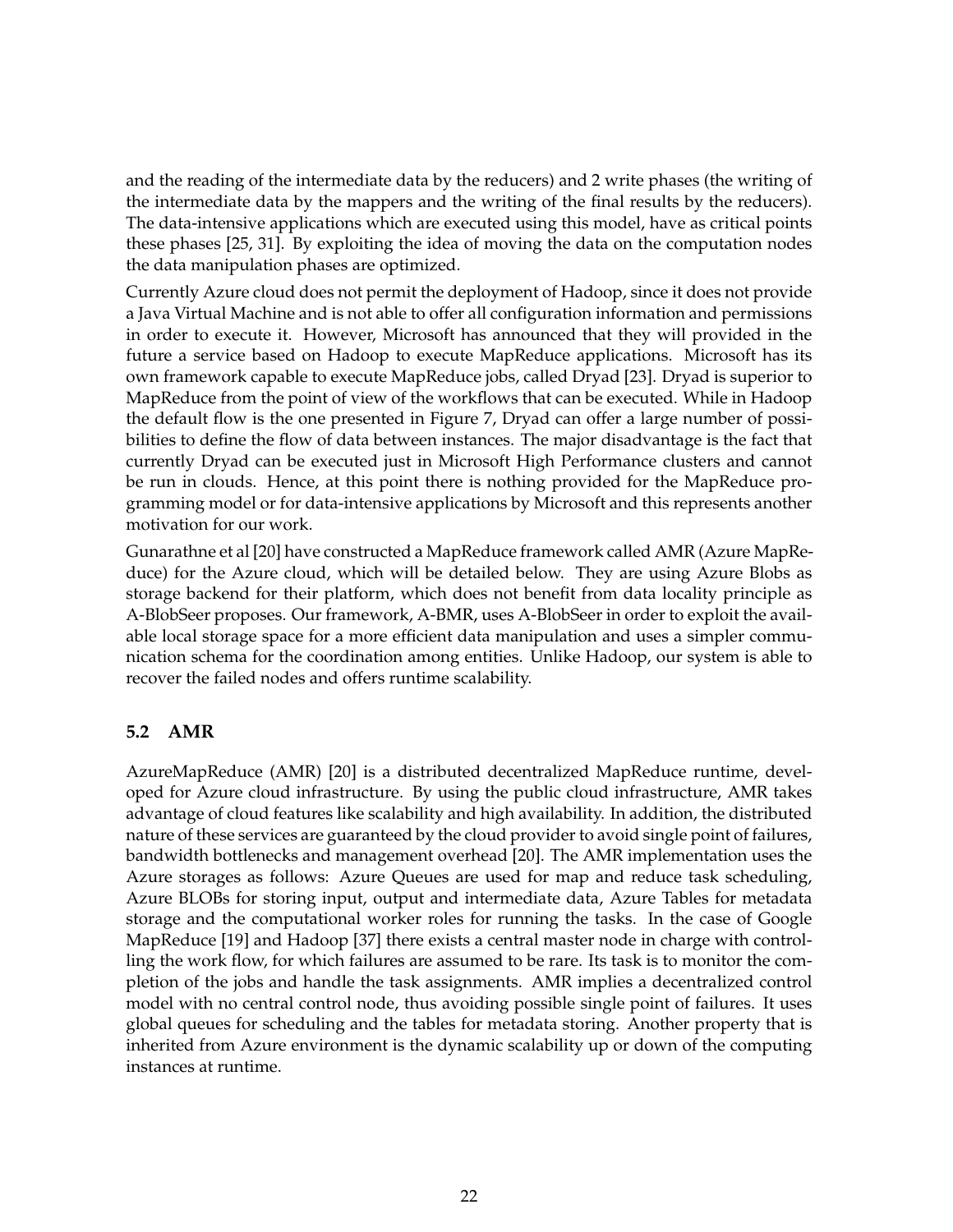

Figure 11: Azure Map Reduce architecture [20]

Figure 11 presents the AMR architecture. The **client** is responsible for submitting the map and reduce task to the system by providing the needed data for computing instances. The information manipulated by the client are the addresses of the initial data, the address locations in which intermediate data can be stored and where the final data should be placed. In addition, the client is responsible to create the Azure tables for the metadata needed by the framework and to diffused their addresses. The messages sent by the client towards mappers and reducers through the queues, contain the addresses of the table locations corresponding to this job and the job description.

The **map** instances are run in the worker roles provided by Azure. They represent a pool of workers that wait for messages from the client which would assign them jobs. They will read the metadata of that task from the corresponding Azure tables and based on this, they will download the initial data from Azure BLOBs. They will process it and upload the intermediate data back to Azure BLOBs. In order to complete the task they will write the metadata about the intermediate results into Azure tables, from where the reducers can retrieve it.

The **reduce** instances are similar to the mappers. They are a pool of workers that wait for tasks to be assign to them. Once a job description is retrieved by a reducer from the queue, it will start polling the tables in order to read the metadata about the intermediate data (this is written by mappers when they finish their jobs). When this information is available, the reducer will download the intermediate data from the addresses that are specified by the metadata. The reducer will start the processing when all the map tasks are completed and all the intermediate data destined for this reducer is downloaded. Finally, when the compute phase is finished, they will upload the final result and store in the Azure tables the corresponding metadata about it.

The advantages that the AMR framework presents are decentralized control, scalability and fault tolerance. However, the authors are mentioning the low performances of the storage layer on which their platform is constructed and they state that they are searching for more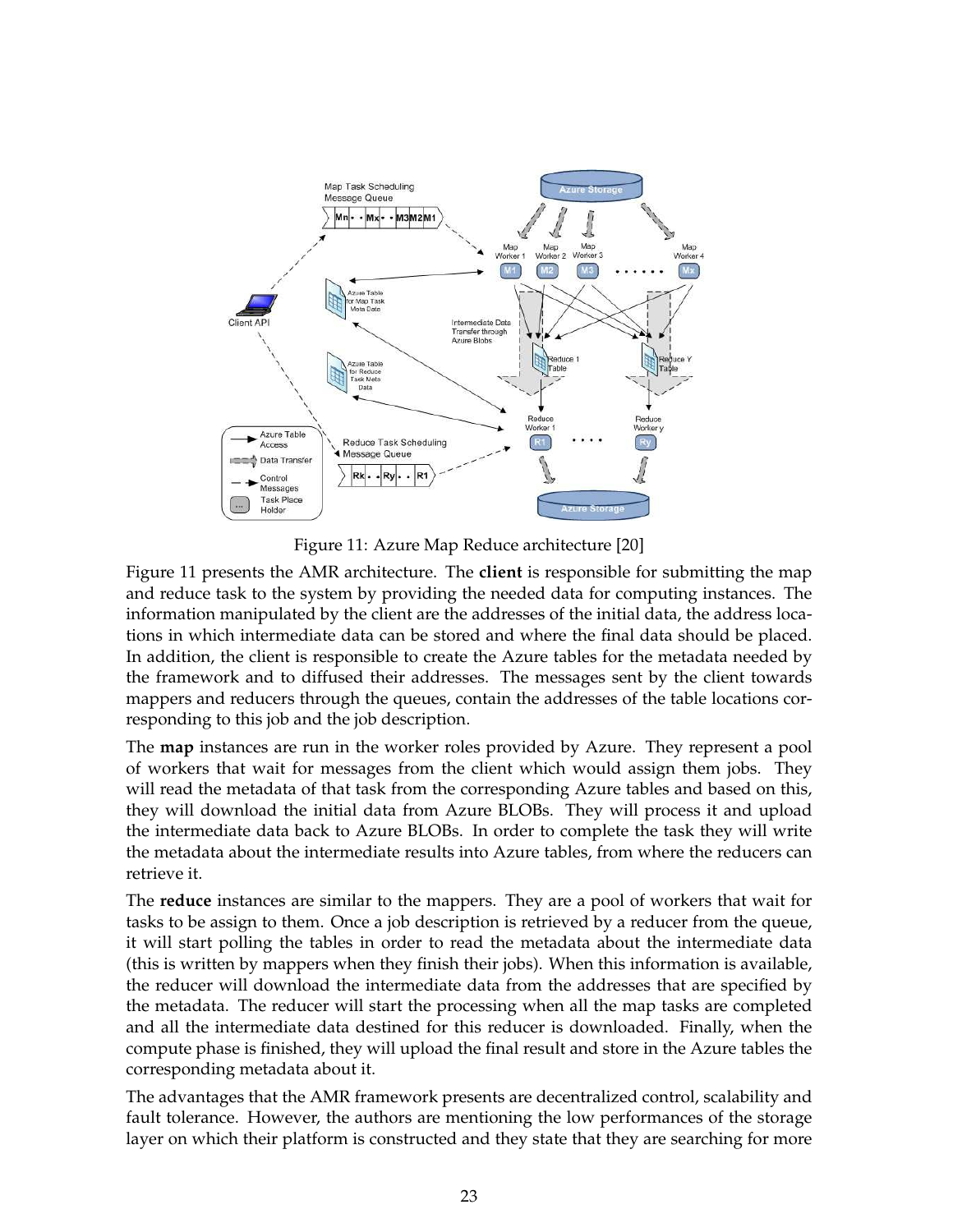efficient ways to perform data transfers [20]. Our idea to move the data in the computation nodes provides a solution for this problem, solving the inefficiency of data manipulation. The A-BMR platform that we have developed, and that will be detailed in the next subsection, provides an answer to this problem by applying the A-BlobSeer solution that we have proposed. In addition to this, our solution proposes a simpler communication schema for performing the scheduling and for metadata management, eliminating the need to use Azure tables.

#### **5.3 A-BMR**

A-BlobSeerMapReduce (A-BMR) platform is a decentralized framework design for Azure clouds, which is optimized for data-intensive applications. The design decisions had to considered the fact that cloud environments are more predisposed to failures than for example computing in clusters. Hence, fault tolerance was carefully considered and in order to obtain this property for the system, a platform with no single point of failure was constructed. Unlike AMR, our solution exploits data locality by using A-BlobSeer as a DFS deployed in the computational nodes. Data transfer, protection and confidentiality are enhanced by taking benefit from the fact that the local storage of the compute instances is used for data, instead of a remote storage. Our solution uses only Azure queues for scheduling, since there is no need to interact with Azure tables for metadata management as in the case of AMR. The queues are a reliable, scalable service design for small, short-lived transient messages adequated for job assigments. On the other hand, Azure Tables do not guarantee immediate availability of data, but rather guarantee eventual availability. From the computational point of view, the amount of time until data becomes available is a lost time (the workers are idle). Our system uses the metadata management provided by BlobSeer and allows us to send just small messages between entities, eliminating in this way the need to store additional information in Azure tables.

Figure 12 presents the architecture of our system. The **client** is an Azure Web Role through which the user can specify the parameters of the job he/she wants to submit. Based on this specifications, the appropriate scheduling messages for mappers and for reducers, are created and enqueued in the corresponding queues. The scheduling messages that are transmitted towards mappers or reducers are small, containing the ID of the mapper/reducer and some small information about the way data can be retrieved from A-BlobSeer. This information contains the blob ID, the size of data and the offset. As in the case of the other MapReduce frameworks like Hadoop or AMR, the initial data is supposed to be present in the storage system when the application is launched. Since the underlying DFS has an efficient striping policy, the influence of the way the initial data is written into the file system has minimum impact on the overall performance. This data can be simply uploaded in A-BlobSeer through a web interface provided by the client.

**A-BlobSeer** is used as a unique and uniform storage backend for the A-BMR platform. The reading of initial data and of the intermediate data and the writing of intermediate data and of the final data is performed in the local storage space of the computational nodes. This local storage is exposed as a whole for the application. A-BlobSeer supports concurrent read and writes, guaranteeing in the same time the consistency of the data. The only information needed by an application to access through the BS-API the data is the ID of the blob in which the data resides , the size of the data and the offset. By using the local storage space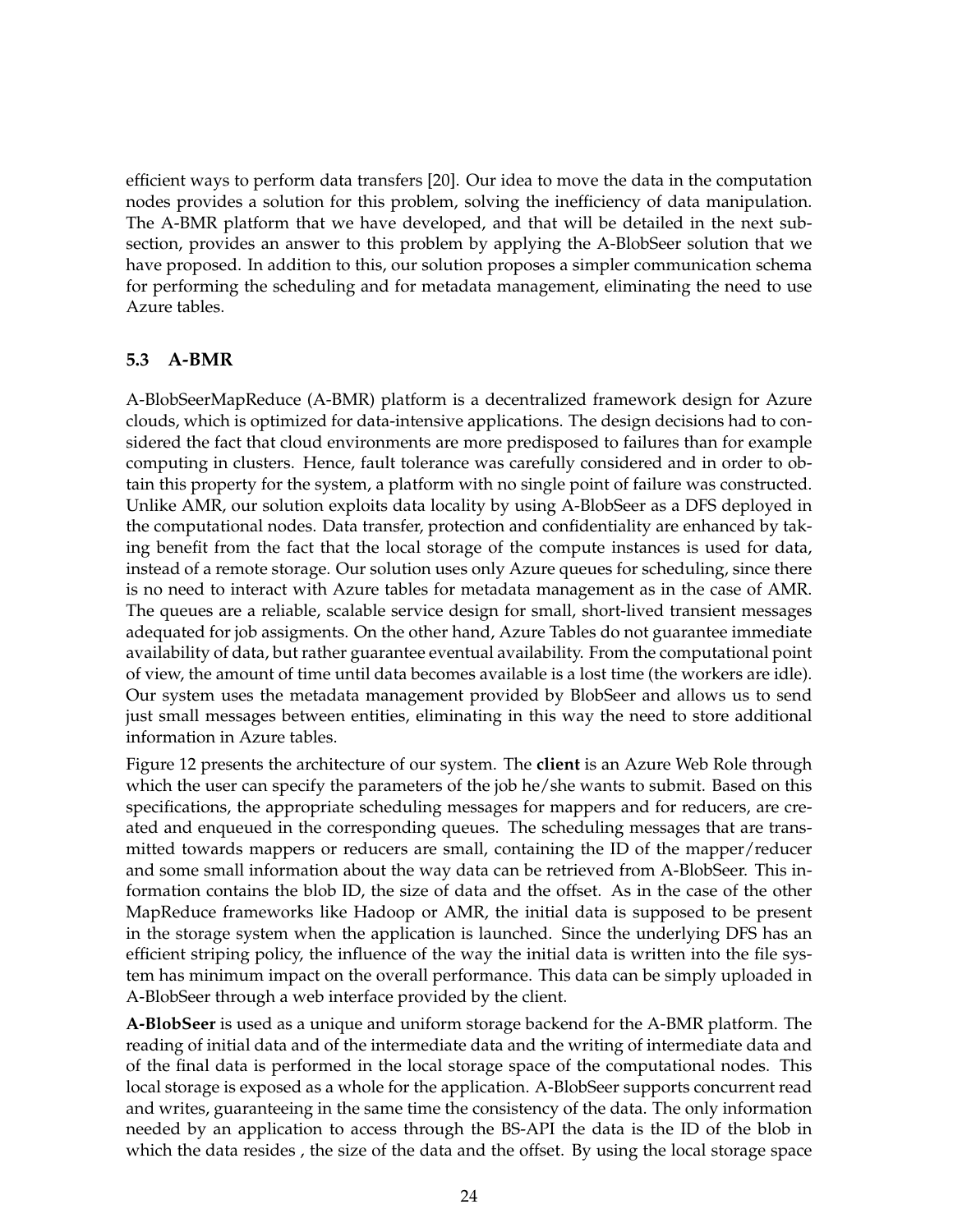which is available in the compute instance machines, not only that the efficiency of the data manipulation is increased, but also the cost to run a MapReduce application is decreased. The execution costs decrease because the local space is free, while for the remote storage we have to pay both for the actual storing and for the bandwidth to access it.

The **mappers** are deployed in Azure worker roles. Based on the parameters specified for the A-BlobSeer, a pool of mappers is created. They are regularly polling the scheduling queue in order to retrieve the messages with the job description submitted by the client. They will start reading the initial data through the BS-API provided by A-Blobseer and will run the job. After the processing phase they are writing the data in the DFS through the same API, and they create small messages for reducers containing the information about the intermediate data, which will be enqueued in the synchronization queue. Finally they will return to the pool of mappers waiting for new tasks.

The **reducers** are similar with the mappers, being also deployed in Azure worker roles and based on the customization parameters, a pool of reducers is created at deployment time. The reducers first poll the queue through which the client submits the jobs, and when a task is being assigned, the reducer which becomes in charge of it will start listening to the synchronization queue. It waits until at least one message is send from the mappers towards the reducer. It will dequeue the message and fetched the intermediate data. The data will be processed and then the reducer will move to the next intermediate data, which is destined for it and so on. Unlike AMR, our framework starts to process intermediate data as soon as some data is available in order not to keep idle the reducer until all mappers have finished. When all data was processed, the final result will be written in the A-BlobSeer. However, the framework can also be configured to wait for the completion of all map tasks before starting a reducer job. This feature is provided because there exists applications which require all data present in the reducers before starting the processing.

The **queues** are used as a scheduling mechanism by A-BMR. The Azure queues guarantee that a submitted message will not be lost, and will be eventually executed by a worker. Thus by implying them in the scheduling process our framework gain fault tolerance in case of unexpected crashes. There are 3 queues in A-BMR: the *Map Scheduling Queue* is used by the client to submit jobs towards mappers, the *Reduce Scheduling Queue* is used by the client to submit jobs towards reducer and the *Syncronization Queue* is used by the mappers to informed the reducers that intermediate data is available for processing.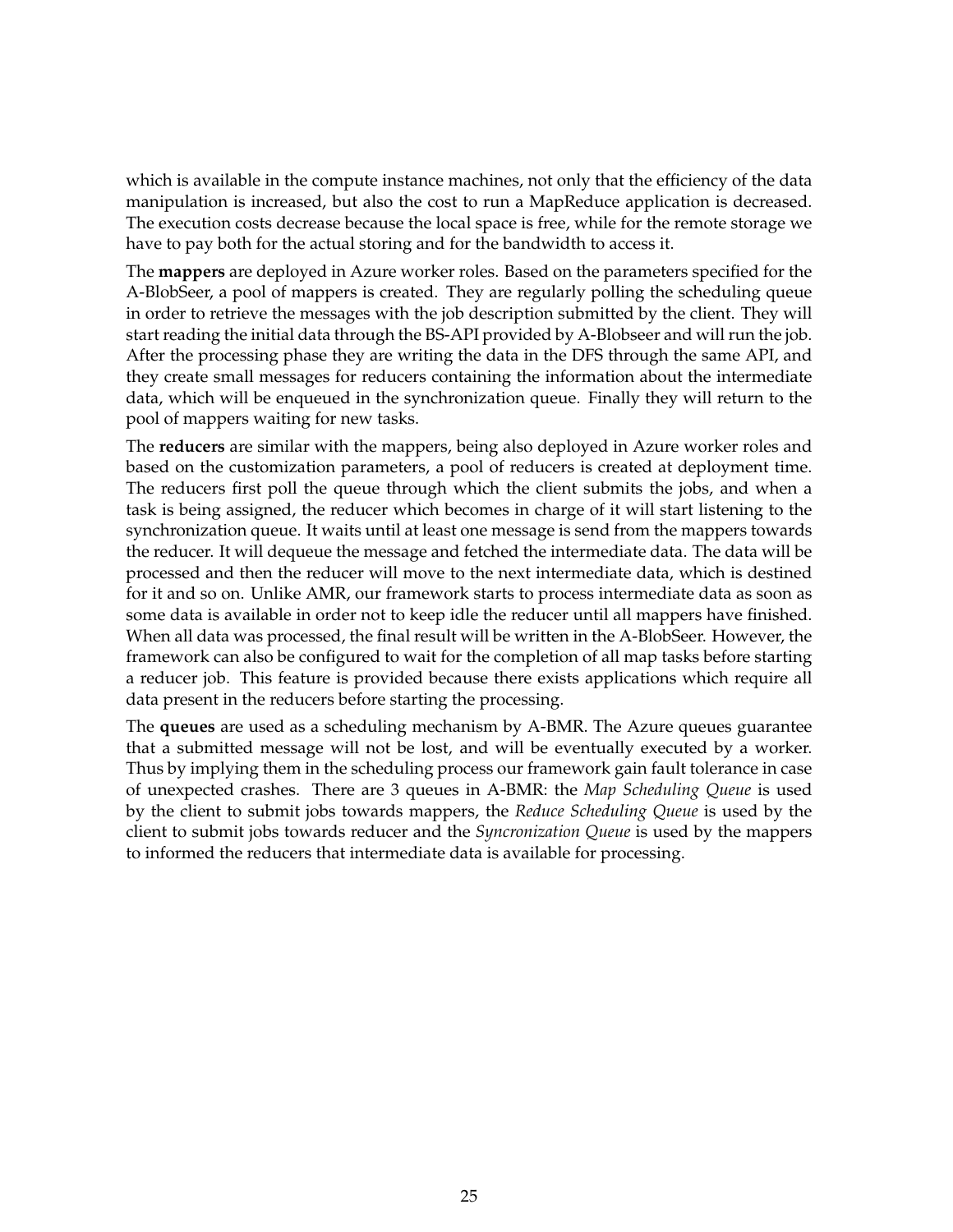



Our framework takes advantage of the properties offered by Azure and by the DFS solution that we proposed (A-BlobSeer). A-BMR is a decentralized MapReduce framework with an optimized data manipulation layer which exploits data locality by using the free local storage present in computation nodes instead of the remote storage. It is a scalable framework, having the ability to scale on-demand at runtime and being fault tolerant. As it was described in the section in which A-BlobSeer was detailed, the Azure environment re-deploys the eventual failed nodes, and the A-BlobSeer environment is able to re-integrate these machines in the computation. Hadoop, which is the reference implementation for MapReduce, does not provide neither runtime scalling nor the node recovery as our system does. Data losses are prevented by the replication mechanisms used by the DFS, while for the tasks (the submitted jobs) we prevent losses through Azure queues. A message in the queue is guarantee by Azure not to be lost. For the read (dequeued) messages that are executed by mappers/reducers the following mechanism prevents losses: a dequeued message is not actually deleted from the queue, being only hidden for a time period. During this amount of time, the mapper/reducer must finish the job and explicitly delete the message. In the eventuality that the computation node crashes before the job is finished, the message will not be deleted from the queue. Hence, it will reappear and will be executed by another worker. The system benefits from a simple yet efficient scheduling schema, that along with efficient data management layer offered by A-BlobSeer, makes A-BMR a very good solution for executing data-intensive application in public clouds.

# **6 Contribution III: Iterative MapReduce**

MapReduce programming model is a simple, yet powerful model adequate for acyclic algorithms. However, there are several types of data-intensive applications that require several rounds of processing on the data in order to generate the final result. A possible approach is to create a pipeline of MapReduce, but this approach has proven to be less efficient than a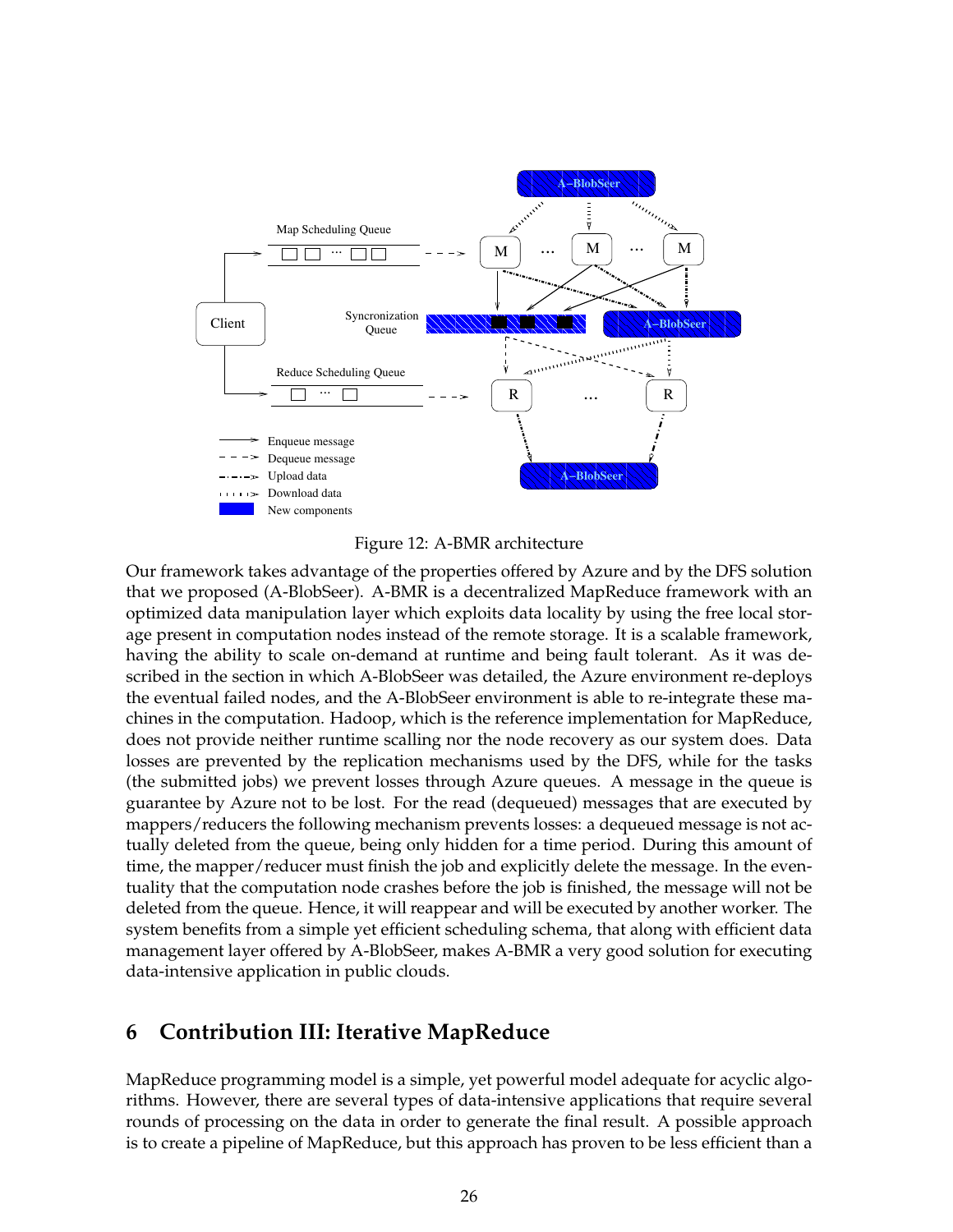dedicated Iterative MapReduce platform [18]. This section presents how we can apply concepts from Iterative MapReduce for providing an optimized platform for applications based on univariate analysis.

#### **6.1 Motivation**

There exists iterative applications and algorithms that can be parallelized using the MapReduce programming model. Simply using the default implementations for MapReduce would not be enough. It was proposed [38] for such application to adopt an iterative MapReduce. Such a processing would imply that the *map* and the *reduce* phase are repeated a certain number of times. Hence the data flow in this case becomes: initial data goes to mappers, their results are feed to the reducers and the output of the reducers will be the input of the mappers. Such frameworks, which implement this idea, like Twiste4Azure [21], or Cloud-Cluster [18] introduce a new entity in addition to the mappers and reducers. The new entity, referred as Merger [21], is in charge with taking the decision if a new iterations is to be made or not.

Our case study application, the joint neuroimaging and genetic analysis, cannot benefit properly from such an iterative MapReduce framework. This application, and in general the data-intensive applications that use univariate analysis have a consistent map phase and a light reduce phase, which combines the intermediate data. However, it is important to keep in mind that the reduce phase has to combine all intermediate results and to output a single final result. A typical MapReduce run would give as many final results as the number of reducers. Somehow, this type of applications would require a single reducer.

Univariate analysis consists in performing the same computation on shuffles of the intermediate data and than to combine all these results. Since the number of scuffles can reach  $10^4$ , it is clearly that the combine phase of the method must be parallelized, otherwise it would become a bottleneck. One solution would be to use iterations, but the outputs of the reducers cannot be feedback to the mappers. However, these data could be feedback to reducers as intermediate data. This idea basically would mean that we would provide just an *iterative reduce phase*. To our knowledge, there is no MapReduce framework that proposes the iteration of just one of the phases of the process.

Motivated by this, we want to adapt and optimized the previously presented MapReduce platform for univariate analysis in order to enhance the performance of the simulation of our case study application. However, our intention is not to develop a complex system like Twiste4Azure [21] or IMapReduce [38] but to understand the capability of the cloud and of data manipulation in public clouds and how to apply its basic functionality to the problem of univariate analysis. In addition, we want to adapt the A-BMR platform for this type of data-intensive applications, by creating an iterative reduce phase. With respect to data manipulation, Twiste4Azure uses the remote Azure BLOB storage, being actually an extent of AMR framework. Because of this, as it was described previously in section 5, data manipulation remains an issue for Twiste4Azure. Our solution which is based on using the storage in the data nodes provides a more adequate way to handle data transfers.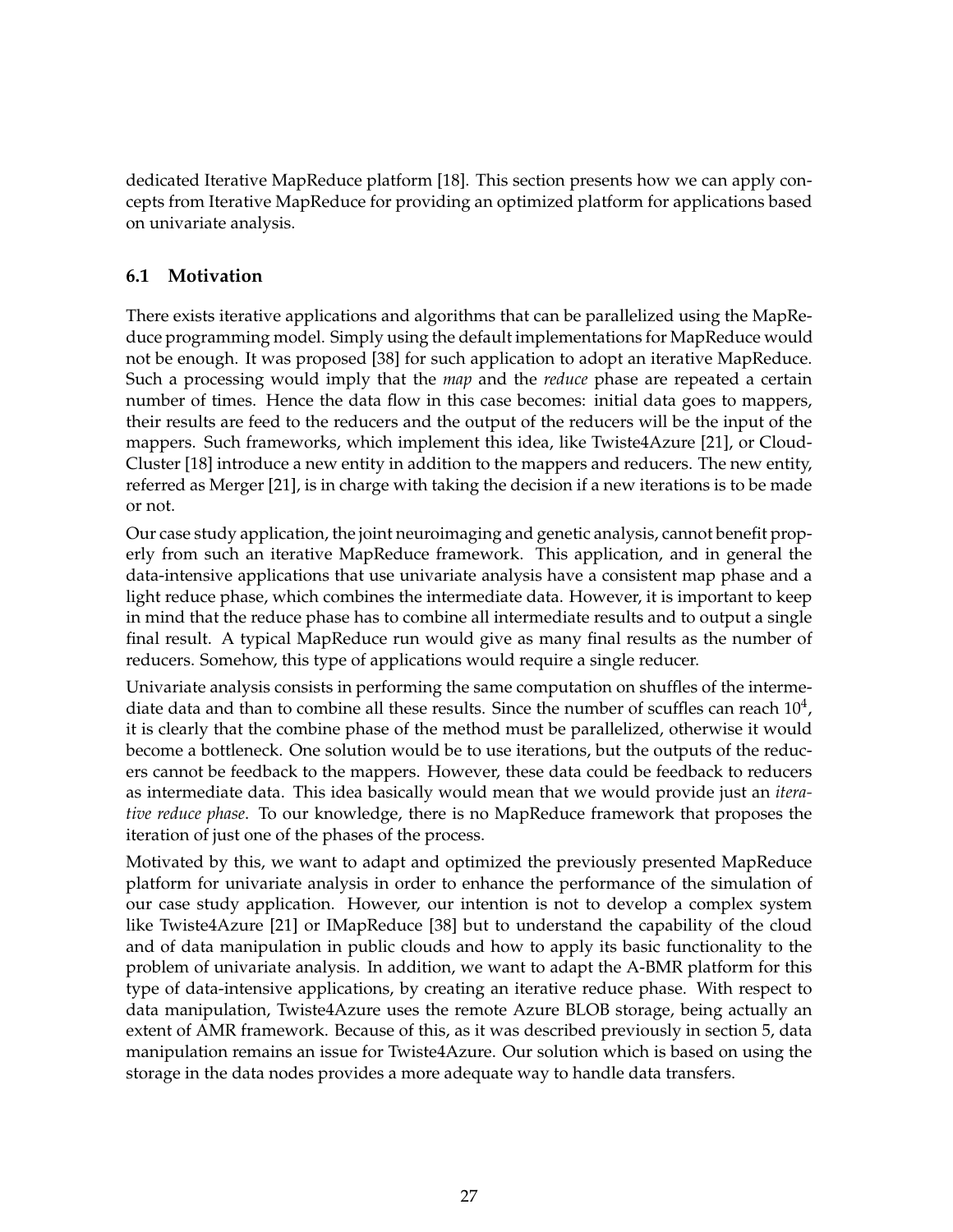#### **6.2 Iterative A-BMR**

As mention previously, this contribution adapts the A-BMR platform, by creating an iterative reduce phase, for a particular subset of data-intensive applications, the ones that imply an univariate analysis. Such applications have some particularities that can be used in order to optimize the computations. Firstly, they have a consistent initial computation phase that can easily be parallelized as a map phase. All the outputs of these computations must be combine into a singular final result which is another characteristic. This combination or filtering represents the reduce phase in a MapReduce model. The type of the output result is the same as the type of intermediate results. For example, if the intermediate data is a set of arrays, or matrices, then the final result will also be an array or a matrix. This is important, since it makes possible to feedback the output of the reducers to other reducers as intermediate data, thus creating an *iterative reduce phase*. The motivation to feedback the data is to parallelize the reduce phase. We need to iterate in the reduce phase until we have proccessed all the intermediate data (that come both from mappers or from previous reduce iterations) to a unique result.

In Figure 13 it is presented the schema for the optimization that we propose for this type of applications. As it has been stated, we need to provide the mechanisms that produce an iterative computation just for the reduce phase. Conceptually at the end of an iterations the reducer/reducers that were involved in that iteration, evaluate if another iteration is needed (i.e. *is this result the final unique one or not?*). In case another iteration is needed, the results will be feed as the input for the new reduce iterations, otherwise the result is written as the final result.



Figure 13: Univariate A-BMR schema

Although that the iterative MapReduce frameworks introduce a new entity which decides if the iteration process is over or not, in our platform no new entities are added. In Figure 13 we have represent with a dashed line the missing entity. We have chosen not to add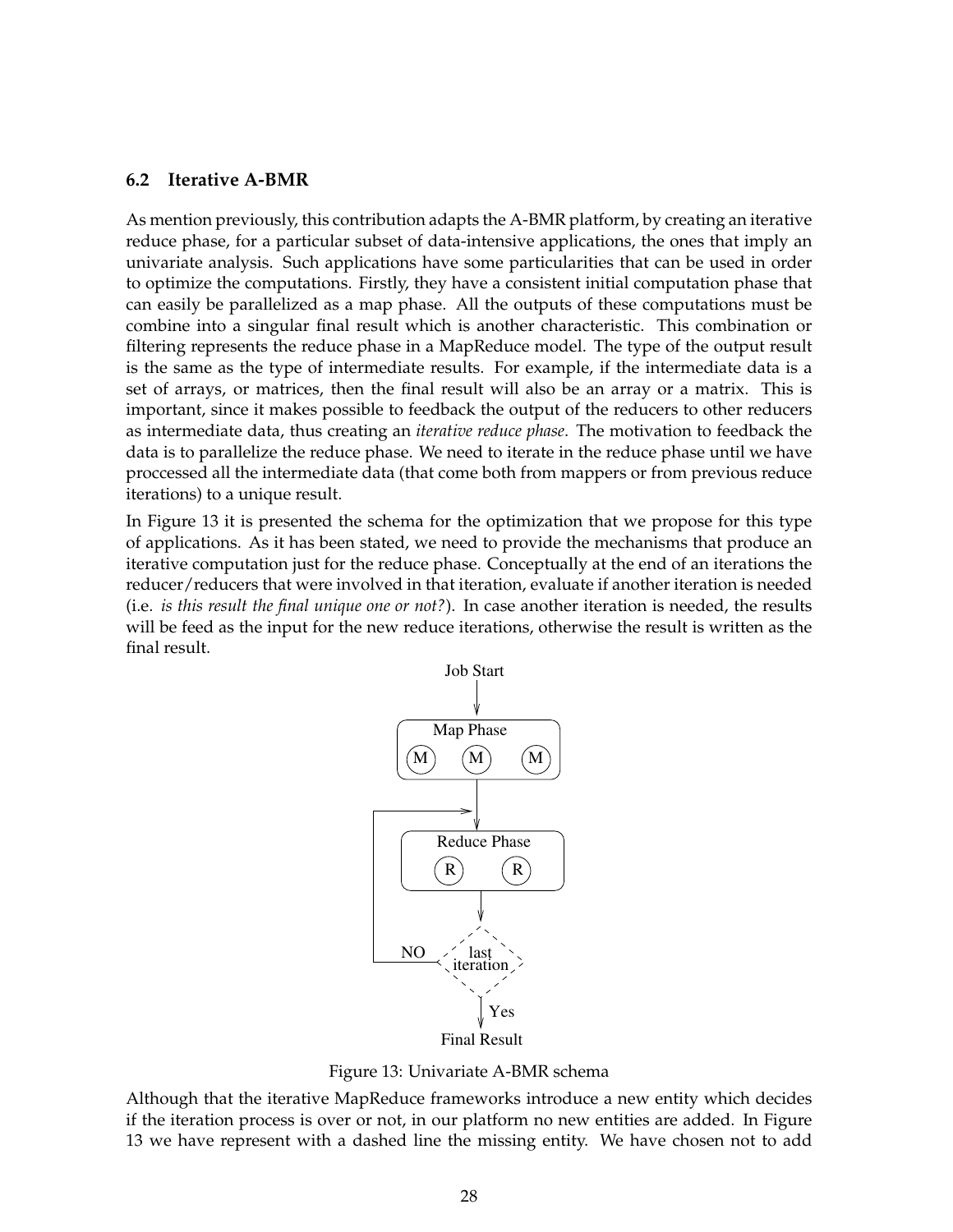new instances in the framework in order to have a simple and efficient platform. In our solution, which provides a customized platform, the user specifies a number of reducers that should be implied in the first iteration phase. The intermediate data that comes from mappers is divided between all these workers (we aim to have same load on each reducer). For the second iteration phase, the maximum load for a reducer is the same as the maximum load for the first iteration phase. Based on this maximum load, the number of reducers that will be involved in the second phase will be computed and it will be smaller then the number of reducers for the previous iteration. This happens until we reach a phase in which one reducer is able to process all the intermediate data, without processing more then the allowed maximum load. The result of this reducer will be the single final result for the MapReduce application.

To illustrate this, assume a simple case with 8 mappers (hence 8 intermediate data that need to be reduce to 1 final result) and we specify that we want 4 reducers in the initial reduce phase. The maximum load allowed becomes  $\frac{8}{4}$  = 2. Hence each reducer will take 2 intermediate results and reduce to one. For the second step of the computation we have 4 intermediate data. The maximum load is 2, hence the number of reducers for this second phase is  $\frac{4}{2}$  = 2. The 2 reducers involved will produce 2 outputs. Hence the third and last phase will involve a reducer that takes the 2 outputs and produce the final result. Based on this algorithm and the parameters set by the user which starts the application, the appropriate number of reducers will be notified (appropriate messages with reduce tasks will be send - see Figure 12). Based on these messages the entire iterative scheduling is created and there is no need to add new entities.

We have tuned the MapReduce platform for the univariate applications by parallelizing the reduce phase and in the same time satisfying the requirement to have a single final result. It is expected that if we increase to much the number of reducers, the processing phase of each of them will become small compared to the IO phase (reading and writing the data) and will decrease the overall performance. Hence for each experiment setup (number of mappers, size of data) there exists a different optimal number of reducers that should be involved, for obtaining the best computation time. So far this optimum number was found by experimenting different configurations. However, as a future work we propose to automate this process by creating an evaluation function that will give the cost for the computation.

# **7 Evaluation**

This section will present the validation and the evaluation for the 3 contributions. All tests were performed in the Azure public clouds. Azure has several sites across the glob, from which we have used for performing the tests the ones located in West Europe (Ireland) and North Europe (Denmark). Azure offers several types of virtual machines that are presented in Table 1. The experiments that will be presented next, were performed on 50 small virtual machines with 1 core per node. For the underlying DFS we used the following number of instances for its entities: 1 virtual manager, 1 provider manager, 10 metadata providers and 38 data providers. For the MapReduce platform we have deployed 1 mapper and 1 reducer in each computation node.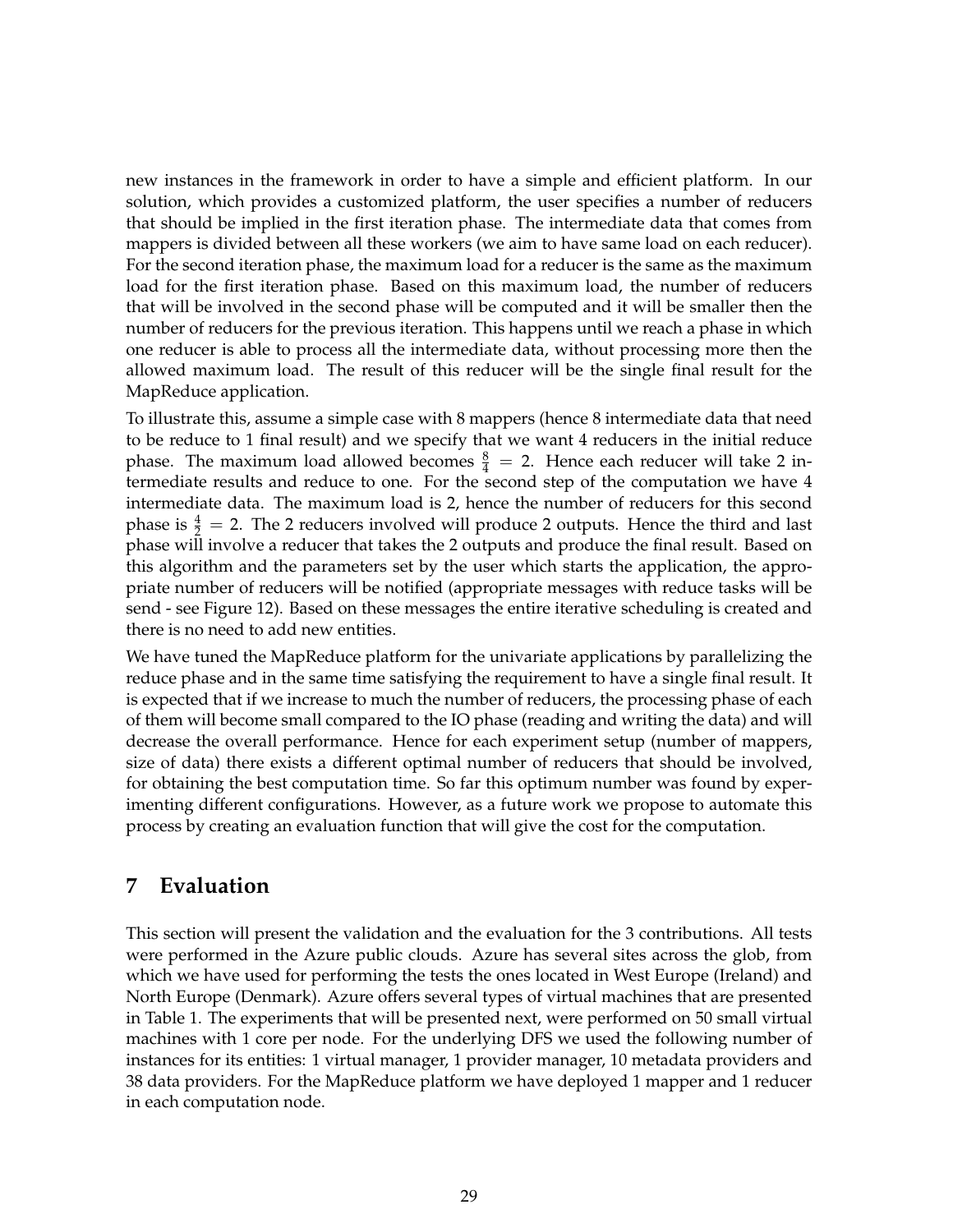| <b>Virtual Machine Size</b> | <b>CPU Cores</b> | <b>Memory</b> | Disk Space for Local     |
|-----------------------------|------------------|---------------|--------------------------|
|                             |                  |               | <b>Storage Resources</b> |
| ExtraSmall                  | shared           | 768 MB        | $20$ GB                  |
| <b>Small</b>                |                  | $1.75$ GB     | 225 GB                   |
| Medium                      |                  | $3.5$ GB      | 490 GB                   |
| Large                       | 4                | 7 GB          | 1000 GB                  |
| ExtraLarge                  | 8                | 14 GB         | 2040 GB                  |

Table 1: Azure virtual machines

#### **7.1 Contribution I: A-BlobSeer**

In order to validate the idea that we propose, regarding a DFS deployed on the computation nodes that exhibits the data locality property, a series of tests were performed. These tests compare the performances for reading and writing the data using this approach versus the remote storage. The tests were done using the configuration described previously. In addition, there is one node that performs reads and writes of random data. For performing these operations with A-BlobSeer system, the client used the API that was constructed for this, while for the remote storage, the Azure BLOBs, it used the provided API that is based on HTTP. The remote storage used, was located in the same data center with the application. If the storage is located in a different site than the one used for computation, the network latency between sites diminishes greatly the performances. There are 2 ways to place data in a data center: the normal way, when any data node from the selected location can be used, or a second method which involves creating *affinity groups*. This second method consists in an explicit request made to the Azure cloud to try to place the data in the nodes that are closed to the ones used for the computation. Hence, the number of nodes that can be used is smaller, but the latency between computation and data is reduced. The experiments tested both these methods.

The first set of experiments that are presented in Figures 14 (for time) and 15 (for throughput), measure the time to perform the read and write operations and the throughput for these operations. The A-BlobSeer approach provides a customized DFS. An important parameter, present in all DFSs, that can be configured is the pageSize. This gives the measure of data fragmentation. Since a DFS can store large amounts of data, the data is split into chunks, with a certain size (the pageSize) that are placed on different data nodes. This also permits a simple replication schema, since each chunck will be replicated on more then 1 node, increasing in this way the fault tolerance of the system. The size must be carefully chosen being a tradeoff between fine grain access and parallelism on one hand and metadata overhead on the other hand. A small size would allow fine grain access and a good parallelization since each chunk can be stored/retrieved in parallel by a client, but will involve storing more metadata about the chunks. A big size would imply a small amount of metadata about chunks but restricts the parallel read/write operations that could be done on multiple data providers. For the remote storage provided by Azure the pageSize is fixed to 4 MB which is illustrated in the two figures by the straight lines. The experiments vary the size of the pageSize for the A-BlobSeer in the set  $\{32 \text{ KB}, 64 \text{ KB}, 1 \text{ MB}, 2 \text{ MB}, 4 \text{ MB}, 8 \text{ MB}\}$ and keep the size of the manipulated data to 256 MB. The size of the data was chosen so that we can perform a single call to a read/write function.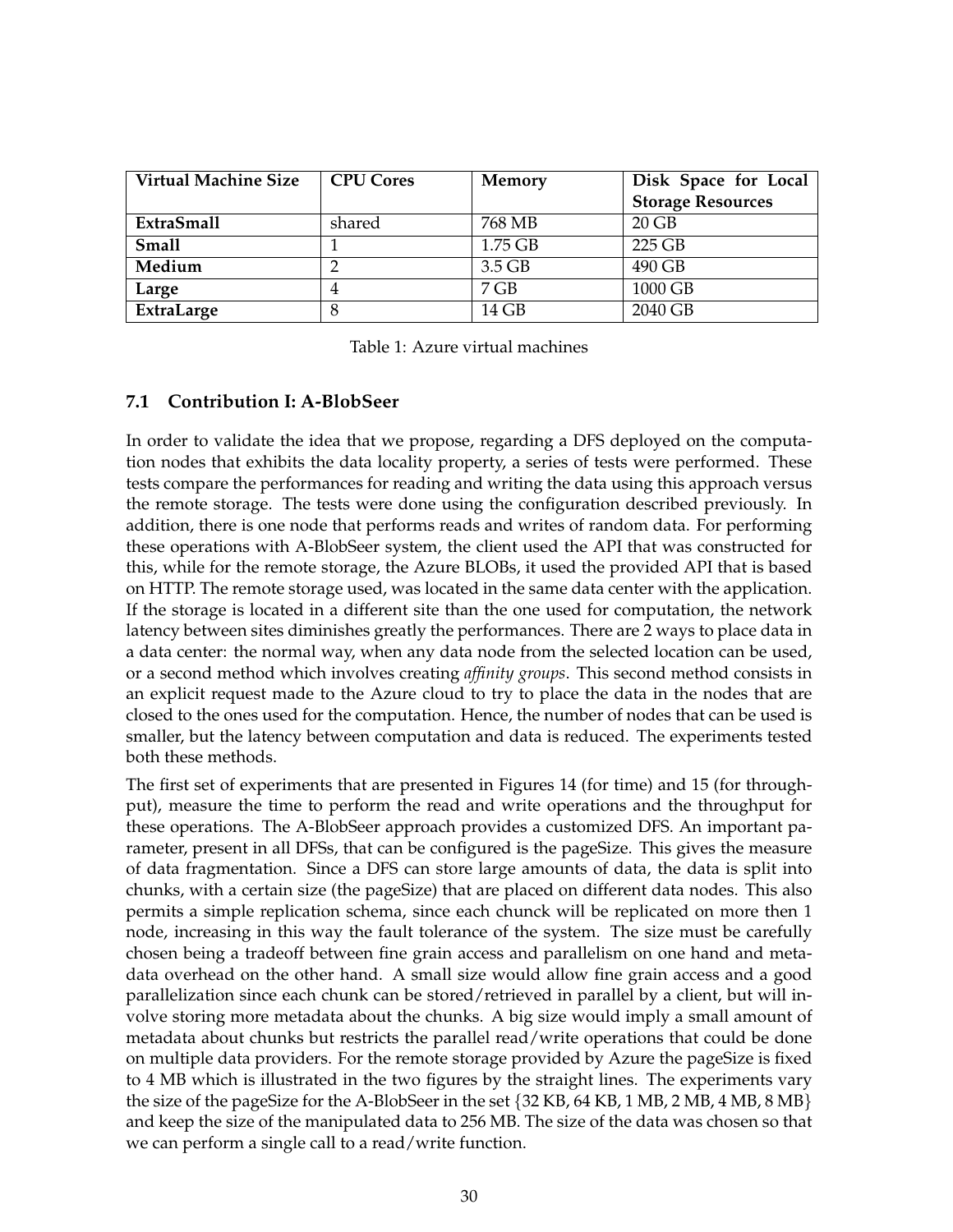It can be observed that the time to read/write the data for A-BlobSeer decreases up to a certain point when pageSize is increased, and the throughput for the 2 operations increases. Beyond 4 MB the performances slightly decreases for our system. The explanation is due to several factors: the tradeoff between metadata and parallelization reaches the optimum point for this amount of data and we also suspect that the Azure cloud is optimized for this size of the packets since it coincides with the one used for their remote storage. The write throughput is better with our approach for all tested values for the pageSize then the ones that use the remote storage. The read performances become superior to the remote ones only when the pageSize is over 2 MB. These tests are useful for future experiments since they offered the possibility to chose an appropriate value for the pageSize parameter: 4 MB.



80 70 60 Throughput MB/s 50 Throughout write A-BS Throughput read A-BS 40 Throughput write AB 30 Throughput read AB  $20$ -Throughput write AB affinity 10 Throughput read AB affinity  $\mathbb{Z}$  $\overline{0}$ 32KB **64KB** 1<sub>MB</sub>  $2ME$ 4MB 8MB PageSize - Logarithmic Scale

Figure 14: Time impact of varying the pageSize for A-BlobSeer

Figure 15: Throughput impact of varying the pageSize for A-BlobSeer

Once we were able to select an appropriate value for the pageSize (4 MB), a new set of experiments were conducted to compare our approach with the ones offered by the Azure clouds. The new set of tests, shown in Figures 16 (for time) and 17 (for throughput), vary the size of the data that is read/written to each of the storage systems. The data that is read/written is random data and is not related to a specific application. The size for the manipulated data varies from 64 MB to 512 MB. The reading or writing the data is done again with a single call to the corresponding API function.

The throughput provided by A-BlobSeer for both read and write operations is superior to the ones obtained by using the remote storage (Figure 17). It can be said that the throughput is almost the same (constant), no matter the size of the data, since the fluctuations that appear in the figure are more likely caused by the network. Because the experiments are performed in a public cloud there is no way to estimate the global usage of general resources like the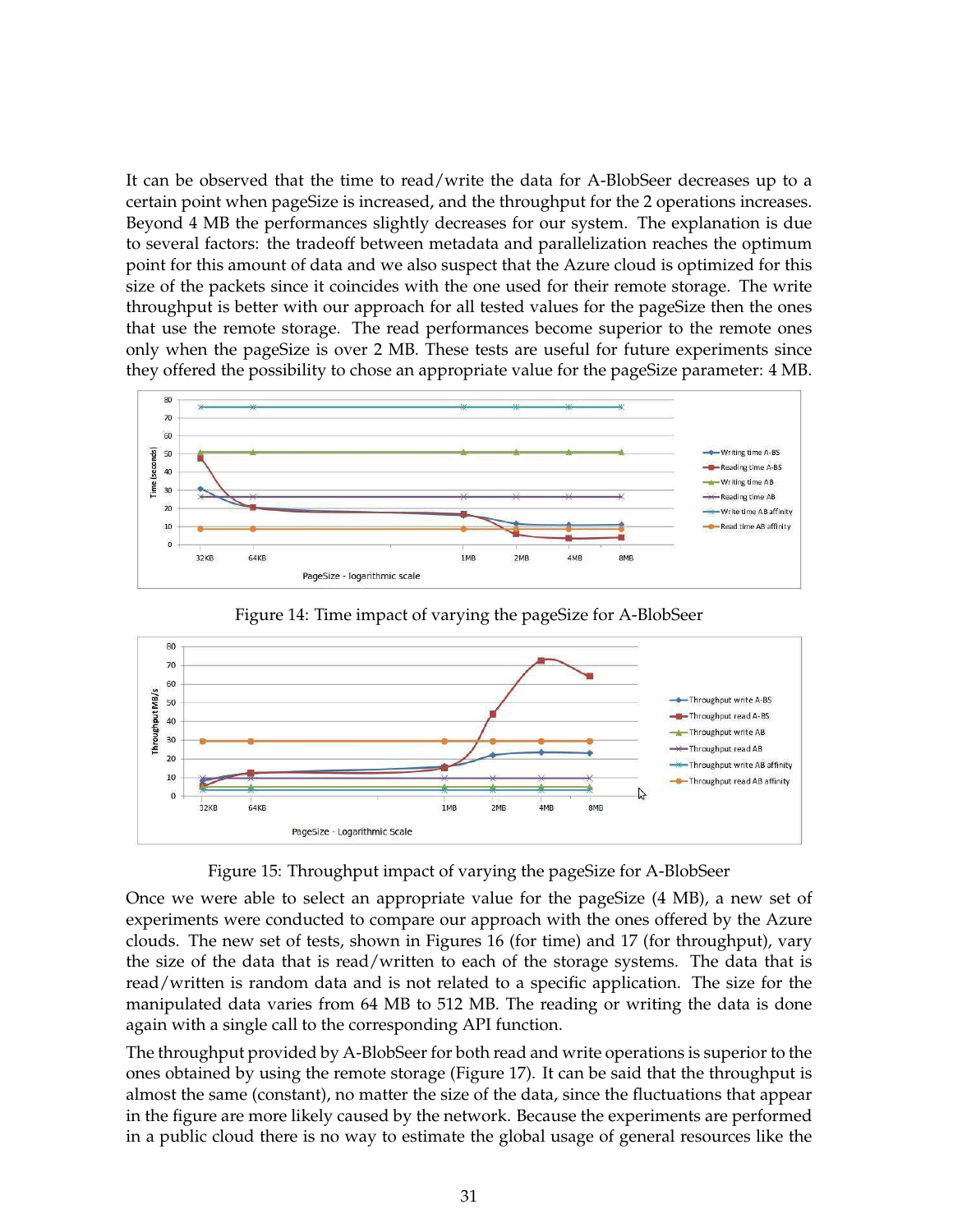network. This set of experiments proves that the idea to use the local storage from the nodes instead of a remote storage is more efficient, thus it is worth to use it as a storage backend, especially for the platforms that run data-intensive applications.





Figure 16: Time impact depending of data size for A-BlobSeer vs. Azure BLOBs

Figure 17: Throughput impact depending of data size for A-BlobSeer vs. Azure BLOBs

As it can be seen in all the previously presented figures, the performance of our system are superior to the ones of the two types of remote storage offered by Azure. The best read performance of the remote storage is the one offered by the affinity groups, since the latency between computation nodes and data nodes is small. On the other hand the performances of the write operation in case we use the affinity groups are lower then for the case when we use a normal write. This is due to the fact that less data nodes can be candidates for answering the write requests and the selection of these nodes (the ones that satisfy the condition to be close to our computation nodes) has an impact on the overall time of the operation. With our approach which use the principle of data locality the read performance increased up to 2 times and the write performance increased up to 5 times, proving the efficiency of the idea. These results have encourage us to develop a MapReduce platform that uses this storage system for data-intensive applications. The performances of this platform, A-BMR, are presented in the following section.

### **7.2 Contribution II: A-BMR**

For validating the MapReduce platform that we propose for data-intensive applications we have compare our approach, A-BMR, with the general MapReduce framework, AMR. The experiments simulate the case study application that was described in section 3. For both deployments of the platforms, 50 computation nodes were used, allowing all map and reduce tasks to be executed in parallel. We have chosen to have all mappers and reducers working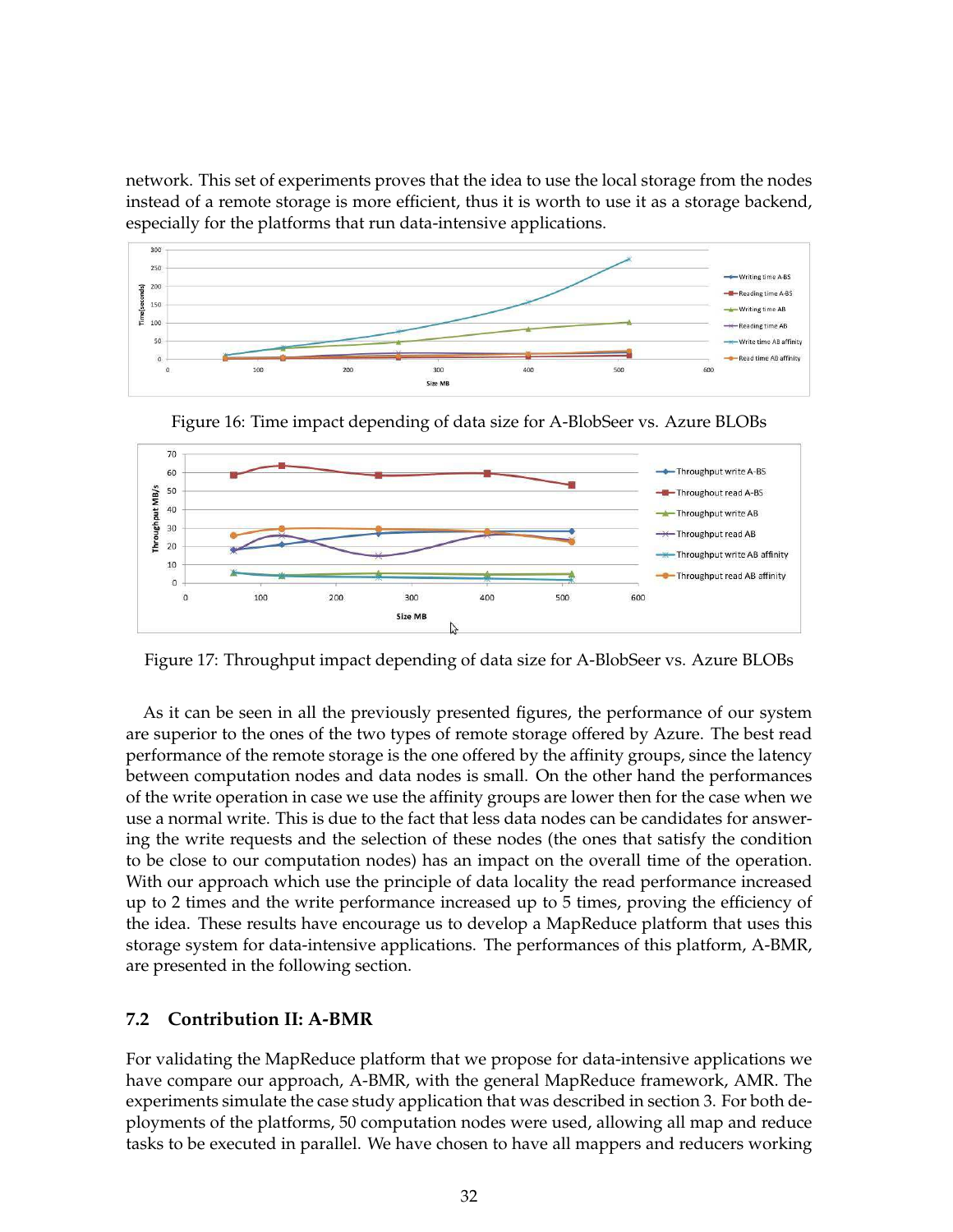in parallel in order to test the ability of the storage backend to support concurrent access. Each mapper or reducer iterates in an infinite loop waiting for tasks then executing it and going back to the wait state. All these iterations of a worker are identical from the point of view of the storage system.

For the first set of tests we have chosen a small number of mappers (5) and reducers (1) and we have successively increase the size of the inital data. The results of these experiments are presented in Figures 18 and 19. The initial data of the application is given by 2 matrices and we have increased one dimension of these matrices. Conceptually this means that more brain regions (voxels) and genes are analyzed. By modifying the initial data, both the intermediate data and the final data sizes are modified. The size of manipulated data for these experiments varies from 30 MB up to 2 GB.

In Figure 18 we present the total time for executing the application with the 2 platforms and the total time for a mapper to complete the job. It can be seen that with the A-BMR approach the obtained time values are better, benefiting by the data locality principle that is offered by A-BlobSeer. In Figure 19 the times for reading and writing the intermediate data are given. Our approach A-BMR uses the A-BlobSeer system as a storage backend while the AMR framework uses the remote storage. It can be seen that by increasing the size of the manipulated data, the times for writing become a bottleneck with the remote storage. On the other hand, our approach offers a better support for data transfers being more adequate for data-intensive applications.



Figure 18: Total time of processing depending of size of initial data



Figure 19: Time for intermediate data depending on the size of initial data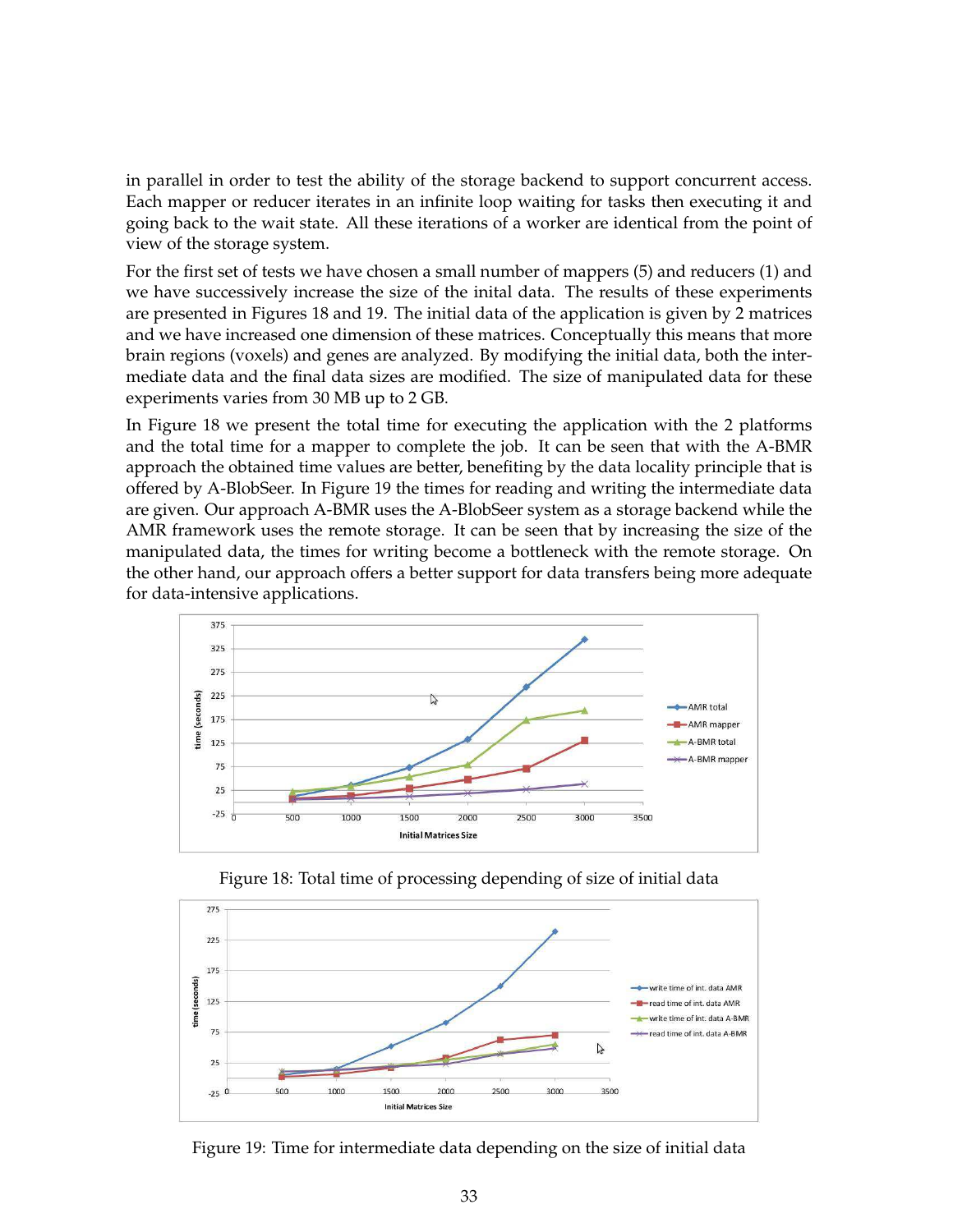The second set of experiments keep the size of the data constant and vary the number of reducers. Conceptually this means that more shuffles are performed (each mapper performance a shuffle), thus increasing the precision of the univariate analysis. By increasing the number of mappers, we increase the number of concurrent access to the storage system. The charts corresponding to these tests are provided in Figures 20 and 21.

In Figure 20 we present the total time for executing the application with the 2 platforms and the total time for a mapper to complete the job. A-BMR platform obtains better times then the general MapReduce platform, showing that is more adequate for running concurrent jobs. Figure 21 presents the measurements for the times to read and write the intermediate data. By using the A-BlobSeer storage backend the system support better concurrent data transfers thus improving the overall efficiency of the platform.



Figure 20: Time depending on the number of map jobs



Figure 21: Time for intermediate data depending on the number of map jobs

The experiments presented above show that the A-BMR platform is more suitable for executing data-intensive applications. By increasing the scale of the experiments it was observe that the performance obtained with A-BMR increases over the ones of AMR. In the best case presented in the figures, a 40 % enhancement for the overall time to run the application was reached. These results also demonstrate the efficiency and the impact of the A-BlobSeer contribution which provides a DFS in the computation nodes of the public clouds.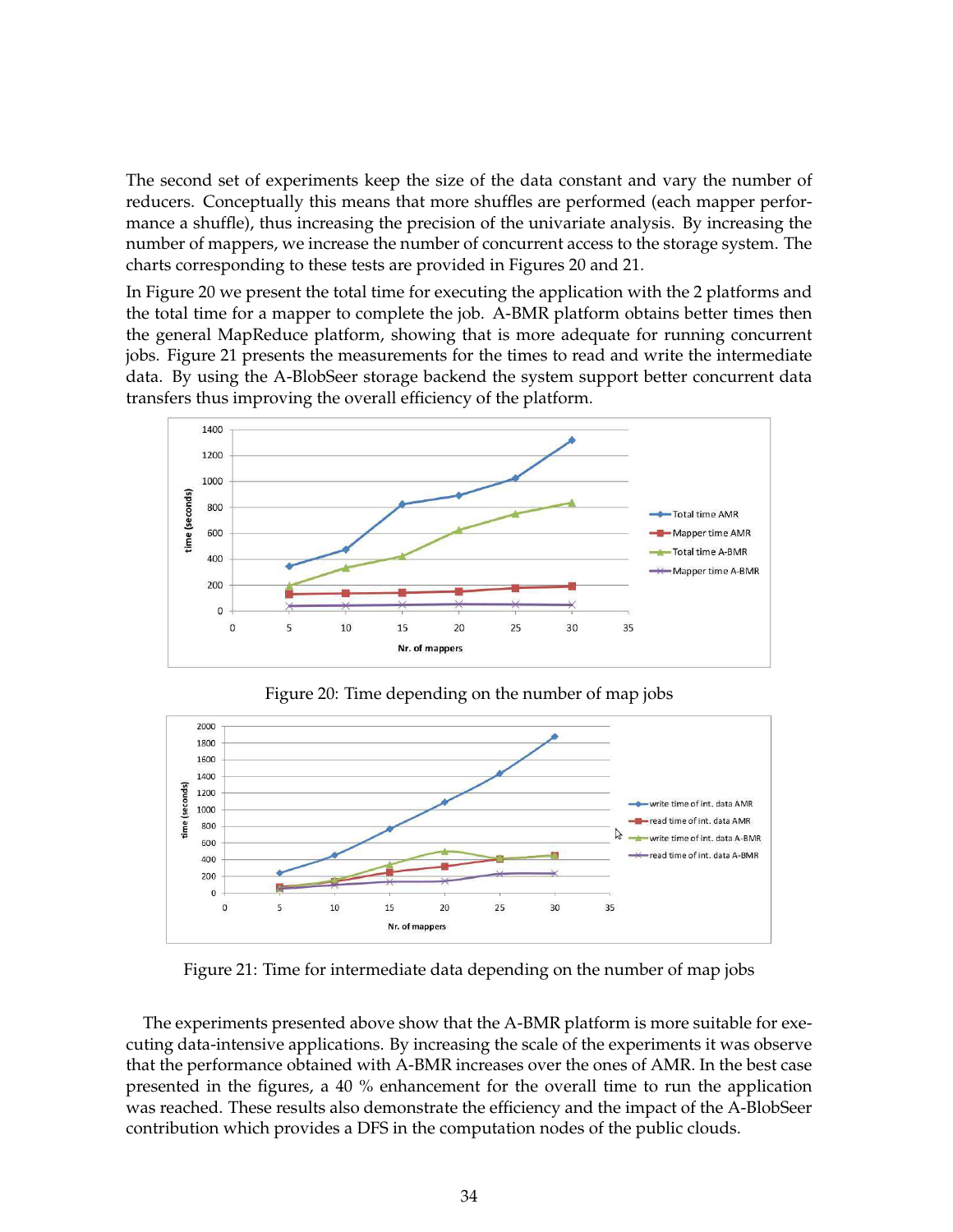#### **7.3 Contribution III: Iterative A-BMR**

This section presents the evaluation for the tuned MapReduce platform for the applications based on univariate analysis. As it was presented in the corresponding section for this contribution, this type of applications need a single final result. Our optimized platform successfully complains to this constraint and still manages to parallelize the reduce phase of the computation. The experiments presented here, test the improvements for the overall computation time, that can be obtained with this tuned platform by involving more reducers in the computation of the final result. We have performed the tests on a platform deployed on 50 nodes, with 30 map tasks that are executed in parallel and with a constant size of the data that is to be processed. The experiments vary the number of reducers and measure the total time of the computation.

Figure 22 presents the results obtained for these experiments. The semi-circle shape for the total time was expected and is due to the times for processing and for manipulating the data. A reducer job can be described by the following sequence of actions: *read data*, *process data* and *write data*. By adding more reducers, the time for processing the data decreases since we parallelize the processing stage. On the other hand, after the point when the processing time becomes comparable to the sum for reading and writing times, the overall time restarts to increase. This is due to the fact that the gain obtain from parallelizing the processing phase becomes smaller then the cost for data manipulation. The same behavior can be observed in the results for our experiments, with an optimum point for the case when 3 reducers are involved in the final computation phase.



Figure 22: Total time influence by the number of reducers

As it can be observed in Figure 22, the best improvement for the computation time is obtained with 3 reducers. The overall time decreases from approximately 850 seconds down to almost 350 seconds, thus reducing the computation time to more then half. The AMR framework has for the total computation time for this experiment a value of approximately 1350 seconds (see Figure 20). Compared to this, our tuned platform improves the overall computation time almost 4 times. These optimizations that lead to these improvements are useful since they will allow us to simulate the case study application at large scales. By increasing the size of the experiments it will be possible to increase both the precision of the analysis (more shuffles on the initial data) and the size of the analyzed data (more brain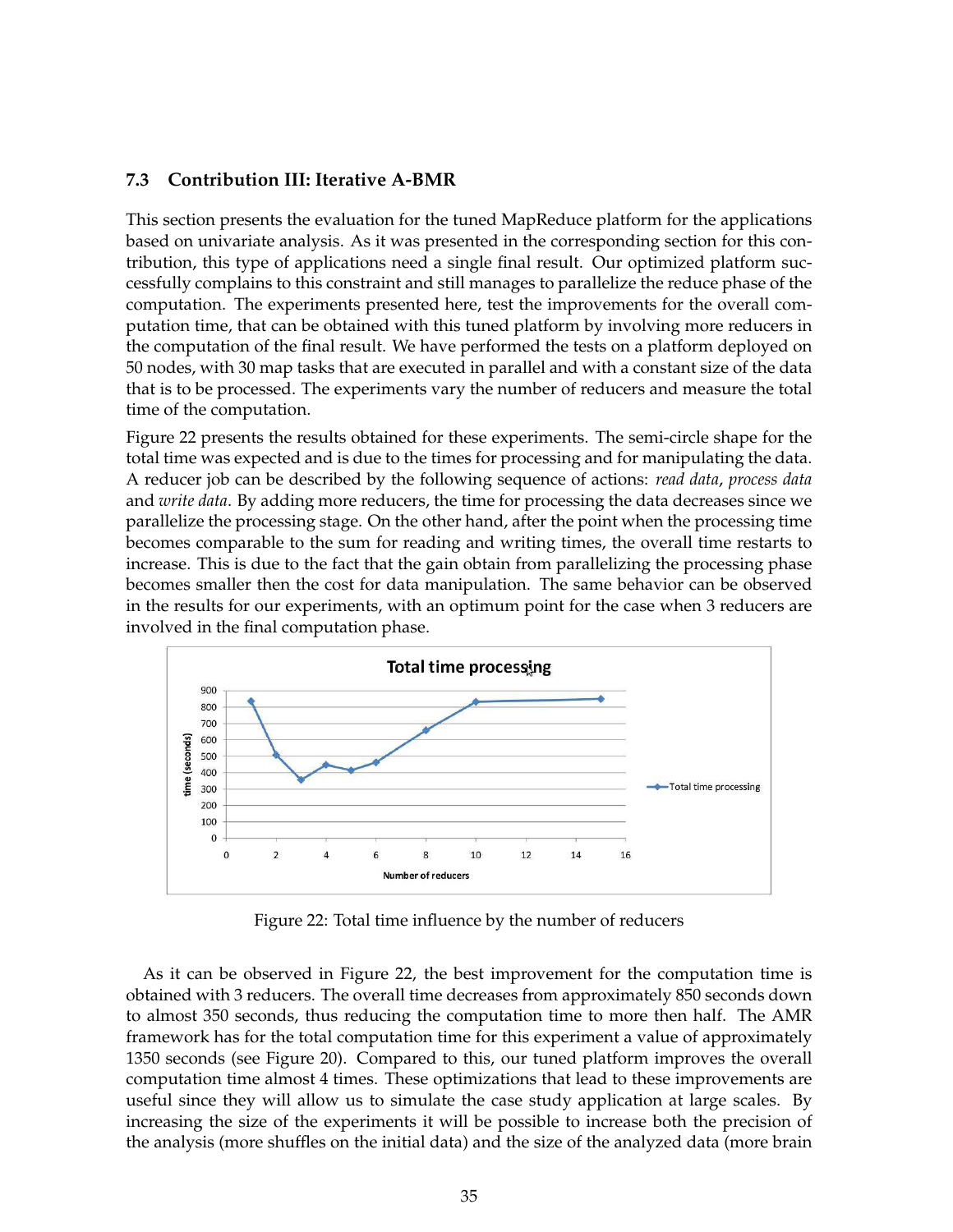locations and genes will be tested for possible significant links). The future tests that are planed to be done, now that the prototypes were validated, are described in the next section.

# **8 Future Work**

The experiments that were presented previously have validated the approaches that we had proposed and the corresponding prototypes. As future work, these contributions will be used to simulate large tests for the case study application that will serve the biologists to perform a rigorous analysis on the brain. In addition to this application, other data-intensive applications will be simulated using our platforms.

The future work regarding the joint neuroimaging and genetic analysis application will consist in exploiting new ways to parallelize it. So far we have perform the parallelization with respect to the shuffle (permutations) of the initial data. The new directions in which the parallelization will be done will relate to the data. Taking into account that the regression that is currently performed in a mapper consists in matrix operations for computing the correlations, it is worth exploring how these calculus could be divided between more nodes. A computation instance has at most 14 GB of memory, but the total data that could be analyze (brain images and DNA sequences) can reach terabytes. In order to perform an analysis on all this data, it will be necessary to split it across multiple computation instances.

Another future direction consist in increasing the scale for the experiments. If we refer to the application under study, the scaling must be performed in the same rhythm with the increasing of the size of the simulations done, in order not to waste computation power. Hence, the scaling directions will involve both increasing the size of the data processed and the number of nodes that will perform the computations.

The A-BMR MapReduce platform that we propose has shown very good results for the neuroimaging application which we have used to validate the platform. As a future work in this direction, other data-intensive applications with different data patterns will be run. Based on the fact that the A-BlobSeer storage backend used by A-BMR supports concurrent access on the same data, for both read and write operations, it will be possible to execute in the Azure public cloud applications that involve such patterns. Such applications could not be previously executed in Azure since its remote storage, the Azure BLOBs, do not support concurrent writes on the same data.

Until so far the experiments were done on small machines that had 1 CPU allocated (see Table 1). When the scaling will be performed, several options in which this can be done are available:

- the number of virtual machines is increased, but the size of the machines is the same (the same number of CPUs are allocated per virtual machine)
- the size of the virtual machines is increased, so even if the same number of machines are used, the number of CPUs increases
- a combination between the previous ones

So far there is no study about which of these possibilities gives the best results. Hence, it is worth testing the performances obtained by having more CPUs in a machine (bigger virtual machines) versus having the same number of CPUs allocated for different machines (more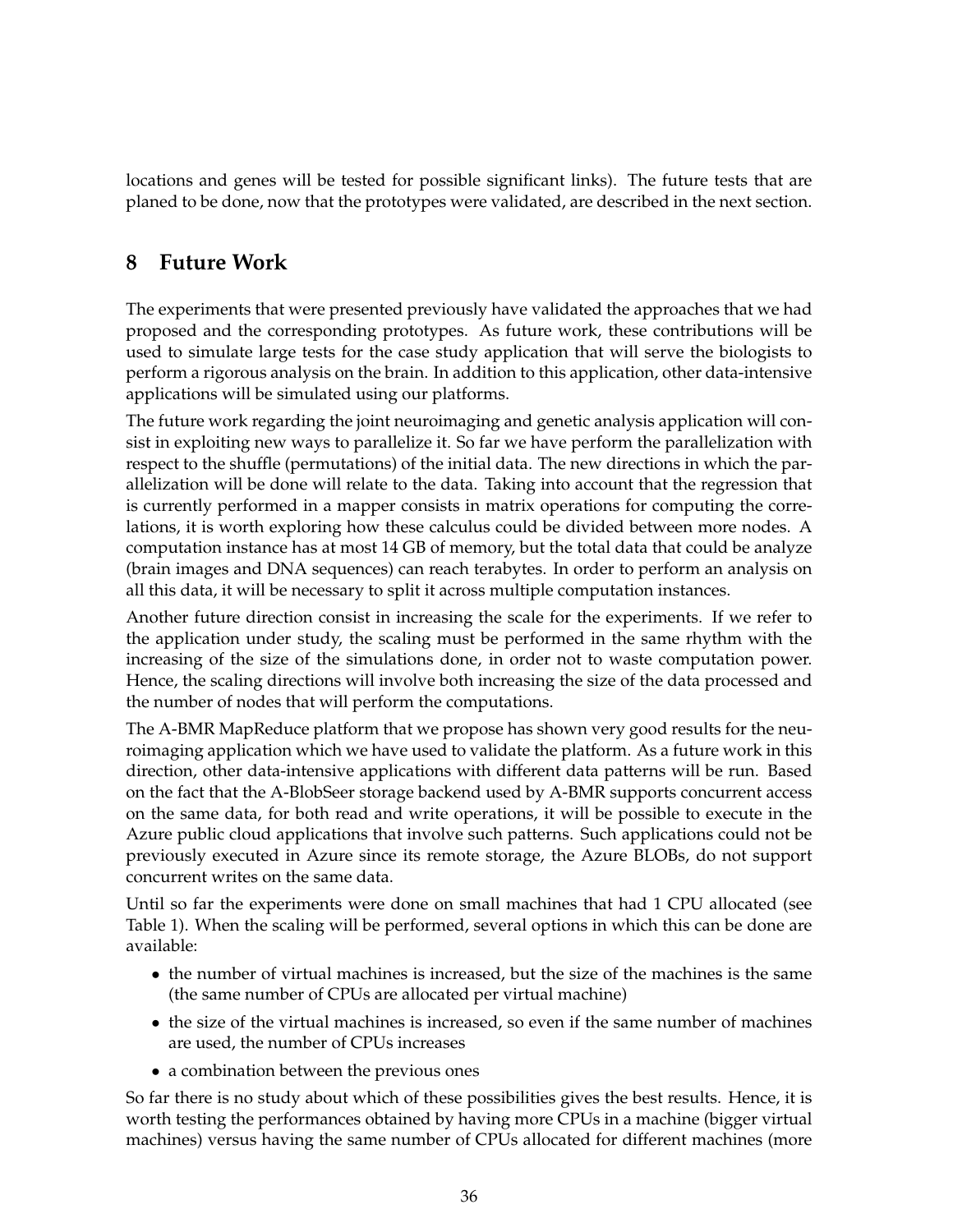virtual machines). Based on this study we can decide in which direction it is worth scaling our platforms in order to obtain the maximum benefits from the rented computation cores.

Tu sum up, our main focus consists in exploring new ways in which optimizations can be provided for MapReduce platforms for data-intensive applications. The optimizations refer both to optimizing the data management and transfer in such platforms and to improving the gain obtained from parallelizing the applications. Such optimizations can help to improve the computations performances for a large spectrum of scientific data-intensive applications.

# **9 Conclusions**

The work presented in this report focused on providing solutions for optimizing data storage in public clouds for data-intensive applications. The first contribution of the work exploits the principle of data locality, by providing a distributed file system, called A-BlobSeer, that is deployed on the computation nodes of a public cloud. By moving the data closer to the computation the write performance increased up to 5 times and the read performances increased up to 2 times over the remote storage offered by the cloud. Encouraged by these results we have constructed a MapReduce platform, A-BMR, optimized for data-intensive applications, which uses the A-BlobSeer as storage backend. As a third contribution, the A-BMR platform was tuned for a particular type of data-intensive applications that are based on univariate analysis. These MapReduce platforms provide fault tolerance both for data and for the jobs, they have runtime scalability and exhibit autonomic properties. Security and privacy are also provided together with the other guarantees offered by a public cloud. These platforms were evaluated with a neuroimaging and genetic application and the computation time was reduced up to 4 times over the case when a general MapReduce platform is used. The results obtained validate our approaches and allow the continuation of the work for studying the variability between individuals using the case study application, and as well, executing new data-intensive applications in public clouds.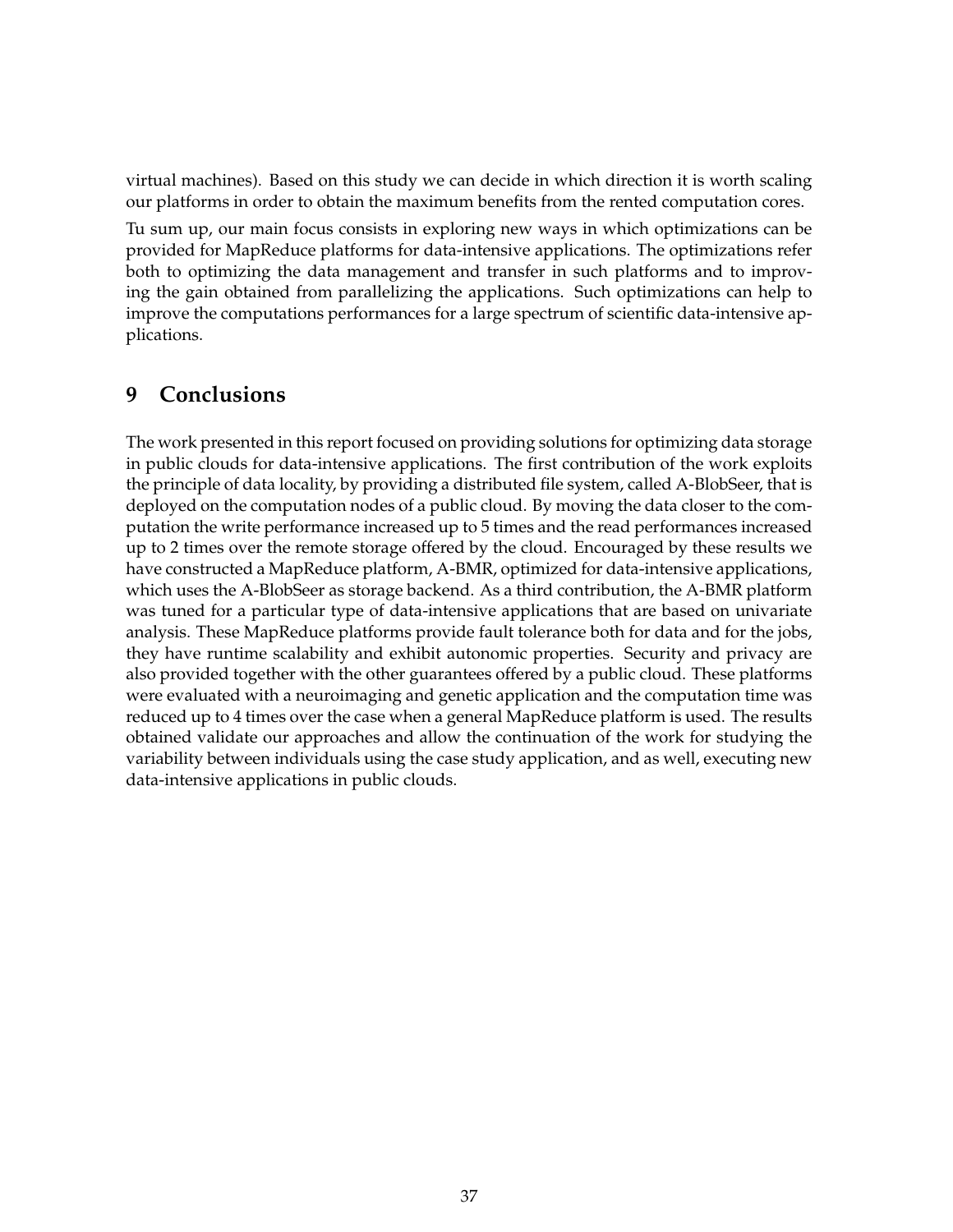### **References**

- [1] Amazon MapReduce WebService. http://aws.amazon.com/elasticmapreduce/.
- [2] Amazon Web Service. http://aws.amazon.com/.
- [3] Eucalyptus. http://www.eucalyptus.com/.
- [4] Google Docs. https://docs.google.com/.
- [5] Grid5000. https://www.grid5000.fr/mediawiki/index.php/Grid5000:Home.
- [6] Hadoop. http://hadoop.apache.org/.
- [7] Microsoft Azure. http://www.microsoft.com/windowsazure/.
- [8] Microsoft Live Services. http://www.microsoft.com/presspass/misc/ 11-01LiveSoftwareFS.mspx.
- [9] Nimbus. http://www.nimbusproject.org/.
- [10] Open Geospacial Consortium. www.opengeospacial.org.
- [11] OpenNebula. http://www.opennebula.org/.
- [12] Microsoft: Security Best Practices For Developing Windows Azure Applications, 2008. http://www.microsoft.com/windowsazure/whitepapers/default.aspx.
- [13] Michael Armbrust, Armando Fox, Rean Griffith, Anthony D. Joseph, Randy Katz, Andy Konwinski, Gunho Lee, David Patterson, Ariel Rabkin, Ion Stoica, and Matei Zaharia. A view of cloud computing. *Communication of the ACM*, April 2010.
- [14] Rajkumar Buyya, Chee Shin Yeo, and Srikumar Venugopal. Market-Oriented Cloud Computing: Vision, Hype, and Reality for Delivering IT Services as Computing Utilities. *HPCC*, 2008.
- [15] Brad Calder, Tony Wang, Shane Mainali, and Jason Wu. Windows Azure Blob. Technical report, Microsoft. http://www.microsoft.com/windowsazure/whitepapers/.
- [16] David Chappell. Windows Azure and ISVs. Technical report, Microsoft. http://www. microsoft.com/windowsazure/whitepapers/.
- [17] David Chappell. Introducing the Windows Azure Platform. Technical report, Microsoft. http://www.microsoft.com/windowsazure/whitepapers/.
- [18] Ankur Dave, Wei Lu, Jared Jackson, and Roger Barga. CloudClustering: Toward an iterative data processing pattern on the cloud. *International Parallel and Distributed Processing Symposium (IPDPS)*, 2011.
- [19] Jeffrey Dean and Sanjay Ghemawat. MapReduce: Simplified Data Processing on Large Clusters. *Communication of the ACM*, January 2008.
- [20] T. Gunarathne, Tak-Lon Wu, J. Qiu, and G. Fox. MapReduce in the Clouds for Science. *Cloud Computing Technology and Science (CloudCom), IEEE Second International Conference*, 2010.
- [21] Thilina Gunarathne, Judy Qiu, and Geoffrey Fox. Iterative MapReduce for Azure Cloud. *Cloud Computing and Its Applications*, April 2011.
- [22] Zach Hill, Jie Li, Ming Mao, Arkaitz Ruiz-Alvarez, and Marty Humphrey. Early Observations on the Performance of Windows Azure. *High Performance Distributed Computing*,